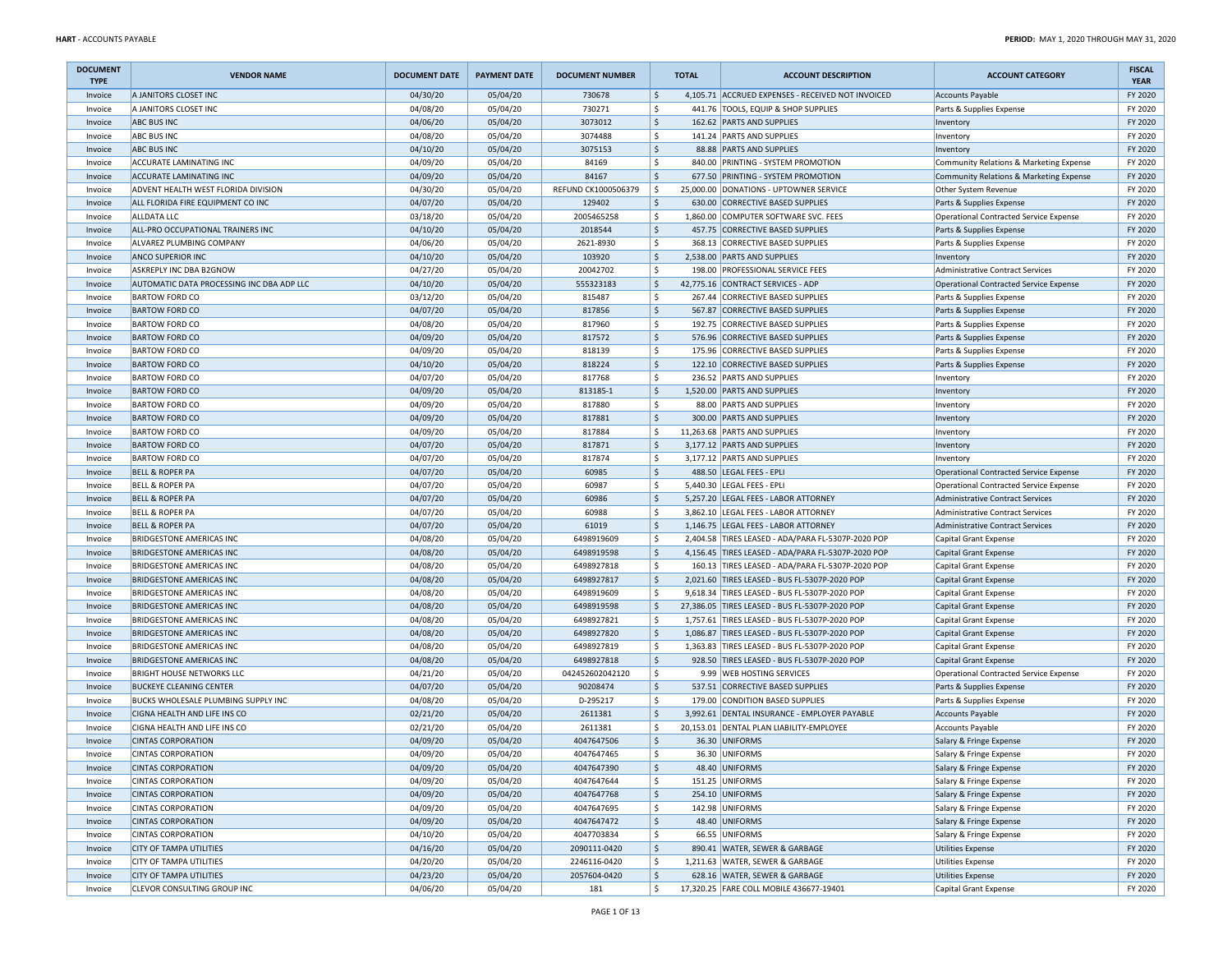| <b>DOCUMENT</b><br><b>TYPE</b> | <b>VENDOR NAME</b>                             | <b>DOCUMENT DATE</b> | <b>PAYMENT DATE</b> | <b>DOCUMENT NUMBER</b> |                     | <b>TOTAL</b> | <b>ACCOUNT DESCRIPTION</b>            | <b>ACCOUNT CATEGORY</b>                | <b>FISCAL</b><br><b>YEAR</b> |
|--------------------------------|------------------------------------------------|----------------------|---------------------|------------------------|---------------------|--------------|---------------------------------------|----------------------------------------|------------------------------|
| Invoice                        | COLONIAL LIFE & ACCIDENT INSURANCE CO          | 02/26/20             | 05/04/20            | 4147930-0213891        | \$                  |              | 33,622.96 FLEX COMP - EMPLOYEES       | Accounts Payable                       | FY 2020                      |
| Invoice                        | COLONIAL LIFE & ACCIDENT INSURANCE CO          | 03/24/20             | 05/04/20            | 4147930-0312816        | <sub>S</sub>        |              | 40,484.45 FLEX COMP - EMPLOYEES       | Accounts Payable                       | FY 2020                      |
| Invoice                        | <b>CREATIVE BUS SALES INC</b>                  | 04/07/20             | 05/04/20            | 5198006                | $\frac{1}{2}$       |              | 684.12 PARTS AND SUPPLIES             | Inventory                              | FY 2020                      |
| Invoice                        | <b>CUMMINS INC</b>                             | 03/23/20             | 05/04/20            | A7-27670               | \$                  | 1,010.90     | CORRECTIVE BASED SUPPLIES             | Parts & Supplies Expense               | FY 2020                      |
| Invoice                        | <b>CUMMINS INC</b>                             | 03/23/20             | 05/04/20            | A7-27670               | $\frac{1}{2}$       |              | 7,893.84 CORRECTIVE REPAIR SERVICES   | Operational Contracted Service Expense | FY 2020                      |
| Invoice                        | EARL W. COLVARD INC. DBA BOULEVARD TIRE CENTER | 04/07/20             | 05/04/20            | 37-GS18702             | \$                  |              | 226.96 TIRES PURCHASED                | Parts & Supplies Expense               | FY 2020                      |
| Invoice                        | EARL W. COLVARD INC. DBA BOULEVARD TIRE CENTER | 04/07/20             | 05/04/20            | 37-GS18651             | \$                  |              | 61.05 TIRES PURCHASED                 | Parts & Supplies Expense               | FY 2020                      |
| Invoice                        | EARL W. COLVARD INC. DBA BOULEVARD TIRE CENTER | 04/08/20             | 05/04/20            | 37-GS18680             | \$                  |              | 416.61 TIRES PURCHASED                | Parts & Supplies Expense               | FY 2020                      |
| Invoice                        | <b>FEDERAL EXPRESS CORP</b>                    | 04/07/20             | 05/04/20            | 6-978-46446            | $\ddot{\mathsf{s}}$ |              | 61.59 POSTAGE                         | Other Administrative Expenses          | FY 2020                      |
| Invoice                        | <b>FINISHMASTER INC</b>                        | 04/06/20             | 05/04/20            | 85739092               | \$                  |              | 193.60 PARTS AND SUPPLIES             | Inventory                              | FY 2020                      |
| Invoice                        | <b>FINISHMASTER INC</b>                        | 04/07/20             | 05/04/20            | 85742550               | \$                  |              | 84.96 PARTS AND SUPPLIES              | Inventory                              | FY 2020                      |
| Invoice                        | FIRE & LIFE SAFETY AMERICA INC                 | 04/09/20             | 05/04/20            | I-104351               | \$                  |              | 1,558.05 CORRECTIVE BASED SUPPLIES    | Parts & Supplies Expense               | FY 2020                      |
| Invoice                        | FIRE & LIFE SAFETY AMERICA INC                 | 04/10/20             | 05/04/20            | I-104587               | \$                  |              | 220.20 CORRECTIVE BASED SUPPLIES      | Parts & Supplies Expense               | FY 2020                      |
| Invoice                        | FIRE & LIFE SAFETY AMERICA INC                 | 04/09/20             | 05/04/20            | I-104351               | <sub>S</sub>        |              | 1,024.25 CORRECTIVE REPAIR SERVICES   | Operational Contracted Service Expense | FY 2020                      |
| Invoice                        | FLEET ACQUISTIONS LLC DBA FLEET PRODUCTS       | 04/09/20             | 05/04/20            | 1706709                | \$                  |              | 79.38 TOOLS, EQUIP & SHOP SUPPLIES    | Parts & Supplies Expense               | FY 2020                      |
| Invoice                        | <b>FLEETPRIDE INC</b>                          | 04/06/20             | 05/04/20            | 49220994               | <sub>S</sub>        |              | 2,634.00 PARTS AND SUPPLIES           | Inventory                              | FY 2020                      |
| Invoice                        | FLORIDA DETROIT DIESEL-ALLISON                 | 04/07/20             | 05/04/20            | 7105713 RI             | \$                  |              | 345.99 CORRECTIVE REPAIR SERVICES     | Operational Contracted Service Expense | FY 2020                      |
| Invoice                        | GALLAGHER BENEFIT SERVICES INC                 | 04/06/20             | 05/04/20            | 198447                 | \$                  |              | 5,833.00 PROFESSIONAL SERVICE FEES    | Administrative Contract Services       | FY 2020                      |
| Invoice                        | GALLAGHER BENEFIT SERVICES INC                 | 04/06/20             | 05/04/20            | 198444                 | \$                  |              | 4,612.50 PROFESSIONAL SERVICE FEES    | Administrative Contract Services       | FY 2020                      |
| Invoice                        | GENUINE PARTS CO DBA NAPA AUTO                 | 04/06/20             | 05/04/20            | 0619-983428            | \$                  |              | 101.02 CORRECTIVE BASED SUPPLIES      | Parts & Supplies Expense               | FY 2020                      |
| Invoice                        | GENUINE PARTS CO DBA NAPA AUTO                 | 04/08/20             | 05/04/20            | 0619-983648            | \$                  |              | 377.72 CORRECTIVE BASED SUPPLIES      | Parts & Supplies Expense               | FY 2020                      |
| Invoice                        | <b>GENUINE PARTS CO DBA NAPA AUTO</b>          | 04/24/20             | 05/04/20            | 283664                 | \$                  |              | 40.08 CORRECTIVE BASED SUPPLIES       | Parts & Supplies Expense               | FY 2020                      |
| Invoice                        | GENUINE PARTS CO DBA NAPA AUTO                 | 04/09/20             | 05/04/20            | 0619-983871            | \$                  |              | 119.76 PARTS AND SUPPLIES             | Inventory                              | FY 2020                      |
| Invoice                        | GENUINE PARTS CO DBA NAPA AUTO                 | 04/09/20             | 05/04/20            | 0619-983872            | \$                  |              | 116.16 PARTS AND SUPPLIES             | Inventory                              | FY 2020                      |
| Invoice                        | <b>GILLIG LLC</b>                              | 04/07/20             | 05/04/20            | 40687842               | \$                  |              | 36.72 PARTS AND SUPPLIES              | Inventory                              | FY 2020                      |
| Invoice                        | <b>GILLIG LLC</b>                              | 04/07/20             | 05/04/20            | 40687841               | \$                  |              | 2,337.51 PARTS AND SUPPLIES           | Inventory                              | FY 2020                      |
| Invoice                        | <b>GILLIG LLC</b>                              | 04/07/20             | 05/04/20            | 40687844               | \$                  |              | 778.32 PARTS AND SUPPLIES             | Inventory                              | FY 2020                      |
| Invoice                        | <b>GILLIG LLC</b>                              | 04/07/20             | 05/04/20            | 40687843               | $\mathsf{\hat{S}}$  |              | 1,795.76 PARTS AND SUPPLIES           | Inventory                              | FY 2020                      |
| Invoice                        | <b>GILLIG LLC</b>                              | 04/08/20             | 05/04/20            | 40688319               | \$                  |              | 1,378.80 PARTS AND SUPPLIES           | Inventory                              | FY 2020                      |
| Invoice                        | <b>GILLIG LLC</b>                              | 04/09/20             | 05/04/20            | 40688677               | <sub>S</sub>        |              | 81.30 PARTS AND SUPPLIES              | Inventory                              | FY 2020                      |
| Invoice                        | <b>GILLIG LLC</b>                              | 04/09/20             | 05/04/20            | 40688678               | \$                  |              | 2,228.72 PARTS AND SUPPLIES           | Inventory                              | FY 2020                      |
| Invoice                        | GODBERSEN SMITH CONST CO D/B/A GOMACO CORP     | 04/09/20             | 05/04/20            | 720386                 | \$                  |              | 924.96 CORRECTIVE BASED SUPPLIES      | Parts & Supplies Expense               | FY 2020                      |
| Invoice                        | GRAINGER                                       | 04/09/20             | 05/04/20            | 9501111778             | \$                  |              | 13.70 CONDITION BASED SUPPLIES        | Parts & Supplies Expense               | FY 2020                      |
| Invoice                        | GRAINGER                                       | 04/06/20             | 05/04/20            | 9496054082             | \$                  |              | 26.85 CORRECTIVE BASED SUPPLIES       | Parts & Supplies Expense               | FY 2020                      |
| Invoice                        | <b>GRAYROBINSON PA</b>                         | 04/06/20             | 05/04/20            | 10931272               | $\ddot{\varsigma}$  |              | 8,000.00 LEGAL FEES - GENERAL COUNSEL | Administrative Contract Services       | FY 2020                      |
| Invoice                        | <b>GRAYROBINSON PA</b>                         | 04/06/20             | 05/04/20            | 10931279               | \$                  |              | 300.00 LEGAL FEES - GENERAL COUNSEL   | Administrative Contract Services       | FY 2020                      |
| Invoice                        | GUARANTEED RADIATORS OF TAMPA INC              | 04/06/20             | 05/04/20            | 085922                 | \$                  |              | 2,380.00 PARTS AND SUPPLIES           | Inventory                              | FY 2020                      |
| Invoice                        | GUIDESOFT INC DBA KNOWLEDGE SERVICES           | 04/07/20             | 05/04/20            | 1304373                | \$                  |              | 1,154.20 SALARIES                     | Salary & Fringe Expense                | FY 2020                      |
| Invoice                        | GUIDESOFT INC DBA KNOWLEDGE SERVICES           | 04/07/20             | 05/04/20            | 1304374                | \$                  |              | 657.60 SALARIES                       | Salary & Fringe Expense                | FY 2020                      |
| Invoice                        | GULF COAST PLASTICS DIV DAIRY MIX INC          | 04/07/20             | 05/04/20            | 92160                  | \$                  |              | 2,858.40 TOOLS, EQUIP & SHOP SUPPLIES | Parts & Supplies Expense               | FY 2020                      |
| Invoice                        | <b>GULF COAST THERMO KING</b>                  | 04/07/20             | 05/04/20            | IV84411                | $\frac{1}{2}$       |              | 158.40 CORRECTIVE BASED SUPPLIES      | Parts & Supplies Expense               | FY 2020                      |
| Invoice                        | <b>GULF COAST THERMO KING</b>                  | 04/07/20             | 05/04/20            | WO83828                | \$                  |              | 246.00 CORRECTIVE BASED SUPPLIES      | Parts & Supplies Expense               | FY 2020                      |
| Invoice                        | <b>GULF COAST THERMO KING</b>                  | 04/07/20             | 05/04/20            | <b>IV84358</b>         | \$                  |              | 612.08 PARTS AND SUPPLIES             | Inventory                              | FY 2020                      |
| Invoice                        | <b>GULF COAST THERMO KING</b>                  | 04/07/20             | 05/04/20            | IV84355                | \$                  |              | 9,760.99 PARTS AND SUPPLIES           | Inventory                              | FY 2020                      |
| Invoice                        | <b>GULF COAST THERMO KING</b>                  | 04/10/20             | 05/04/20            | IV84355A               | \$                  |              | 24.43 PARTS AND SUPPLIES              | Inventory                              | FY 2020                      |
| Invoice                        | <b>GULF COAST THERMO KING</b>                  | 04/10/20             | 05/04/20            | IV84358A               | <sub>S</sub>        |              | 1,377.18 PARTS AND SUPPLIES           | Inventory                              | FY 2020                      |
| Invoice                        | HOLLAND AND KNIGHT LLP                         | 04/08/20             | 05/04/20            | 5997172                | \$                  |              | 10,500.00 PROFESSIONAL SERVICE FEES   | Administrative Contract Services       | FY 2020                      |
| Invoice                        | <b>HOME DEPOT</b>                              | 04/28/20             | 05/04/20            | 9501549                | <sub>S</sub>        |              | 41.60 CORRECTIVE BASED SUPPLIES       | Parts & Supplies Expense               | FY 2020                      |
| Invoice                        | <b>HOME DEPOT</b>                              | 04/24/20             | 05/04/20            | 3974641                | \$                  |              | 149.88 FACILITY REPAIRS & MAINTENANCE | Operational Contracted Service Expense | FY 2020                      |
| Invoice                        | <b>HOME DEPOT</b>                              | 04/28/20             | 05/04/20            | 9972531                | \$                  |              | 204.98 FACILITY REPAIRS & MAINTENANCE | Operational Contracted Service Expense | FY 2020                      |
| Invoice                        | HOWCO ENVIRONMENTAL SERVICES                   | 04/09/20             | 05/04/20            | 0321197                | \$                  |              | 330.00 CONTRACT SERVICES              | Operational Contracted Service Expense | FY 2020                      |
| Invoice                        | IEH AUTO PARTS LLC DBA AUTO PLUS               | 04/08/20             | 05/04/20            | 066998758              | \$                  |              | 734.64 PARTS AND SUPPLIES             | Inventory                              | FY 2020                      |
| Invoice                        | <b>INFINITE ENERGY INC</b>                     | 04/08/20             | 05/04/20            | 77776116272003         | $\frac{1}{2}$       |              | 31,832.26 COMPRESSED NATURAL GAS      | Fuel and Oil Expense                   | FY 2020                      |
| Invoice                        | INFINITE ENERGY INC                            | 04/08/20             | 05/04/20            | 9783857452003          | \$                  |              | 433.94 COMPRESSED NATURAL GAS         | Fuel and Oil Expense                   | FY 2020                      |
| Invoice                        | INTERPRETERS UNLIMITED INC                     | 04/08/20             | 05/04/20            | 2020M3-11723           | $\frac{1}{2}$       |              | 157.30 PROFESSIONAL SERVICE FEES      | Administrative Contract Services       | FY 2020                      |
| Invoice                        | JOHNSON CONTROLS SECURITY SOLUTIONS            | 04/11/20             | 05/04/20            | 34140799               | \$                  |              | 361.56 CONTRACT SERVICES              | Operational Contracted Service Expense | FY 2020                      |
| Invoice                        | JOHNSON CONTROLS SECURITY SOLUTIONS            | 04/11/20             | 05/04/20            | 34140833               | \$                  |              | 2,182.27 CONTRACT SERVICES            | Operational Contracted Service Expense | FY 2020                      |
| Invoice                        | JOHNSON CONTROLS SECURITY SOLUTIONS            | 04/11/20             | 05/04/20            | 34140829               | \$                  |              | 381.22 CONTRACT SERVICES              | Operational Contracted Service Expense | FY 2020                      |
| Invoice                        | JOHNSON CONTROLS SECURITY SOLUTIONS            | 04/11/20             | 05/04/20            | 34140834               | \$                  |              | 429.49 CONTRACT SERVICES              | Operational Contracted Service Expense | FY 2020                      |
| Invoice                        | KENWORTH OF CENTRAL FLORIDA INC                | 04/08/20             | 05/04/20            | 03P84118               | \$                  |              | 7,864.89 PARTS AND SUPPLIES           | Inventory                              | FY 2020                      |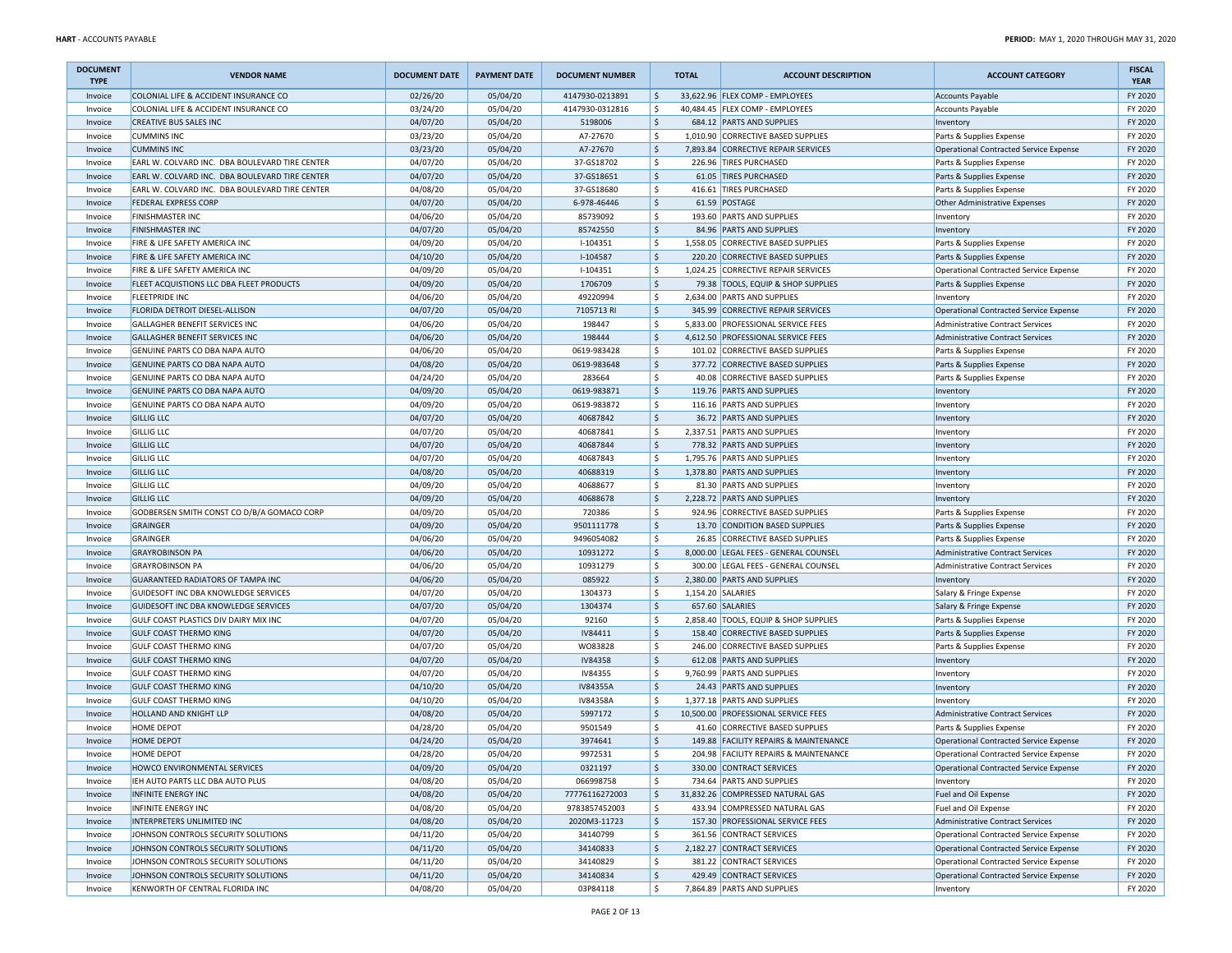| <b>DOCUMENT</b><br><b>TYPE</b> | <b>VENDOR NAME</b>                                            | <b>DOCUMENT DATE</b> | <b>PAYMENT DATE</b>  | <b>DOCUMENT NUMBER</b>   |                     | <b>TOTAL</b>    | <b>ACCOUNT DESCRIPTION</b>                                           | <b>ACCOUNT CATEGORY</b>                                                          | <b>FISCAL</b><br><b>YEAR</b> |
|--------------------------------|---------------------------------------------------------------|----------------------|----------------------|--------------------------|---------------------|-----------------|----------------------------------------------------------------------|----------------------------------------------------------------------------------|------------------------------|
| Invoice                        | KENWORTH OF CENTRAL FLORIDA INC                               | 04/08/20             | 05/04/20             | 03P84115                 | \$                  |                 | 48.02 CORRECTIVE BASED SUPPLIES                                      | Parts & Supplies Expense                                                         | FY 2020                      |
| Invoice                        | KENWORTH OF CENTRAL FLORIDA INC                               | 04/06/20             | 05/04/20             | 03P83795                 | \$                  |                 | 4,608.66 PARTS AND SUPPLIES                                          | Inventory                                                                        | FY 2020                      |
| Invoice                        | KENWORTH OF CENTRAL FLORIDA INC                               | 04/07/20             | 05/04/20             | 03P83824                 | \$                  |                 | 2,367.30 PARTS AND SUPPLIES                                          | Inventory                                                                        | FY 2020                      |
| Invoice                        | KENWORTH OF CENTRAL FLORIDA INC                               | 04/07/20             | 05/04/20             | 03P83820                 | \$                  |                 | 5,098.92 PARTS AND SUPPLIES                                          | Inventory                                                                        | FY 2020                      |
| Invoice                        | KENWORTH OF CENTRAL FLORIDA INC                               | 04/08/20             | 05/04/20             | 03P83977                 | $\sf S$             |                 | 9,275.36 PARTS AND SUPPLIES                                          | Inventory                                                                        | FY 2020                      |
| Invoice                        | KENWORTH OF CENTRAL FLORIDA INC                               | 04/09/20             | 05/04/20             | 03P84090                 | \$                  |                 | 1,058.93 PARTS AND SUPPLIES                                          | Inventory                                                                        | FY 2020                      |
| Invoice                        | KENWORTH OF CENTRAL FLORIDA INC                               | 04/09/20             | 05/04/20             | 03P84311                 | \$                  |                 | 5,995.30 PARTS AND SUPPLIES                                          | Inventory                                                                        | FY 2020                      |
| Invoice                        | KENWORTH OF CENTRAL FLORIDA INC                               | 04/10/20             | 05/04/20             | 03P84249                 | \$                  |                 | 2,997.65 PARTS AND SUPPLIES                                          | Inventory                                                                        | FY 2020                      |
| Invoice                        | KENWORTH OF CENTRAL FLORIDA INC                               | 04/10/20             | 05/04/20             | 03P84312                 | $\ddot{\phi}$       |                 | 68.90 PARTS AND SUPPLIES                                             | Inventory                                                                        | FY 2020                      |
| Invoice                        | KIMLEY-HORN AND ASSOCIATES INC                                | 04/10/20             | 05/04/20             | 16274179                 | \$                  |                 | 6,075.00 COT Z02 CED ENG & DESIGN BUS STOP/SHELTER                   | Capital Grant Expense                                                            | FY 2020                      |
| Invoice                        | KIMLEY-HORN AND ASSOCIATES INC                                | 04/10/20             | 05/04/20             | 16222159                 | \$                  |                 | 4,818.75 COT Z03 IBD ENG & DESIGN BUS STOP/SHELTER                   | Capital Grant Expense                                                            | FY 2020                      |
| Invoice                        | KIMLEY-HORN AND ASSOCIATES INC                                | 04/10/20             | 05/04/20             | 16218898                 | \$                  |                 | 17,341.00 REHAB MTC DRAINAGE & CONCRETE FL-5307P-2019                | Capital Grant Expense                                                            | FY 2020                      |
| Invoice                        | <b>KIRKS AUTOMOTIVE INC</b>                                   | 04/09/20             | 05/04/20             | 1038187                  | \$                  |                 | 305.20 PARTS AND SUPPLIES                                            | Inventory                                                                        | FY 2020                      |
| Invoice                        | KIRKS AUTOMOTIVE INC                                          | 04/10/20             | 05/04/20             | 1038193                  | \$                  |                 | 1,190.00 PARTS AND SUPPLIES                                          | Inventory                                                                        | FY 2020                      |
| Invoice                        | MIDWEST BUS CORPORATION                                       | 04/09/20             | 05/04/20             | 48871                    | $\ddot{\mathsf{S}}$ |                 | 750.00 PARTS AND SUPPLIES                                            | Inventory                                                                        | FY 2020                      |
| Invoice                        | MOHAWK MANUFACTURING & SUPPLY CO                              | 04/06/20             | 05/04/20             | U055769                  | \$                  |                 | 298.20 PARTS AND SUPPLIES                                            | Inventory                                                                        | FY 2020                      |
| Invoice                        | MOHAWK MANUFACTURING & SUPPLY CO                              | 04/08/20             | 05/04/20             | U055869                  | $\ddot{\mathsf{S}}$ |                 | 206.92 PARTS AND SUPPLIES                                            | Inventory                                                                        | FY 2020                      |
| Invoice                        | MSC INDUSTRIAL SUPPLY CO                                      | 04/06/20             | 05/04/20             | 3762584001               | \$                  |                 | 188.68 CORRECTIVE BASED SUPPLIES                                     | Parts & Supplies Expense                                                         | FY 2020                      |
| Invoice                        | MSC INDUSTRIAL SUPPLY CO                                      | 04/06/20             | 05/04/20             | 3757964001               | $\ddot{\phi}$       |                 | 312.42 CORRECTIVE BASED SUPPLIES                                     | Parts & Supplies Expense                                                         | FY 2020                      |
| Invoice                        | MSC INDUSTRIAL SUPPLY CO                                      | 04/09/20             | 05/04/20             | 3773106001               | \$                  |                 | 287.88 CORRECTIVE BASED SUPPLIES                                     | Parts & Supplies Expense                                                         | FY 2020                      |
| Invoice                        | MSC INDUSTRIAL SUPPLY CO                                      | 04/09/20             | 05/04/20             | 3773345001<br>3773444001 | \$                  |                 | 419.20 CORRECTIVE BASED SUPPLIES<br>141.12 CORRECTIVE BASED SUPPLIES | Parts & Supplies Expense                                                         | FY 2020                      |
| Invoice                        | MSC INDUSTRIAL SUPPLY CO<br>MSC INDUSTRIAL SUPPLY CO          | 04/10/20             | 05/04/20             |                          | \$<br>$\ddot{\phi}$ |                 |                                                                      | Parts & Supplies Expense                                                         | FY 2020                      |
| Invoice<br>Invoice             | MSC INDUSTRIAL SUPPLY CO                                      | 04/10/20<br>04/10/20 | 05/04/20<br>05/04/20 | 3775421001<br>3773345002 | \$                  |                 | 100.88 CORRECTIVE BASED SUPPLIES<br>16.35 CORRECTIVE BASED SUPPLIES  | Parts & Supplies Expense                                                         | FY 2020<br>FY 2020           |
| Invoice                        | PALMDALE OIL COMPANY                                          | 04/07/20             | 05/04/20             | 1329232                  | $\frac{1}{2}$       |                 | 426.22 DIESEL & GAS EXCISE TAX                                       | Parts & Supplies Expense<br>Tax Expense                                          | FY 2020                      |
| Invoice                        | PALMDALE OIL COMPANY                                          | 04/07/20             | 05/04/20             | 1327847                  | \$                  |                 | 297.00 DIESEL EXHAUST FLUID                                          | Fuel and Oil Expense                                                             | FY 2020                      |
| Invoice                        | PALMDALE OIL COMPANY                                          | 04/07/20             | 05/04/20             | 1327845                  | $\frac{1}{2}$       |                 | 1,582.75 ENGINE OIL (OIL & LUBE)                                     | Fuel and Oil Expense                                                             | FY 2020                      |
| Invoice                        | PALMDALE OIL COMPANY                                          | 04/07/20             | 05/04/20             | 1329025                  | \$                  |                 | 1,211.21 ENGINE OIL (OIL & LUBE)                                     | Fuel and Oil Expense                                                             | FY 2020                      |
| Invoice                        | PALMDALE OIL COMPANY                                          | 04/07/20             | 05/04/20             | 1329037                  | \$                  |                 | 1,097.22 ENGINE OIL (OIL & LUBE)                                     | Fuel and Oil Expense                                                             | FY 2020                      |
| Invoice                        | PALMDALE OIL COMPANY                                          | 04/07/20             | 05/04/20             | 1329232                  | Ś                   |                 | 1,062.57 GASOLINE                                                    | Fuel and Oil Expense                                                             | FY 2020                      |
| Invoice                        | PEOPLES GAS COMPANY                                           | 04/17/20             | 05/04/20             | 211012153790-0420        | $\ddot{\mathsf{S}}$ |                 | 214.25 NATURAL GAS                                                   | <b>Utilities Expense</b>                                                         | FY 2020                      |
| Invoice                        | PETROLEUM TRADERS CORPORATION                                 | 04/06/20             | 05/04/20             | 1527471                  | \$                  | 9,305.87 DIESEL |                                                                      | Fuel and Oil Expense                                                             | FY 2020                      |
| Invoice                        | PETROLEUM TRADERS CORPORATION                                 | 04/07/20             | 05/04/20             | 1527472                  | \$                  | 9,454.16 DIESEL |                                                                      | Fuel and Oil Expense                                                             | FY 2020                      |
| Invoice                        | PETROLEUM TRADERS CORPORATION                                 | 04/09/20             | 05/04/20             | 1527473                  | \$                  | 9,381.89 DIESEL |                                                                      | Fuel and Oil Expense                                                             | FY 2020                      |
| Invoice                        | PETROLEUM TRADERS CORPORATION                                 | 04/06/20             | 05/04/20             | 1527471                  | $\ddot{\mathsf{S}}$ |                 | 2,657.48 DIESEL & GAS EXCISE TAX                                     | <b>Tax Expense</b>                                                               | FY 2020                      |
| Invoice                        | PETROLEUM TRADERS CORPORATION                                 | 04/07/20             | 05/04/20             | 1527472                  | \$                  |                 | 2,699.84 DIESEL & GAS EXCISE TAX                                     | <b>Tax Expense</b>                                                               | FY 2020                      |
| Invoice                        | PETROLEUM TRADERS CORPORATION                                 | 04/09/20             | 05/04/20             | 1527473                  | \$                  |                 | 2,679.20 DIESEL & GAS EXCISE TAX                                     | Tax Expense                                                                      | FY 2020                      |
| Invoice                        | PRESIDIO HOLDINGS INC                                         | 04/06/20             | 05/04/20             | 6021120001952            | \$                  |                 | 87,271.34 SURV/SEC NOT MOBILE (min1%) FL-5307P-2019                  | Capital Grant Expense                                                            | FY 2020                      |
| Invoice                        | RR INVESTMENTS OF LAKELAND LLC DBA BIO-ONE                    | 03/26/20             | 05/04/20             | 1056                     | $\ddot{\mathsf{S}}$ | 300.00          | CORRECTIVE REPAIR SERVICES                                           | Operational Contracted Service Expense                                           | FY 2020                      |
| Invoice                        | RR INVESTMENTS OF LAKELAND LLC DBA BIO-ONE                    | 03/26/20             | 05/04/20             | 1043                     | \$                  |                 | 900.00 CORRECTIVE REPAIR SERVICES                                    | Operational Contracted Service Expense                                           | FY 2020                      |
| Invoice                        | <b>RUSH TRUCK CENTER</b>                                      | 04/09/20             | 05/04/20             | 3018967251               | $\ddot{\mathsf{S}}$ |                 | 7,800.00 PARTS AND SUPPLIES                                          | Inventory                                                                        | FY 2020                      |
| Invoice                        | SECURE ON-SITE SHREDDING                                      | 04/09/20             | 05/04/20             | 2545040920               | \$                  |                 | 32.00 FACILITY REPAIRS & MAINTENANCE                                 | Operational Contracted Service Expense                                           | FY 2020                      |
| Invoice                        | SECURE ON-SITE SHREDDING                                      | 04/09/20             | 05/04/20             | 2543040920               | $\frac{1}{2}$       |                 | 40.00 FACILITY REPAIRS & MAINTENANCE                                 | Operational Contracted Service Expense                                           | FY 2020                      |
| Invoice                        | SECURE ON-SITE SHREDDING                                      | 04/09/20             | 05/04/20             | 2541040920               | \$                  |                 | 20.00 FACILITY REPAIRS & MAINTENANCE                                 | Operational Contracted Service Expense                                           | FY 2020                      |
| Invoice                        | SECURE ON-SITE SHREDDING                                      | 04/09/20             | 05/04/20             | 2539040920               | \$                  |                 | 20.00 FACILITY REPAIRS & MAINTENANCE                                 | Operational Contracted Service Expense                                           | FY 2020                      |
| Invoice                        | SECURE ON-SITE SHREDDING                                      | 04/09/20             | 05/04/20             | 2537040920               | \$                  |                 | 20.00 FACILITY REPAIRS & MAINTENANCE                                 | Operational Contracted Service Expense                                           | FY 2020                      |
| Invoice                        | STEPPS TOWING SERVICE INC                                     | 04/06/20             | 05/04/20             | HH307369                 | $\ddot{\mathsf{S}}$ |                 | 250.00 TOWING CHARGES                                                | Operational Contracted Service Expense                                           | FY 2020                      |
| Invoice                        | STEPPS TOWING SERVICE INC                                     | 04/06/20             | 05/04/20             | HH307480                 | \$                  |                 | 187.50 TOWING CHARGES                                                | Operational Contracted Service Expense                                           | FY 2020                      |
| Invoice                        | STEPPS TOWING SERVICE INC                                     | 04/08/20             | 05/04/20             | HH308142                 | $\ddot{\mathsf{S}}$ |                 | 250.00 TOWING CHARGES                                                | Operational Contracted Service Expense                                           | FY 2020                      |
| Invoice                        | STEPPS TOWING SERVICE INC                                     | 04/08/20             | 05/04/20             | HH308157                 | \$                  |                 | 250.00 TOWING CHARGES                                                | Operational Contracted Service Expense                                           | FY 2020                      |
| Invoice                        | STEPPS TOWING SERVICE INC                                     | 04/08/20             | 05/04/20             | HH308197                 | \$<br>\$            |                 | 312.50 TOWING CHARGES<br>104.00 TOWING CHARGES                       | Operational Contracted Service Expense                                           | FY 2020<br>FY 2020           |
| Invoice                        | STEPPS TOWING SERVICE INC<br><b>STEPPS TOWING SERVICE INC</b> | 04/10/20<br>04/10/20 | 05/04/20<br>05/04/20 | TW308411<br>TW308032     | $\frac{1}{2}$       |                 | 90.00 TOWING CHARGES                                                 | Operational Contracted Service Expense<br>Operational Contracted Service Expense | FY 2020                      |
| Invoice<br>Invoice             | STEPPS TOWING SERVICE INC                                     | 04/10/20             | 05/04/20             | TW307958                 | \$                  |                 | 250.00 TOWING CHARGES                                                | Operational Contracted Service Expense                                           | FY 2020                      |
| Invoice                        | TAMPA ELECTRIC COMPANY                                        | 04/17/20             | 05/04/20             | 211012153196-0420        | \$                  |                 | 7,872.75 ELECTRICITY                                                 | Utilities Expense                                                                | FY 2020                      |
| Invoice                        | TAMPA ELECTRIC COMPANY                                        | 04/17/20             | 05/04/20             | 211012153535-0420        | \$                  |                 | 2,844.34 ELECTRICITY                                                 | <b>Utilities Expense</b>                                                         | FY 2020                      |
| Invoice                        | <b>TAMPA ELECTRIC COMPANY</b>                                 | 04/17/20             | 05/04/20             | 211012154251-0420        | \$                  |                 | 4,482.77 ELECTRICITY                                                 | Utilities Expense                                                                | FY 2020                      |
| Invoice                        | <b>TAMPA ELECTRIC COMPANY</b>                                 | 04/17/20             | 05/04/20             | 211012154509-0420        | \$                  |                 | 1,832.40 ELECTRICITY                                                 | <b>Utilities Expense</b>                                                         | FY 2020                      |
| Invoice                        | TAMPA ELECTRIC COMPANY                                        | 04/17/20             | 05/04/20             | 211012154749-0420        | \$                  |                 | 368.48 ELECTRICITY                                                   | Utilities Expense                                                                | FY 2020                      |
| Invoice                        | <b>TAMPA ELECTRIC COMPANY</b>                                 | 04/20/20             | 05/04/20             | 211012154939-0420        | \$                  |                 | 309.66 ELECTRICITY                                                   | Utilities Expense                                                                | FY 2020                      |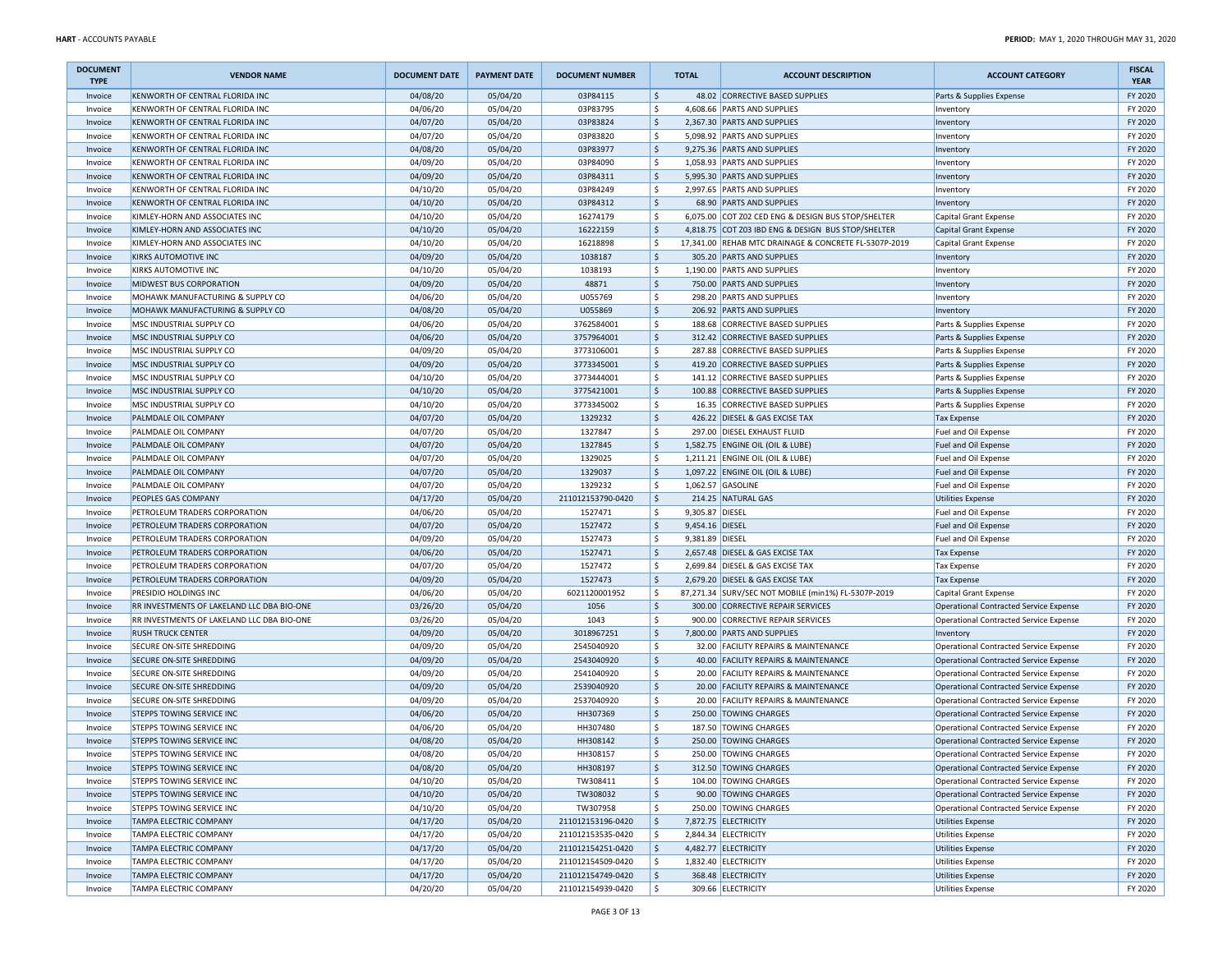| <b>DOCUMENT</b><br><b>TYPE</b> | <b>VENDOR NAME</b>                                   | <b>DOCUMENT DATE</b> | <b>PAYMENT DATE</b> | <b>DOCUMENT NUMBER</b>     |                     | <b>TOTAL</b> | <b>ACCOUNT DESCRIPTION</b>                | <b>ACCOUNT CATEGORY</b>                       | <b>FISCAL</b><br><b>YEAR</b> |
|--------------------------------|------------------------------------------------------|----------------------|---------------------|----------------------------|---------------------|--------------|-------------------------------------------|-----------------------------------------------|------------------------------|
| Invoice                        | <b>TAMPA ELECTRIC COMPANY</b>                        | 04/22/20             | 05/04/20            | 211012155118-0420          | $\frac{1}{2}$       |              | 11.45 ELECTRICITY                         | <b>Utilities Expense</b>                      | FY 2020                      |
| Invoice                        | TAMPA ELECTRIC COMPANY                               | 04/27/20             | 05/04/20            | 211012155373-0420          | \$                  |              | 245.95 ELECTRICITY                        | <b>Utilities Expense</b>                      | FY 2020                      |
| Invoice                        | <b>TAMPA ELECTRIC COMPANY</b>                        | 04/27/20             | 05/04/20            | 211012155613-0420          | \$                  |              | 179.06 ELECTRICITY                        | <b>Utilities Expense</b>                      | FY 2020                      |
| Invoice                        | TAMPA ELECTRIC COMPANY                               | 04/27/20             | 05/04/20            | 211012155811-0420          | \$                  |              | 410.89 ELECTRICITY                        | <b>Utilities Expense</b>                      | FY 2020                      |
| Invoice                        | <b>TAMPA ELECTRIC COMPANY</b>                        | 04/28/20             | 05/04/20            | 211012156033-0420          | $\frac{1}{2}$       |              | 27.92 ELECTRICITY                         | <b>Utilities Expense</b>                      | FY 2020                      |
| Invoice                        | <b>TAMPA ELECTRIC COMPANY</b>                        | 04/28/20             | 05/04/20            | 211012156322-0420          | \$                  |              | 523.35 ELECTRICITY                        | <b>Utilities Expense</b>                      | FY 2020                      |
| Invoice                        | TRANSIT HOLDING INC DBA AFTERMARKET PARTS CO LLC     | 04/06/20             | 05/04/20            | 82071460                   | \$                  |              | 412.60 PARTS AND SUPPLIES                 | Inventory                                     | FY 2020                      |
| Invoice                        | TRANSIT HOLDING INC DBA AFTERMARKET PARTS CO LLC     | 04/09/20             | 05/04/20            | 82074361                   | \$                  |              | 733.68 PARTS AND SUPPLIES                 | Inventory                                     | FY 2020                      |
| Invoice                        | UNIVERSITY OF SOUTH FLORIDA                          | 04/30/20             | 05/04/20            | REFUND 3/2020 WIRE         | \$                  |              | 25,000.00 DEFERRED REVENUE - UPTOWNER SVC | <b>Deferred Credits</b>                       | FY 2020                      |
| Invoice                        | UNIVERSITY OF SOUTH FLORIDA                          | 04/30/20             | 05/04/20            | <b>REFUND 11/2018 WIRE</b> | \$                  |              | 25,000.00 DONATIONS - UPTOWNER SERVICE    | Other System Revenue                          | FY 2020                      |
| Invoice                        | <b>WURTH USA INC</b>                                 | 04/08/20             | 05/04/20            | 96690522                   | $\frac{1}{2}$       |              | 261.38 CORRECTIVE BASED SUPPLIES          | Parts & Supplies Expense                      | FY 2020                      |
| Invoice                        | <b>ZEP SALES AND SERVICE</b>                         | 04/10/20             | 05/04/20            | 9005079437                 | \$                  |              | 908.76 CONDITION BASED SUPPLIES           | Parts & Supplies Expense                      | FY 2020                      |
| Invoice                        | A JANITORS CLOSET INC                                | 03/16/20             | 05/11/20            | 729679                     | $\frac{1}{2}$       |              | 190.80 CHEMICALS, CLEANERS & EQUIP        | Parts & Supplies Expense                      | FY 2020                      |
| Invoice                        | A JANITORS CLOSET INC                                | 04/11/20             | 05/11/20            | 730313                     | \$                  |              | 294.50 TOOLS, EQUIP & SHOP SUPPLIES       | Parts & Supplies Expense                      | FY 2020                      |
| Invoice                        | A JANITORS CLOSET INC                                | 04/17/20             | 05/11/20            | 730444                     | $\frac{1}{2}$       |              | 1,174.50 TOOLS, EQUIP & SHOP SUPPLIES     | Parts & Supplies Expense                      | FY 2020                      |
| Invoice                        | <b>ABC BUS INC</b>                                   | 04/15/20             | 05/11/20            | 3076565                    | \$                  |              | 701.40 PARTS AND SUPPLIES                 | Inventory                                     | FY 2020                      |
| Invoice                        | <b>ABC BUS INC</b>                                   | 04/16/20             | 05/11/20            | 3077124                    | \$                  |              | 3,456.32 PARTS AND SUPPLIES               | Inventory                                     | FY 2020                      |
| Invoice                        | <b>ABC BUS INC</b>                                   | 04/17/20             | 05/11/20            | 3077502                    | \$                  |              | 211.86 PARTS AND SUPPLIES                 | Inventory                                     | FY 2020                      |
| Invoice                        | ADVANCED CABLE CONNECTION INC DBA ACCI               | 04/16/20             | 05/11/20            | 54741                      | $\frac{1}{2}$       |              | 393.54 CONTRACT SERVICES                  | Operational Contracted Service Expense        | FY 2020                      |
| Invoice                        | ALL FLORIDA FIRE EQUIPMENT CO INC                    | 04/13/20             | 05/11/20            | 129395                     | \$                  |              | 1,303.28 CORRECTIVE BASED SUPPLIES        | Parts & Supplies Expense                      | FY 2020                      |
| Invoice                        | ALL FLORIDA FIRE EQUIPMENT CO INC                    | 04/13/20             | 05/11/20            | 130621                     | $\frac{1}{2}$       |              | 630.00 CORRECTIVE BASED SUPPLIES          | Parts & Supplies Expense                      | FY 2020                      |
| Invoice                        | ALL FLORIDA FIRE EQUIPMENT CO INC                    | 04/16/20             | 05/11/20            | 04162025                   | \$                  |              | 100.00 CORRECTIVE BASED SUPPLIES          | Parts & Supplies Expense                      | FY 2020                      |
| Invoice                        | ALL FLORIDA FIRE EQUIPMENT CO INC                    | 04/16/20             | 05/11/20            | 04162024                   | $\frac{1}{2}$       |              | 100.00 CORRECTIVE BASED SUPPLIES          | Parts & Supplies Expense                      | FY 2020                      |
| Invoice                        | ALL FLORIDA FIRE EQUIPMENT CO INC                    | 04/16/20             | 05/11/20            | 04162026                   | \$                  |              | 1,303.28 CORRECTIVE BASED SUPPLIES        | Parts & Supplies Expense                      | FY 2020                      |
| Invoice                        | ALL FLORIDA FIRE EQUIPMENT CO INC                    | 04/16/20             | 05/11/20            | 04162027                   | \$                  |              | 1,303.28 CORRECTIVE BASED SUPPLIES        | Parts & Supplies Expense                      | FY 2020                      |
| Invoice                        | AMAZON HOSE & RUBBER CO                              | 04/13/20             | 05/11/20            | 401574-00                  | \$                  |              | 853.56 CORRECTIVE BASED SUPPLIES          | Parts & Supplies Expense                      | FY 2020                      |
| Invoice                        | AMAZON HOSE & RUBBER CO                              | 04/17/20             | 05/11/20            | 402259-00                  | $\frac{1}{2}$       |              | 260.40 CORRECTIVE BASED SUPPLIES          | Parts & Supplies Expense                      | FY 2020                      |
| Invoice                        | AMERICAN PLANNING ASSOC.                             | 03/13/20             | 05/11/20            | 293560-WILLITS             | \$                  |              | 652.50 DUES, SUBSCRIPTIONS & FEES         | Administrative Expense                        | FY 2020                      |
| Invoice                        | AMERICAN PLANNING ASSOC.                             | 03/18/20             | 05/11/20            | 212663-200105              | $\ddot{\mathsf{S}}$ |              | 559.00 DUES, SUBSCRIPTIONS & FEES         | Administrative Expense                        | FY 2020                      |
| Invoice                        | <b>ANCO SUPERIOR INC</b>                             | 04/13/20             | 05/11/20            | 103936                     | \$                  |              | 608.80 PARTS AND SUPPLIES                 | Inventory                                     | FY 2020                      |
| Invoice                        | <b>ANCO SUPERIOR INC</b>                             | 04/15/20             | 05/11/20            | 103951                     | \$                  |              | 1,060.00 PARTS AND SUPPLIES               | Inventory                                     | FY 2020                      |
| Invoice                        | <b>ANCO SUPERIOR INC</b>                             | 04/13/20             | 05/11/20            | 103937                     | \$                  |              | 914.50 CORRECTIVE BASED SUPPLIES          | Parts & Supplies Expense                      | FY 2020                      |
| Invoice                        | APEX OUTDOOR ADVERTISING LLC DBA INSITE STREET MEDIA | 04/14/20             | 05/11/20            | 5067075                    | \$                  |              | 400.00 PRINTING - SYSTEM PROMOTION        | Community Relations & Marketing Expense       | FY 2020                      |
| Invoice                        | <b>AUTONATION SSC</b>                                | 04/15/20             | 05/11/20            | 8651350                    | \$                  | 953.15       | CORRECTIVE BASED SUPPLIES                 | Parts & Supplies Expense                      | FY 2020                      |
| Invoice                        | <b>BARTOW FORD CO</b>                                | 04/15/20             | 05/11/20            | 818680                     | $\frac{1}{2}$       |              | 578.00 PARTS AND SUPPLIES                 | Inventory                                     | FY 2020                      |
| Invoice                        | <b>BARTOW FORD CO</b>                                | 04/16/20             | 05/11/20            | 818530                     | \$                  |              | 69.84 PARTS AND SUPPLIES                  | Inventory                                     | FY 2020                      |
| Invoice                        | <b>BARTOW FORD CO</b>                                | 04/13/20             | 05/11/20            | 818330                     | $\frac{1}{2}$       |              | 16.88 CORRECTIVE BASED SUPPLIES           | Parts & Supplies Expense                      | FY 2020                      |
| Invoice                        | <b>BARTOW FORD CO</b>                                | 04/15/20             | 05/11/20            | 818688                     | \$                  |              | 72.80 CORRECTIVE BASED SUPPLIES           | Parts & Supplies Expense                      | FY 2020                      |
| Invoice                        | <b>BARTOW FORD CO</b>                                | 04/17/20             | 05/11/20            | 818876                     | $\frac{1}{2}$       |              | 21.35 CORRECTIVE BASED SUPPLIES           | Parts & Supplies Expense                      | FY 2020                      |
| Invoice                        | BENNETT JACOBS AND ADAMS PA                          | 04/15/20             | 05/11/20            | 115376                     | \$                  |              | 14,157.75 LEGAL FEES - LABOR ATTORNEY     | Administrative Contract Services              | FY 2020                      |
| Invoice                        | BENNETT JACOBS AND ADAMS PA                          | 04/15/20             | 05/11/20            | 115375                     | \$                  |              | 106.00 LEGAL FEES - LABOR ATTORNEY        | <b>Administrative Contract Services</b>       | FY 2020                      |
| Invoice                        | BENNETT JACOBS AND ADAMS PA                          | 04/15/20             | 05/11/20            | 115374                     | \$                  |              | 247.00 LEGAL FEES - LABOR ATTORNEY        | Administrative Contract Services              | FY 2020                      |
| Invoice                        | BENNETT JACOBS AND ADAMS PA                          | 04/15/20             | 05/11/20            | 115373                     | $\frac{1}{2}$       |              | 265.00 LEGAL FEES - LABOR ATTORNEY        | Administrative Contract Services              | FY 2020                      |
| Invoice                        | BENNETT JACOBS AND ADAMS PA                          | 04/15/20             | 05/11/20            | 115372                     | \$                  | 53.00        | LEGAL FEES - LABOR ATTORNEY               | <b>Administrative Contract Services</b>       | FY 2020                      |
| Invoice                        | <b>BRANDON FORD</b>                                  | 04/15/20             | 05/11/20            | C06351                     | $\frac{1}{2}$       |              | 927.35 OUTSIDE AUTO, VAN & TRUCK REPAIR   | <b>Operational Contracted Service Expense</b> | FY 2020                      |
| Invoice                        | <b>BRIGHT HOUSE NETWORKS LLC</b>                     | 04/23/20             | 05/11/20            | 077542301042320            | \$                  |              | 2,424.93 WEB HOSTING SERVICES             | <b>Operational Contracted Service Expense</b> | FY 2020                      |
| Invoice                        | <b>BUTLER TRUCK SERVICE INC</b>                      | 04/14/20             | 05/11/20            | 200413002                  | $\frac{1}{2}$       |              | 2,120.00 CORRECTIVE BASED SUPPLIES        | Parts & Supplies Expense                      | FY 2020                      |
| Invoice                        | CELLCO PARTNERSHIP DBA VERIZON WIRELESS              | 04/23/20             | 05/11/20            | 9853226206                 | \$                  |              | 2,680.67 CELL PHONES                      | <b>Utilities Expense</b>                      | FY 2020                      |
| Invoice                        | CELLCO PARTNERSHIP DBA VERIZON WIRELESS              | 04/23/20             | 05/11/20            | 9853169143                 | $\mathsf{\hat{S}}$  |              | 14,718.30 CELL PHONES                     | <b>Utilities Expense</b>                      | FY 2020                      |
| Invoice                        | CENTRAL FLORIDA LANDSCAPING INC                      | 03/31/20             | 05/11/20            | 29437                      | \$                  |              | 5,370.20 CONTRACT SERVICES                | Operational Contracted Service Expense        | FY 2020                      |
| Invoice                        | <b>CHERRY BEKAERT LLP</b>                            | 04/18/20             | 05/11/20            | 90707                      | \$                  |              | 6,300.00 AUDITING FEES - EXTERNAL         | <b>Administrative Contract Services</b>       | FY 2020                      |
| Invoice                        | <b>CIGNA BEHAVIORAL HEALTH</b>                       | 03/15/20             | 05/11/20            | 06895                      | \$                  |              | 1,176.89 COUNSELING SERVICES              | <b>Administrative Contract Services</b>       | FY 2020                      |
| Invoice                        | <b>CINTAS CORPORATION</b>                            | 04/16/20             | 05/11/20            | 4048242523                 | $\frac{1}{2}$       |              | 142.98 UNIFORMS                           | Salary & Fringe Expense                       | FY 2020                      |
| Invoice                        | <b>CINTAS CORPORATION</b>                            | 04/16/20             | 05/11/20            | 4048242281                 | \$                  |              | 36.30 UNIFORMS                            | Salary & Fringe Expense                       | FY 2020                      |
| Invoice                        | <b>CINTAS CORPORATION</b>                            | 04/16/20             | 05/11/20            | 4048242429                 | \$                  |              | 151.25 UNIFORMS                           | Salary & Fringe Expense                       | FY 2020                      |
| Invoice                        | <b>CINTAS CORPORATION</b>                            | 04/16/20             | 05/11/20            | 4048242371                 | \$                  |              | 48.40 UNIFORMS                            | Salary & Fringe Expense                       | FY 2020                      |
| Invoice                        | <b>CINTAS CORPORATION</b>                            | 04/16/20             | 05/11/20            | 4048242404                 | \$                  |              | 48.40 UNIFORMS                            | Salary & Fringe Expense                       | FY 2020                      |
| Invoice                        | <b>CINTAS CORPORATION</b>                            | 04/16/20             | 05/11/20            | 4048242459                 | \$                  |              | 254.10 UNIFORMS                           | Salary & Fringe Expense                       | FY 2020                      |
| Invoice                        | <b>CINTAS CORPORATION</b>                            | 04/16/20             | 05/11/20            | 4048242368                 | $\frac{1}{2}$       |              | 36.30 UNIFORMS                            | Salary & Fringe Expense                       | FY 2020                      |
| Invoice                        | <b>CINTAS CORPORATION</b>                            | 04/17/20             | 05/11/20            | 4048303800                 | \$                  |              | 66.55 UNIFORMS                            | Salary & Fringe Expense                       | FY 2020                      |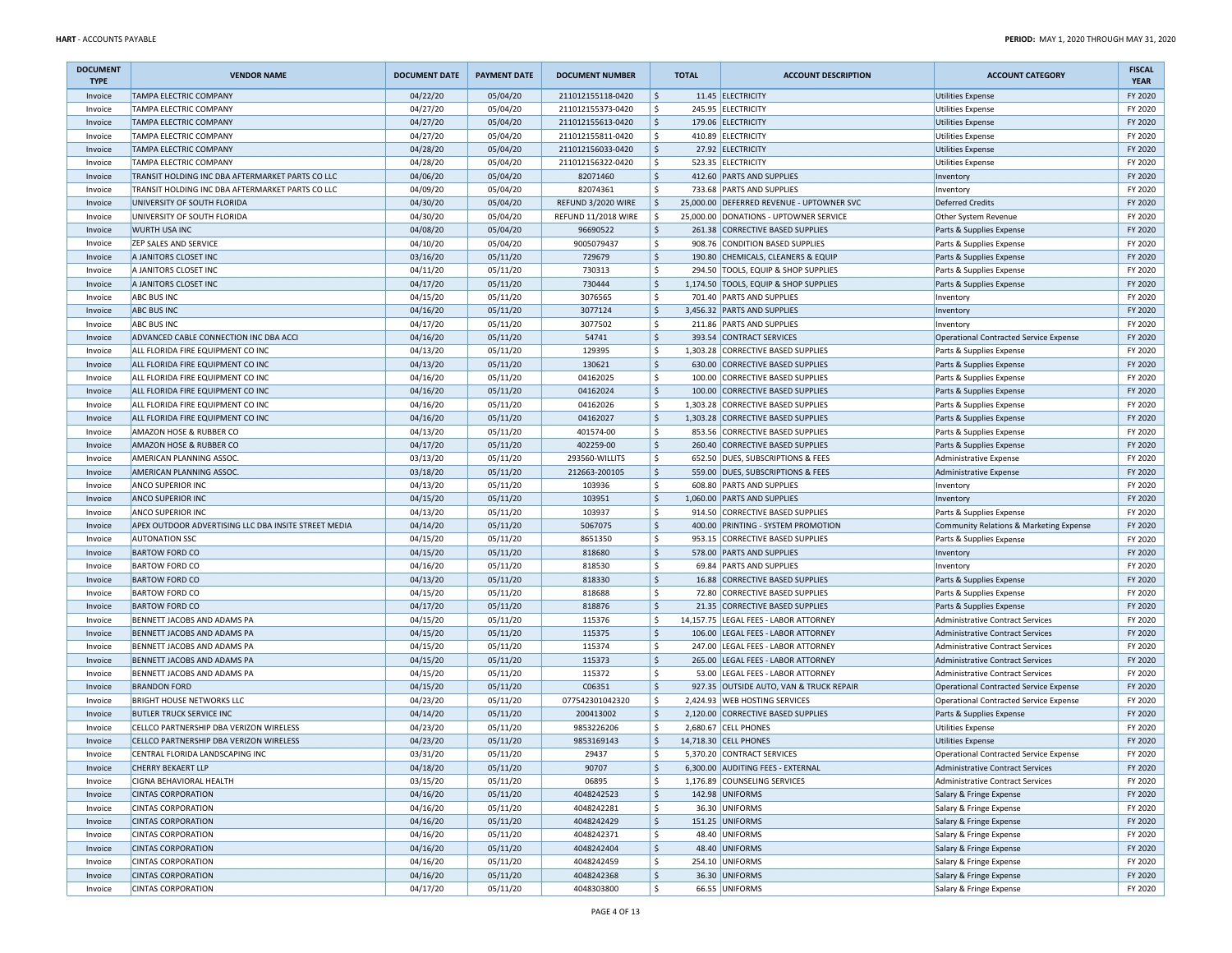| <b>DOCUMENT</b><br><b>TYPE</b> | <b>VENDOR NAME</b>                         | <b>DOCUMENT DATE</b> | <b>PAYMENT DATE</b> | <b>DOCUMENT NUMBER</b> |                     | <b>TOTAL</b> | <b>ACCOUNT DESCRIPTION</b>              | <b>ACCOUNT CATEGORY</b>                       | <b>FISCAL</b><br><b>YEAR</b> |
|--------------------------------|--------------------------------------------|----------------------|---------------------|------------------------|---------------------|--------------|-----------------------------------------|-----------------------------------------------|------------------------------|
| Invoice                        | <b>CITY OF TAMPA PARKING DIVISION</b>      | 04/16/20             | 05/11/20            | 26069                  | $\frac{1}{2}$       |              | 3,973.52 PARKING FEES                   | Administrative Expense                        | FY 2020                      |
| Invoice                        | <b>CITY OF TAMPA UTILITIES</b>             | 05/01/20             | 05/11/20            | 2122412-0520           | \$                  |              | 146.46 WATER, SEWER & GARBAGE           | <b>Utilities Expense</b>                      | FY 2020                      |
| Invoice                        | <b>CITY OF TAMPA UTILITIES</b>             | 05/04/20             | 05/11/20            | 2122343-0520           | $\frac{1}{2}$       |              | 2,854.32 WATER, SEWER & GARBAGE         | <b>Utilities Expense</b>                      | FY 2020                      |
| Invoice                        | COMMERCIAL SERVICE & REPAIR INC            | 04/16/20             | 05/11/20            | 36993                  | \$                  |              | 341.45 TOOLS, EQUIP & SHOP SUPPLIES     | Parts & Supplies Expense                      | FY 2020                      |
| Invoice                        | <b>CREATIVE BUS SALES INC</b>              | 04/13/20             | 05/11/20            | 6039038                | $\frac{1}{2}$       |              | 788.50 PARTS AND SUPPLIES               | Inventory                                     | FY 2020                      |
| Invoice                        | <b>CREATIVE BUS SALES INC</b>              | 04/13/20             | 05/11/20            | 5198245                | \$                  |              | 482.64 PARTS AND SUPPLIES               | Inventory                                     | FY 2020                      |
| Invoice                        | <b>CREATIVE BUS SALES INC</b>              | 04/13/20             | 05/11/20            | 5198240                | \$                  |              | 1,229.20 PARTS AND SUPPLIES             | Inventory                                     | FY 2020                      |
| Invoice                        | <b>CREATIVE BUS SALES INC</b>              | 04/14/20             | 05/11/20            | 6038881                | \$                  |              | 296.12 PARTS AND SUPPLIES               | Inventory                                     | FY 2020                      |
| Invoice                        | <b>CREATIVE BUS SALES INC</b>              | 04/14/20             | 05/11/20            | 13040812               | \$                  |              | 2,105.32 PARTS AND SUPPLIES             | Inventory                                     | FY 2020                      |
| Invoice                        | <b>CREATIVE BUS SALES INC</b>              | 04/15/20             | 05/11/20            | 5198493                | \$                  |              | 273.96 PARTS AND SUPPLIES               | Inventory                                     | FY 2020                      |
| Invoice                        | <b>CREATIVE BUS SALES INC</b>              | 04/16/20             | 05/11/20            | 6038569B               | $\frac{1}{2}$       |              | 462.62 PARTS AND SUPPLIES               | Inventory                                     | FY 2020                      |
| Invoice                        | <b>CREATIVE BUS SALES INC</b>              | 04/16/20             | 05/11/20            | 6038312B               | \$                  |              | 5,768.38 PARTS AND SUPPLIES             | Inventory                                     | FY 2020                      |
| Invoice                        | <b>CREATIVE BUS SALES INC</b>              | 04/16/20             | 05/11/20            | 6038469                | $\frac{1}{2}$       |              | 1,503.68 PARTS AND SUPPLIES             | Inventory                                     | FY 2020                      |
| Invoice                        | <b>CREATIVE BUS SALES INC</b>              | 04/16/20             | 05/11/20            | 6037983                | \$                  |              | 1,745.80 PARTS AND SUPPLIES             | Inventory                                     | FY 2020                      |
| Invoice                        | <b>CREATIVE BUS SALES INC</b>              | 04/13/20             | 05/11/20            | 6039074                | $\frac{1}{2}$       |              | 329.00 CORRECTIVE BASED SUPPLIES        | Parts & Supplies Expense                      | FY 2020                      |
| Invoice                        | <b>CREATIVE BUS SALES INC</b>              | 04/14/20             | 05/11/20            | 6038973                | \$                  |              | 1,488.67 CORRECTIVE BASED SUPPLIES      | Parts & Supplies Expense                      | FY 2020                      |
| Invoice                        | <b>CREATIVE BUS SALES INC</b>              | 04/16/20             | 05/11/20            | 6037947                | \$                  |              | 1,607.77 CORRECTIVE BASED SUPPLIES      | Parts & Supplies Expense                      | FY 2020                      |
| Invoice                        | <b>DESIGNLAB INC</b>                       | 04/13/20             | 05/11/20            | 245450                 | l \$                |              | 8,382.97 UNIFORMS                       | Salary & Fringe Expense                       | FY 2020                      |
| Invoice                        | <b>DIRECTV LLC</b>                         | 05/01/20             | 05/11/20            | 37398269655            | $\frac{1}{2}$       |              | 132.99 CABLE TELEVISION SERVICES        | <b>Utilities Expense</b>                      | FY 2020                      |
| Invoice                        | ELECTRIC SALES & SERVICE INC               | 04/16/20             | 05/11/20            | 41508                  | \$                  |              | 9,250.00 PARTS AND SUPPLIES             | Inventory                                     | FY 2020                      |
| Invoice                        | ELECTRIC SALES & SERVICE INC               | 04/16/20             | 05/11/20            | 41509                  | \$                  |              | 7,901.28 CORRECTIVE BASED SUPPLIES      | Parts & Supplies Expense                      | FY 2020                      |
| Invoice                        | <b>FEDERAL EXPRESS CORP</b>                | 04/14/20             | 05/11/20            | 6-984-70688            | \$                  |              | 11.61 POSTAGE                           | Other Administrative Expenses                 | FY 2020                      |
| Invoice                        | <b>FINISHMASTER INC</b>                    | 04/15/20             | 05/11/20            | 85776213               | \$                  |              | 48.20 PARTS AND SUPPLIES                | Inventory                                     | FY 2020                      |
| Invoice                        | <b>FINISHMASTER INC</b>                    | 04/16/20             | 05/11/20            | 85783206               | \$                  |              | 339.84 PARTS AND SUPPLIES               | Inventory                                     | FY 2020                      |
| Invoice                        | FIRE & LIFE SAFETY AMERICA INC             | 04/13/20             | 05/11/20            | I-104902               | \$                  |              | 1,610.05 FACILITY REPAIRS & MAINTENANCE | <b>Operational Contracted Service Expense</b> | FY 2020                      |
| Invoice                        | <b>FLEETPRIDE INC</b>                      | 04/14/20             | 05/11/20            | 49691334               | \$                  |              | 5,653.68 PARTS AND SUPPLIES             | Inventory                                     | FY 2020                      |
| Invoice                        | <b>FLEETPRIDE INC</b>                      | 04/14/20             | 05/11/20            | 49692300               | $\frac{1}{2}$       |              | 105.00 CORRECTIVE BASED SUPPLIES        | Parts & Supplies Expense                      | FY 2020                      |
| Invoice                        | <b>FLEETPRIDE INC</b>                      | 04/14/20             | 05/11/20            | 49691334               | \$                  |              | 171.58 FREIGHT CHARGES                  | Parts & Supplies Expense                      | FY 2020                      |
| Invoice                        | FLORIDA DEPT OF TRANSPORTATION DBA SUNPASS | 02/01/20             | 05/11/20            | 329423 01-20           | $\frac{1}{2}$       |              | 13,186.08 TOLLS ONLY                    | Other Administrative Expenses                 | FY 2020                      |
| Invoice                        | FLORIDA DEPT OF TRANSPORTATION DBA SUNPASS | 05/01/20             | 05/11/20            | 329423 04-20           | \$                  |              | 6,817.44 TOLLS ONLY                     | Other Administrative Expenses                 | FY 2020                      |
| Invoice                        | GENUINE PARTS CO DBA NAPA AUTO             | 04/13/20             | 05/11/20            | 0619-984147            | $\frac{1}{2}$       |              | 115.20 CORRECTIVE BASED SUPPLIES        | Parts & Supplies Expense                      | FY 2020                      |
| Invoice                        | GENUINE PARTS CO DBA NAPA AUTO             | 04/15/20             | 05/11/20            | 0619-984516            | \$                  |              | 260.76 CORRECTIVE BASED SUPPLIES        | Parts & Supplies Expense                      | FY 2020                      |
| Invoice                        | GENUINE PARTS CO DBA NAPA AUTO             | 04/17/20             | 05/11/20            | 0619-984895            | \$                  |              | 75.36 CORRECTIVE BASED SUPPLIES         | Parts & Supplies Expense                      | FY 2020                      |
| Invoice                        | GENUINE PARTS CO DBA NAPA AUTO             | 04/17/20             | 05/11/20            | 0619-984860            | \$                  | 12.35        | CORRECTIVE BASED SUPPLIES               | Parts & Supplies Expense                      | FY 2020                      |
| Invoice                        | GENUINE PARTS CO DBA NAPA AUTO             | 05/01/20             | 05/11/20            | 2504-910545            | $\frac{1}{2}$       |              | 135.18 CORRECTIVE BASED SUPPLIES        | Parts & Supplies Expense                      | FY 2020                      |
| Invoice                        | <b>GILLIG LLC</b>                          | 04/13/20             | 05/11/20            | 40689351               | \$                  |              | 477.78 PARTS AND SUPPLIES               | Inventory                                     | FY 2020                      |
| Invoice                        | <b>GILLIG LLC</b>                          | 04/14/20             | 05/11/20            | 40689748               | \$                  |              | 27,960.00 PARTS AND SUPPLIES            | Inventory                                     | FY 2020                      |
| Invoice                        | <b>GILLIG LLC</b>                          | 04/15/20             | 05/11/20            | 40690180               | \$                  |              | 5,163.28 PARTS AND SUPPLIES             | Inventory                                     | FY 2020                      |
| Invoice                        | <b>GILLIG LLC</b>                          | 04/16/20             | 05/11/20            | 40690520               | $\frac{1}{2}$       |              | 174.60 PARTS AND SUPPLIES               | Inventory                                     | FY 2020                      |
| Invoice                        | <b>GILLIG LLC</b>                          | 04/16/20             | 05/11/20            | 40690519               | \$                  |              | 1,723.28 PARTS AND SUPPLIES             | Inventory                                     | FY 2020                      |
| Invoice                        | <b>GILLIG LLC</b>                          | 04/16/20             | 05/11/20            | 40690521               | \$                  |              | 122.90 CORRECTIVE BASED SUPPLIES        | Parts & Supplies Expense                      | FY 2020                      |
| Invoice                        | <b>GILLIG LLC</b>                          | 04/17/20             | 05/11/20            | 40690893               | \$                  |              | 134.16 CORRECTIVE BASED SUPPLIES        | Parts & Supplies Expense                      | FY 2020                      |
| Invoice                        | GRAINGER                                   | 04/16/20             | 05/11/20            | 9506884247             | $\frac{1}{2}$       |              | 228.07 CONDITION BASED SUPPLIES         | Parts & Supplies Expense                      | FY 2020                      |
| Invoice                        | GRAINGER                                   | 04/13/20             | 05/11/20            | 9502384606             | \$                  |              | 65.01 CORRECTIVE BASED SUPPLIES         | Parts & Supplies Expense                      | FY 2020                      |
| Invoice                        | GUIDESOFT INC DBA KNOWLEDGE SERVICES       | 04/14/20             | 05/11/20            | 1306258                | $\ddot{\mathsf{S}}$ |              | 657.60 SALARIES                         | Salary & Fringe Expense                       | FY 2020                      |
| Invoice                        | <b>GULF COAST THERMO KING</b>              | 04/16/20             | 05/11/20            | IV84446                | \$                  |              | 1,160.76 PARTS AND SUPPLIES             | Inventory                                     | FY 2020                      |
| Invoice                        | <b>GULF ELECTRIC MOTOR AND CONTROL</b>     | 04/17/20             | 05/11/20            | INV00423933            | $\frac{1}{2}$       |              | 2,045.09 FACILITY REPAIRS & MAINTENANCE | Operational Contracted Service Expense        | FY 2020                      |
| Invoice                        | H LEE MOFFITT CANCER CENTER                | 05/04/20             | 05/11/20            | REFUND CK960098        | \$                  |              | 25,000.00 DONATIONS - UPTOWNER SERVICE  | Other System Revenue                          | FY 2020                      |
| Invoice                        | HILLSBOROUGH TRANSIT AUTHORITY ERF         | 05/07/20             | 05/11/20            | PPE 05/02/20           | $\mathsf{\hat{S}}$  |              | 577.50 EMPLOYEE RECREATION FUND         | <b>Accounts Payable</b>                       | FY 2020                      |
| Invoice                        | <b>HOME DEPOT</b>                          | 05/01/20             | 05/11/20            | 6972844                | \$                  |              | 41.94 CORRECTIVE BASED SUPPLIES         | Parts & Supplies Expense                      | FY 2020                      |
| Invoice                        | <b>HOME DEPOT</b>                          | 05/03/20             | 05/11/20            | 4171637                | \$                  |              | 44.94 CORRECTIVE BASED SUPPLIES         | Parts & Supplies Expense                      | FY 2020                      |
| Invoice                        | HOME DEPOT                                 | 05/04/20             | 05/11/20            | 3973006                | \$                  |              | 119.93 CORRECTIVE BASED SUPPLIES        | Parts & Supplies Expense                      | FY 2020                      |
| Invoice                        | HUMANA INSURANCE CO                        | 03/16/20             | 05/11/20            | 614318035              | $\frac{1}{2}$       |              | 3,519.58 SUPPLEMENTAL VISION PLAN       | <b>Accounts Payable</b>                       | FY 2020                      |
| Invoice                        | IEH AUTO PARTS LLC DBA AUTO PLUS           | 04/15/20             | 05/11/20            | 066999970              | \$                  |              | 926.50 PARTS AND SUPPLIES               | Inventory                                     | FY 2020                      |
| Invoice                        | JANEK CORPORATION, THE                     | 04/17/20             | 05/11/20            | 108546                 | \$                  |              | 6,350.00 PARTS AND SUPPLIES             | Inventory                                     | FY 2020                      |
| Invoice                        | JCP LOCK & SECURITY INC                    | 04/17/20             | 05/11/20            | 20-1907                | \$                  |              | 394.33 CONDITION BASED SUPPLIES         | Parts & Supplies Expense                      | FY 2020                      |
| Invoice                        | KENWORTH OF CENTRAL FLORIDA INC            | 03/25/20             | 05/11/20            | 03P81508               | \$                  |              | 9,868.41 PARTS AND SUPPLIES             | Inventory                                     | FY 2020                      |
| Invoice                        | KENWORTH OF CENTRAL FLORIDA INC            | 04/13/20             | 05/11/20            | 03P84517               | \$                  |              | 1,160.49 CORRECTIVE BASED SUPPLIES      | Parts & Supplies Expense                      | FY 2020                      |
| Invoice                        | KENWORTH OF CENTRAL FLORIDA INC            | 04/13/20             | 05/11/20            | 03P84117               | \$                  |              | 48.02 CORRECTIVE BASED SUPPLIES         | Parts & Supplies Expense                      | FY 2020                      |
| Invoice                        | KENWORTH OF CENTRAL FLORIDA INC            | 04/14/20             | 05/11/20            | 03P84476               | l \$                |              | 399.64 PARTS AND SUPPLIES               | Inventory                                     | FY 2020                      |
|                                |                                            |                      |                     |                        |                     |              |                                         |                                               |                              |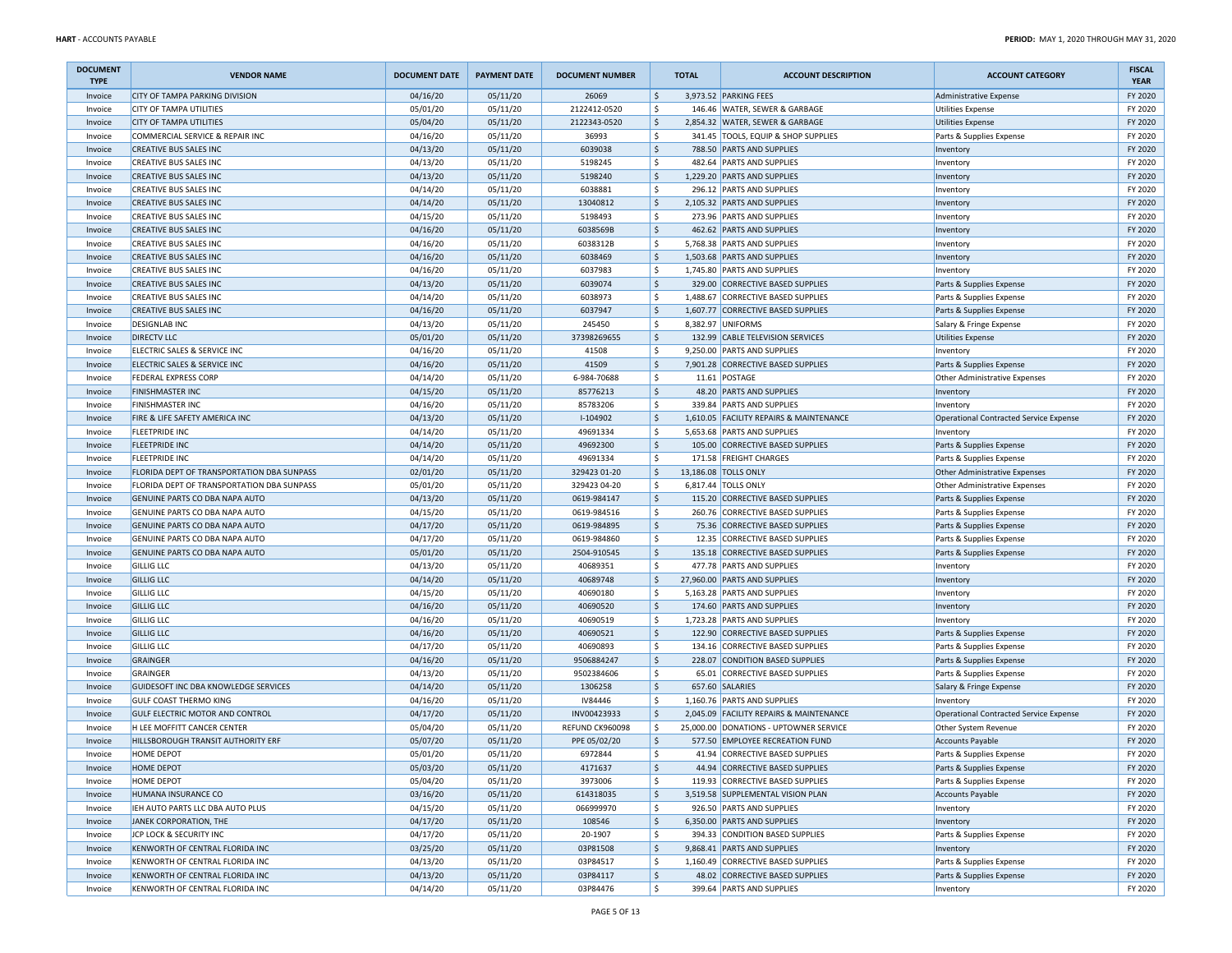| <b>DOCUMENT</b><br><b>TYPE</b> | <b>VENDOR NAME</b>                        | <b>DOCUMENT DATE</b> | <b>PAYMENT DATE</b>  | <b>DOCUMENT NUMBER</b> |                     | <b>TOTAL</b>    | <b>ACCOUNT DESCRIPTION</b>                                         | <b>ACCOUNT CATEGORY</b>                | <b>FISCAL</b><br><b>YEAR</b> |
|--------------------------------|-------------------------------------------|----------------------|----------------------|------------------------|---------------------|-----------------|--------------------------------------------------------------------|----------------------------------------|------------------------------|
| Invoice                        | KENWORTH OF CENTRAL FLORIDA INC           | 04/16/20             | 05/11/20             | 03P85180               | $\frac{1}{2}$       |                 | 365.92 PARTS AND SUPPLIES                                          | Inventory                              | FY 2020                      |
| Invoice                        | KENWORTH OF CENTRAL FLORIDA INC           | 04/16/20             | 05/11/20             | 03P84963               | \$                  |                 | 749.19 PARTS AND SUPPLIES                                          | Inventory                              | FY 2020                      |
| Invoice                        | KENWORTH OF CENTRAL FLORIDA INC           | 04/16/20             | 05/11/20             | 03P85177               | $\frac{1}{2}$       |                 | 303.30 PARTS AND SUPPLIES                                          | Inventory                              | FY 2020                      |
| Invoice                        | KIRKS AUTOMOTIVE INC                      | 04/16/20             | 05/11/20             | 1038287                | \$                  |                 | 2,283.88 PARTS AND SUPPLIES                                        | Inventory                              | FY 2020                      |
| Invoice                        | LOU'S GLOVES INC                          | 04/16/20             | 05/11/20             | 035004                 | $\frac{1}{2}$       |                 | 246.00 CONDITION BASED SUPPLIES                                    | Parts & Supplies Expense               | FY 2020                      |
| Invoice                        | MOHAWK MANUFACTURING & SUPPLY CO          | 03/12/20             | 05/11/20             | U054810                | \$                  |                 | 1,218.72 PARTS AND SUPPLIES                                        | Inventory                              | FY 2020                      |
| Invoice                        | MOHAWK MANUFACTURING & SUPPLY CO          | 04/14/20             | 05/11/20             | U056070                | \$                  |                 | 102.20 PARTS AND SUPPLIES                                          | Inventory                              | FY 2020                      |
| Invoice                        | MOHAWK MANUFACTURING & SUPPLY CO          | 04/15/20             | 05/11/20             | U056106                | \$                  |                 | 4,333.78 PARTS AND SUPPLIES                                        | Inventory                              | FY 2020                      |
| Invoice                        | MOHAWK MANUFACTURING & SUPPLY CO          | 04/16/20             | 05/11/20             | U056154                | \$                  |                 | 2,936.99 PARTS AND SUPPLIES                                        | Inventory                              | FY 2020                      |
| Invoice                        | MOHAWK MANUFACTURING & SUPPLY CO          | 04/16/20             | 05/11/20             | U056153                | \$                  |                 | 9,180.64 PARTS AND SUPPLIES                                        | Inventory                              | FY 2020                      |
| Invoice                        | MSC INDUSTRIAL SUPPLY CO                  | 04/13/20             | 05/11/20             | 3774057001             | $\frac{1}{2}$       |                 | 251.90 CORRECTIVE BASED SUPPLIES                                   | Parts & Supplies Expense               | FY 2020                      |
| Invoice                        | MSC INDUSTRIAL SUPPLY CO                  | 04/13/20             | 05/11/20             | 3774116001             | \$                  |                 | 46.88 CORRECTIVE BASED SUPPLIES                                    | Parts & Supplies Expense               | FY 2020                      |
| Invoice                        | MSC INDUSTRIAL SUPPLY CO                  | 04/15/20             | 05/11/20             | 3776736001             | $\frac{1}{2}$       |                 | 251.90 CORRECTIVE BASED SUPPLIES                                   | Parts & Supplies Expense               | FY 2020                      |
| Invoice                        | MSC INDUSTRIAL SUPPLY CO                  | 04/16/20             | 05/11/20             | 3786434001             | \$                  |                 | 601.16 CORRECTIVE BASED SUPPLIES                                   | Parts & Supplies Expense               | FY 2020                      |
| Invoice                        | MSC INDUSTRIAL SUPPLY CO                  | 04/17/20             | 05/11/20             | 3786223001             | $\frac{1}{2}$       |                 | 924.44 CORRECTIVE BASED SUPPLIES                                   | Parts & Supplies Expense               | FY 2020                      |
| Invoice                        | MSC INDUSTRIAL SUPPLY CO                  | 04/17/20             | 05/11/20             | 3786556001             | \$                  |                 | 275.84 CORRECTIVE BASED SUPPLIES                                   | Parts & Supplies Expense               | FY 2020                      |
| Invoice                        | MSC INDUSTRIAL SUPPLY CO                  | 04/13/20             | 05/11/20             | 3773582001             | \$                  |                 | 45.57 TOOLS, EQUIP & SHOP SUPPLIES                                 | Parts & Supplies Expense               | FY 2020                      |
| Invoice                        | MSC INDUSTRIAL SUPPLY CO                  | 04/14/20             | 05/11/20             | 3773582002             | \$                  |                 | 571.33 TOOLS, EQUIP & SHOP SUPPLIES                                | Parts & Supplies Expense               | FY 2020                      |
| Invoice                        | P&A ADMINISTRATIVE SERVICES INC           | 05/01/20             | 05/11/20             | 2684727                | $\frac{1}{2}$       |                 | 490.00 HEALTH INSURANCE EXCESS EXPENSE                             | Salary & Fringe Expense                | FY 2020                      |
| Invoice                        | PALMDALE OIL COMPANY                      | 04/14/20             | 05/11/20             | 1332700                | \$                  |                 | 442.72 DIESEL & GAS EXCISE TAX                                     | <b>Tax Expense</b>                     | FY 2020                      |
| Invoice                        | PALMDALE OIL COMPANY                      | 04/17/20             | 05/11/20             | 1334683                | $\ddot{\mathsf{S}}$ |                 | 444.08 DIESEL & GAS EXCISE TAX                                     | <b>Tax Expense</b>                     | FY 2020                      |
| Invoice                        | PALMDALE OIL COMPANY                      | 04/14/20             | 05/11/20             | 1332700                | \$                  |                 | 1,068.94 GASOLINE                                                  | Fuel and Oil Expense                   | FY 2020                      |
| Invoice                        | PALMDALE OIL COMPANY                      | 04/17/20             | 05/11/20             | 1334683                | \$                  |                 | 1,033.64 GASOLINE                                                  | Fuel and Oil Expense                   | FY 2020                      |
| Invoice                        | PEOPLES GAS COMPANY                       | 05/04/20             | 05/11/20             | 211012154079-0520      | \$                  |                 | 13,249.22 COMPRESSED NATURAL GAS                                   | Fuel and Oil Expense                   | FY 2020                      |
| Invoice                        | PEOPLES GAS COMPANY                       | 05/04/20             | 05/11/20             | 211012154079-0520      | \$                  |                 | 1,306.55 COMPRESSED NATURAL GAS - FRANCHISE FEE                    | Tax Expense                            | FY 2020                      |
| Invoice                        | PETROLEUM TRADERS CORPORATION             | 04/13/20             | 05/11/20             | 1527590B               | \$                  | 9,360.70 DIESEL |                                                                    | Fuel and Oil Expense                   | FY 2020                      |
| Invoice                        | PETROLEUM TRADERS CORPORATION             | 04/14/20             | 05/11/20             | 1527592                | $\frac{1}{2}$       | 9,365.69 DIESEL |                                                                    | Fuel and Oil Expense                   | FY 2020                      |
| Invoice                        | PETROLEUM TRADERS CORPORATION             | 04/17/20             | 05/11/20             | 1527595                | \$                  | 9,661.50 DIESEL |                                                                    | Fuel and Oil Expense                   | FY 2020                      |
| Invoice                        | PETROLEUM TRADERS CORPORATION             | 04/13/20             | 05/11/20             | 1527590B               | $\frac{1}{2}$       |                 | 2,673.15 DIESEL & GAS EXCISE TAX                                   |                                        | FY 2020                      |
|                                | PETROLEUM TRADERS CORPORATION             |                      |                      | 1527592                | \$                  |                 | 2,674.57 DIESEL & GAS EXCISE TAX                                   | <b>Tax Expense</b>                     | FY 2020                      |
| Invoice                        |                                           | 04/14/20             | 05/11/20<br>05/11/20 | 1527595                | $\frac{1}{2}$       |                 | 2,687.02 DIESEL & GAS EXCISE TAX                                   | <b>Tax Expense</b>                     | FY 2020                      |
| Invoice                        | PETROLEUM TRADERS CORPORATION             | 04/17/20             |                      |                        | \$                  |                 |                                                                    | <b>Tax Expense</b>                     |                              |
| Invoice                        | PIPER FIRE PROTECTION INC                 | 04/10/20             | 05/11/20             | 63562<br>347304        |                     |                 | 450.00 FACILITY REPAIRS & MAINTENANCE<br>151.60 PARTS AND SUPPLIES | Operational Contracted Service Expense | FY 2020<br>FY 2020           |
| Invoice                        | R & C DIESEL PARTS SUPPLY LLC             | 04/13/20             | 05/11/20             |                        | \$                  |                 |                                                                    | Inventory                              |                              |
| Invoice                        | READYREFRESH                              | 02/25/20             | 05/11/20             | 10B0008438467          | \$                  |                 | 1,160.41 CONTRACT SERVICES                                         | Operational Contracted Service Expense | FY 2020                      |
| Invoice                        | READYREFRESH                              | 03/25/20             | 05/11/20             | 10C0008438467          | $\frac{1}{2}$       |                 | 989.92 CONTRACT SERVICES                                           | Operational Contracted Service Expense | FY 2020                      |
| Invoice                        | REPUBLIC SERVICES INC                     | 04/15/20             | 05/11/20             | 0696-000868673         | \$                  |                 | 1,039.29 WATER, SEWER & GARBAGE                                    | <b>Utilities Expense</b>               | FY 2020                      |
| Invoice                        | <b>REPUBLIC SERVICES INC</b>              | 04/17/20             | 05/11/20             | 0696-000871554         | $\frac{1}{2}$       |                 | 212.47 WATER, SEWER & GARBAGE                                      | <b>Utilities Expense</b>               | FY 2020                      |
| Invoice                        | <b>REPUBLIC SERVICES INC</b>              | 04/17/20             | 05/11/20             | 0696-000871553         | \$                  |                 | 212.47 WATER, SEWER & GARBAGE                                      | <b>Utilities Expense</b>               | FY 2020                      |
| Invoice                        | <b>REPUBLIC SERVICES INC</b>              | 04/17/20             | 05/11/20             | 0696-000871552         | $\frac{1}{2}$       |                 | 212.47 WATER, SEWER & GARBAGE                                      | <b>Utilities Expense</b>               | FY 2020                      |
| Invoice                        | <b>RUSH TRUCK CENTER</b>                  | 04/15/20             | 05/11/20             | 3019022705             | \$                  |                 | 5,371.36 PARTS AND SUPPLIES                                        | Inventory                              | FY 2020                      |
| Invoice                        | <b>RUSH TRUCK CENTER</b>                  | 04/16/20             | 05/11/20             | 3019035934             | \$                  |                 | 666.04 PARTS AND SUPPLIES                                          | Inventory                              | FY 2020                      |
| Invoice                        | SCHUNK CARBON TECHNOLOGY LLC              | 04/15/20             | 05/11/20             | 93304696               | \$                  |                 | 1,542.48 CORRECTIVE BASED SUPPLIES                                 | Parts & Supplies Expense               | FY 2020                      |
| Invoice                        | <b>SEABOARD DISTRIBUTION INC</b>          | 04/14/20             | 05/11/20             | 239365                 | $\frac{1}{2}$       |                 | 1,863.41 ANTI FREEZE/COOLANT                                       | Fuel and Oil Expense                   | FY 2020                      |
| Invoice                        | <b>SKYBASE COMMUNICATIONS LLC</b>         | 04/15/20             | 05/11/20             | 31386                  | \$                  |                 | 1,610.00 CELL PHONES                                               | <b>Utilities Expense</b>               | FY 2020                      |
| Invoice                        | STELLAR INDUSTRIAL SUPPLY INC             | 03/09/20             | 05/11/20             | 4186383                | $\frac{1}{2}$       |                 | 429.33 CORRECTIVE BASED SUPPLIES                                   | Parts & Supplies Expense               | FY 2020                      |
| Invoice                        | STELLAR INDUSTRIAL SUPPLY INC             | 03/25/20             | 05/11/20             | 4192232                | \$                  |                 | 32.68 TOOLS, EQUIP & SHOP SUPPLIES                                 | Parts & Supplies Expense               | FY 2020                      |
| Invoice                        | <b>STEPPS TOWING SERVICE INC</b>          | 04/13/20             | 05/11/20             | HH308813               | $\frac{1}{2}$       |                 | 312.50 TOWING CHARGES                                              | Operational Contracted Service Expense | FY 2020                      |
| Invoice                        | <b>STEPPS TOWING SERVICE INC</b>          | 04/15/20             | 05/11/20             | HH308935               | \$                  |                 | 187.50 TOWING CHARGES                                              | Operational Contracted Service Expense | FY 2020                      |
| Invoice                        | <b>SUN STATE INTERNATIONAL TRUCKS LLC</b> | 04/13/20             | 05/11/20             | X10042401701           | \$                  |                 | 214.80 CORRECTIVE BASED SUPPLIES                                   | Parts & Supplies Expense               | FY 2020                      |
| Invoice                        | SWIGER COIL SYSTEMS                       | 04/13/20             | 05/11/20             | 132495                 | \$                  |                 | 454.08 CORRECTIVE BASED SUPPLIES                                   | Parts & Supplies Expense               | FY 2020                      |
| Invoice                        | <b>TAMPA ELECTRIC COMPANY</b>             | 04/29/20             | 05/11/20             | 211012156538-0420      | \$                  |                 | 19.73 ELECTRICITY                                                  | <b>Utilities Expense</b>               | FY 2020                      |
| Invoice                        | TAMPA ELECTRIC COMPANY                    | 05/01/20             | 05/11/20             | 211000476575-0520      | \$                  |                 | 19.73 ELECTRICITY                                                  | <b>Utilities Expense</b>               | FY 2020                      |
| Invoice                        | <b>TAMPA ELECTRIC COMPANY</b>             | 05/01/20             | 05/11/20             | 211012083310-0520      | $\ddot{\phi}$       |                 | 36.51 ELECTRICITY                                                  | <b>Utilities Expense</b>               | FY 2020                      |
| Invoice                        | TAMPA ELECTRIC COMPANY                    | 05/01/20             | 05/11/20             | 211012083575-0520      | \$                  |                 | 19.73 ELECTRICITY                                                  | <b>Utilities Expense</b>               | FY 2020                      |
| Invoice                        | <b>TAMPA ELECTRIC COMPANY</b>             | 05/04/20             | 05/11/20             | 211012087923-0520      | \$                  |                 | 20.33 ELECTRICITY                                                  | <b>Utilities Expense</b>               | FY 2020                      |
| Invoice                        | <b>TAMPA ELECTRIC COMPANY</b>             | 05/04/20             | 05/11/20             | 211012088145-0520      | \$                  |                 | 157.63 ELECTRICITY                                                 | <b>Utilities Expense</b>               | FY 2020                      |
| Invoice                        | <b>TAMPA ELECTRIC COMPANY</b>             | 05/04/20             | 05/11/20             | 211012086628-0520      | \$                  |                 | 47.25 ELECTRICITY                                                  | <b>Utilities Expense</b>               | FY 2020                      |
| Invoice                        | TAMPA ELECTRIC COMPANY                    | 05/04/20             | 05/11/20             | 211012086024-0520      | \$                  |                 | 51.01 ELECTRICITY                                                  | <b>Utilities Expense</b>               | FY 2020                      |
| Invoice                        | <b>TAMPA ELECTRIC COMPANY</b>             | 05/04/20             | 05/11/20             | 211012085133-0520      | \$                  |                 | 25.12 ELECTRICITY                                                  | <b>Utilities Expense</b>               | FY 2020                      |
| Invoice                        | TAMPA ELECTRIC COMPANY                    | 05/04/20             | 05/11/20             | 211012085398-0520      | \$                  |                 | 46.66 ELECTRICITY                                                  | Utilities Expense                      | FY 2020                      |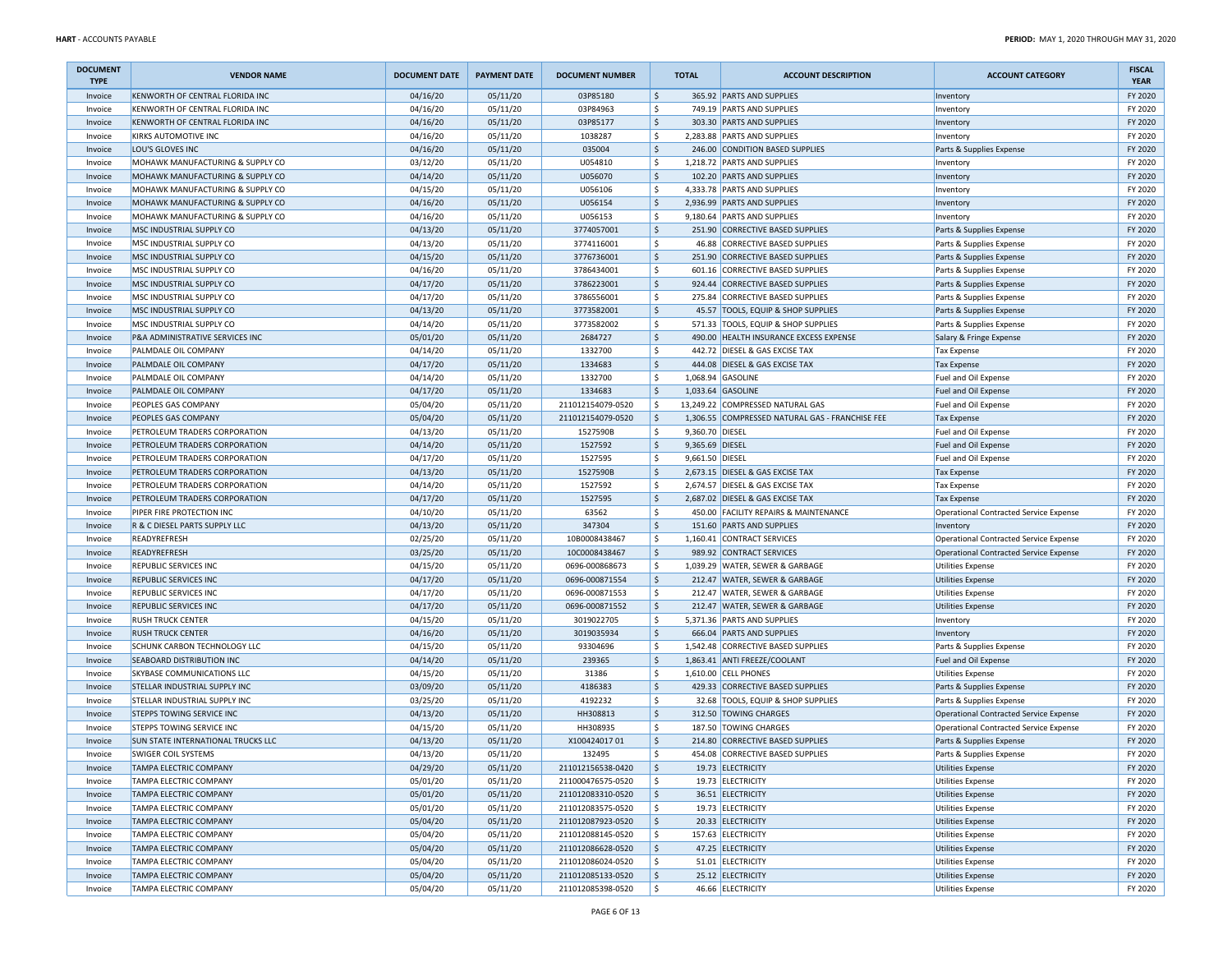| <b>DOCUMENT</b><br><b>TYPE</b> | <b>VENDOR NAME</b>                                    | <b>DOCUMENT DATE</b> | <b>PAYMENT DATE</b> | <b>DOCUMENT NUMBER</b> |                                     | <b>TOTAL</b> | <b>ACCOUNT DESCRIPTION</b>                            | <b>ACCOUNT CATEGORY</b>                       | <b>FISCAL</b><br><b>YEAR</b> |
|--------------------------------|-------------------------------------------------------|----------------------|---------------------|------------------------|-------------------------------------|--------------|-------------------------------------------------------|-----------------------------------------------|------------------------------|
| Invoice                        | <b>TAMPA ELECTRIC COMPANY</b>                         | 05/04/20             | 05/11/20            | 211012085687-0520      | $\frac{1}{2}$                       |              | 53.56 ELECTRICITY                                     | <b>Utilities Expense</b>                      | FY 2020                      |
| Invoice                        | <b>TAMPA ELECTRIC COMPANY</b>                         | 05/04/20             | 05/11/20            | 211012086396-0520      | \$                                  |              | 45.58 ELECTRICITY                                     | <b>Utilities Expense</b>                      | FY 2020                      |
| Invoice                        | <b>TAMPA ELECTRIC COMPANY</b>                         | 05/04/20             | 05/11/20            | 211012086966-0520      | \$                                  |              | 138.61 ELECTRICITY                                    | <b>Utilities Expense</b>                      | FY 2020                      |
| Invoice                        | <b>TAMPA ELECTRIC COMPANY</b>                         | 05/04/20             | 05/11/20            | 211012087196-0520      | \$                                  |              | 2,309.30 ELECTRICITY                                  | <b>Utilities Expense</b>                      | FY 2020                      |
| Invoice                        | <b>TAMPA ELECTRIC COMPANY</b>                         | 05/04/20             | 05/11/20            | 211012087485-0520      | \$                                  |              | 2,271.57 ELECTRICITY                                  | Utilities Expense                             | FY 2020                      |
| Invoice                        | TAMPA ELECTRIC COMPANY                                | 05/04/20             | 05/11/20            | 211001823031-0520      | \$                                  |              | 1,728.27 ELECTRICITY                                  | <b>Utilities Expense</b>                      | FY 2020                      |
| Invoice                        | <b>TAMPA ELECTRIC COMPANY</b>                         | 05/04/20             | 05/11/20            | 211012083807-0520      | \$                                  |              | 27.14 ELECTRICITY                                     | <b>Utilities Expense</b>                      | FY 2020                      |
| Invoice                        | TAMPA ELECTRIC COMPANY                                | 05/04/20             | 05/11/20            | 211012084060-0520      | \$                                  |              | 35.02 ELECTRICITY                                     | <b>Utilities Expense</b>                      | FY 2020                      |
| Invoice                        | <b>TAMPA ELECTRIC COMPANY</b>                         | 05/04/20             | 05/11/20            | 211012084367-0520      | \$                                  |              | 45.28 ELECTRICITY                                     | <b>Utilities Expense</b>                      | FY 2020                      |
| Invoice                        | <b>TAMPA ELECTRIC COMPANY</b>                         | 05/04/20             | 05/11/20            | 211012084607-0520      | \$                                  |              | 19.73 ELECTRICITY                                     | <b>Utilities Expense</b>                      | FY 2020                      |
| Invoice                        | <b>TAMPA ELECTRIC COMPANY</b>                         | 05/04/20             | 05/11/20            | 211012084870-0520      | $\ddot{\mathsf{S}}$                 |              | 35.52 ELECTRICITY                                     | <b>Utilities Expense</b>                      | FY 2020                      |
| Invoice                        | <b>TAMPA ELECTRIC COMPANY</b>                         | 05/04/20             | 05/11/20            | 211012088376-0520      | \$                                  |              | 56.82 ELECTRICITY                                     | <b>Utilities Expense</b>                      | FY 2020                      |
| Invoice                        | <b>TAMPA ELECTRIC COMPANY</b>                         | 05/04/20             | 05/11/20            | 211012088657-0520      | \$                                  |              | 212.97 ELECTRICITY                                    | <b>Utilities Expense</b>                      | FY 2020                      |
| Invoice                        | <b>TAMPA ELECTRIC COMPANY</b>                         | 05/04/20             | 05/11/20            | 211012087667-0520      | \$                                  |              | 37.30 ELECTRICITY                                     | <b>Utilities Expense</b>                      | FY 2020                      |
|                                |                                                       |                      |                     |                        |                                     |              | 126.36 CORRECTIVE BASED SUPPLIES                      |                                               |                              |
| Invoice                        | <b>TAMPA SPRING COMPANY</b>                           | 04/16/20             | 05/11/20            | 129661                 | \$                                  |              |                                                       | Parts & Supplies Expense                      | FY 2020                      |
| Invoice                        | TAMPA SPRING COMPANY                                  | 04/16/20             | 05/11/20            | 129659                 | \$                                  |              | 126.36 CORRECTIVE BASED SUPPLIES                      | Parts & Supplies Expense                      | FY 2020                      |
| Invoice                        | TIMES PUBLISHING COMPANY DBA TAMPA BAY TIMES          | 04/22/20             | 05/11/20            | 0000076765             | \$                                  |              | 2,315.50 ADVERTISING - LEGAL                          | Community Relations & Marketing Expense       | FY 2020                      |
| Invoice                        | TRANSIT HOLDING INC DBA AFTERMARKET PARTS CO LLC      | 04/15/20             | 05/11/20            | 82077813               | \$                                  |              | 42.12 PARTS AND SUPPLIES                              | Inventory                                     | FY 2020                      |
| Invoice                        | TRANSIT HOLDING INC DBA AFTERMARKET PARTS CO LLC      | 04/15/20             | 05/11/20            | 82077631               | $\vert$ \$                          |              | 716.37 PARTS AND SUPPLIES                             | Inventory                                     | FY 2020                      |
| Invoice                        | TRANSIT HOLDING INC DBA AFTERMARKET PARTS CO LLC      | 04/15/20             | 05/11/20            | 82077912               | \$                                  |              | 373.10 PARTS AND SUPPLIES                             | Inventory                                     | FY 2020                      |
| Invoice                        | TRANSIT HOLDING INC DBA AFTERMARKET PARTS CO LLC      | 04/16/20             | 05/11/20            | 82079470               | $\frac{1}{2}$                       |              | 162.27 PARTS AND SUPPLIES                             | Inventory                                     | FY 2020                      |
| Invoice                        | TRANSIT HOLDING INC DBA AFTERMARKET PARTS CO LLC      | 04/16/20             | 05/11/20            | 82079409               | \$                                  |              | 649.08 PARTS AND SUPPLIES                             | Inventory                                     | FY 2020                      |
| Invoice                        | TRANSIT HOLDING INC DBA AFTERMARKET PARTS CO LLC      | 04/16/20             | 05/11/20            | 82079486               | \$                                  |              | 270.45 PARTS AND SUPPLIES                             | Inventory                                     | FY 2020                      |
| Invoice                        | UNIFIRST CORPORATION                                  | 04/06/20             | 05/11/20            | 914 265 2477           | \$                                  |              | 160.00 FACILITY REPAIRS & MAINTENANCE                 | Operational Contracted Service Expense        | FY 2020                      |
| Invoice                        | UNIFIRST CORPORATION                                  | 04/13/20             | 05/11/20            | 914 2655762            | $\frac{1}{2}$                       |              | 82.50 FACILITY REPAIRS & MAINTENANCE                  | Operational Contracted Service Expense        | FY 2020                      |
| Invoice                        | UNIFIRST CORPORATION                                  | 04/14/20             | 05/11/20            | 914 265 6428           | \$                                  |              | 22.50 FACILITY REPAIRS & MAINTENANCE                  | <b>Operational Contracted Service Expense</b> | FY 2020                      |
| Invoice                        | UNITED WAY OF TAMPA BAY, INC.                         | 05/07/20             | 05/11/20            | PPE 05/02/20           | $\frac{1}{2}$                       |              | 25.00 UNITED WAY FUND - EMPLOYEES                     | <b>Accounts Payable</b>                       | FY 2020                      |
| Invoice                        | <b>WENZEL FENTON CABASSA PA</b>                       | 05/05/20             | 05/11/20            | 19-000193              | \$                                  |              | 36,500.00 CLAIM SETTLEMENT - EMPLOYEE ACTION          | Self Insured General Liability Expense        | FY 2020                      |
| Invoice                        | WEST COAST TRANSPORTATION SERVICES INC DBA YELLOW CAB | 04/15/20             | 05/11/20            | 22868                  | $\frac{1}{2}$                       |              | 26,942.00 CONTRACT SERVICES                           | <b>Operational Contracted Service Expense</b> | FY 2020                      |
| Invoice                        | A JANITORS CLOSET INC                                 | 04/21/20             | 05/18/20            | 730485                 | \$                                  |              | 2,231.25 CONDITION BASED SUPPLIES                     | Parts & Supplies Expense                      | FY 2020                      |
| Invoice                        | <b>ABC BUS INC</b>                                    | 04/22/20             | 05/18/20            | 3078959                | \$                                  |              | 277.86 PARTS AND SUPPLIES                             | Inventory                                     | FY 2020                      |
| Invoice                        | <b>ABC BUS INC</b>                                    | 04/22/20             | 05/18/20            | 3078960                | \$                                  |              | 141.24 PARTS AND SUPPLIES                             | Inventory                                     | FY 2020                      |
| Invoice                        | <b>ABC BUS INC</b>                                    | 04/23/20             | 05/18/20            | 3079461                | $\frac{1}{2}$                       |              | 613.60 PARTS AND SUPPLIES                             | Inventory                                     | FY 2020                      |
| Invoice                        | ALL FLORIDA FIRE EQUIPMENT CO INC                     | 05/14/20             | 05/18/20            | 129414                 | \$                                  |              | 630.00 CORRECTIVE BASED SUPPLIES                      | Parts & Supplies Expense                      | FY 2020                      |
| Invoice                        | AMAZON HOSE & RUBBER CO                               | 04/21/20             | 05/18/20            | 401574-01              | $\frac{1}{2}$                       |              | 98.25 CORRECTIVE BASED SUPPLIES                       | Parts & Supplies Expense                      | FY 2020                      |
| Invoice                        | AMAZON HOSE & RUBBER CO                               | 04/21/20             | 05/18/20            | 402672-00              | \$                                  |              | 1,262.57 CORRECTIVE BASED SUPPLIES                    | Parts & Supplies Expense                      | FY 2020                      |
| Invoice                        | AMERIGAS PROPANE LP                                   | 04/21/20             | 05/18/20            | 3105759072             | \$                                  |              | 136.21 PROPANE FACILITIES                             | <b>Utilities Expense</b>                      | FY 2020                      |
| Invoice                        | ANCO SUPERIOR INC                                     | 04/22/20             | 05/18/20            | 104012                 | \$                                  |              | 24.00 PARTS AND SUPPLIES                              | Inventory                                     | FY 2020                      |
| Invoice                        | <b>ANCO SUPERIOR INC</b>                              | 04/23/20             | 05/18/20            | 104022                 | \$                                  |              | 1,692.00 PARTS AND SUPPLIES                           | Inventory                                     | FY 2020                      |
| Invoice                        | <b>ANCO SUPERIOR INC</b>                              | 04/24/20             | 05/18/20            | 104044                 | \$                                  |              | 2,248.00 PARTS AND SUPPLIES                           | Inventory                                     | FY 2020                      |
| Invoice                        | <b>AUTONATION SSC</b>                                 | 04/20/20             | 05/18/20            | 8654492                | \$                                  |              | 53.45 CORRECTIVE BASED SUPPLIES                       | Parts & Supplies Expense                      | FY 2020                      |
| Invoice                        | <b>AUTONATION SSC</b>                                 | 04/20/20             | 05/18/20            | 8654430                | \$                                  |              | 25.26 CORRECTIVE BASED SUPPLIES                       | Parts & Supplies Expense                      | FY 2020                      |
| Invoice                        | <b>AUTONATION SSC</b>                                 | 04/21/20             | 05/18/20            | 8655493                | $\frac{1}{2}$                       |              | 37.89 CORRECTIVE BASED SUPPLIES                       | Parts & Supplies Expense                      | FY 2020                      |
| Invoice                        | <b>AUTONATION SSC</b>                                 | 04/21/20             | 05/18/20            | 8655703                | \$                                  |              | 10.69 CORRECTIVE BASED SUPPLIES                       | Parts & Supplies Expense                      | FY 2020                      |
| Invoice                        | <b>AYRES ASSOCIATES INC</b>                           | 04/20/20             | 05/18/20            | 186026                 | \$                                  |              | 559.72 ASSOC TRANSIT IMPRV (min 1%) E&D FL-5339X-2018 |                                               | FY 2020                      |
|                                | <b>AYRES ASSOCIATES INC</b>                           |                      |                     |                        | \$                                  |              |                                                       | Capital Grant Expense                         | FY 2020                      |
| Invoice                        |                                                       | 04/20/20             | 05/18/20            | 186033                 |                                     |              | 817.90 COT Z02 CED ENG & DESIGN BUS STOP/SHELTER      | Capital Grant Expense                         |                              |
| Invoice                        | <b>AYRES ASSOCIATES INC</b>                           | 04/20/20             | 05/18/20            | 186025                 | $\frac{1}{2}$<br>$\dot{\mathsf{s}}$ |              | 1,955.33 HC Z04 BN ENG & DESIGN BUS STOP/SHELTER      | Capital Grant Expense                         | FY 2020                      |
| Invoice                        | <b>AYRES ASSOCIATES INC</b>                           | 04/24/20             | 05/18/20            | 186106                 |                                     |              | 335.61 HC Z07 BS ENG & DESIGN BUS STOP/SHELTER        | Capital Grant Expense                         | FY 2020                      |
| Invoice                        | <b>B &amp; I CONTRACTORS INC</b>                      | 04/24/20             | 05/18/20            | 32196                  | \$                                  |              | 135.00 CORRECTIVE BASED SUPPLIES                      | Parts & Supplies Expense                      | FY 2020                      |
| Invoice                        | <b>BARTOW FORD CO</b>                                 | 04/24/20             | 05/18/20            | 819663                 | \$                                  |              | 172.00 PARTS AND SUPPLIES                             | Inventory                                     | FY 2020                      |
| Invoice                        | <b>BARTOW FORD CO</b>                                 | 03/24/20             | 05/18/20            | FOCS12676              | $\frac{1}{2}$                       |              | 3,709.82 CORRECTIVE BASED SUPPLIES                    | Parts & Supplies Expense                      | FY 2020                      |
| Invoice                        | <b>BARTOW FORD CO</b>                                 | 04/20/20             | 05/18/20            | 818995-1               | \$                                  |              | 13.38 CORRECTIVE BASED SUPPLIES                       | Parts & Supplies Expense                      | FY 2020                      |
| Invoice                        | <b>BARTOW FORD CO</b>                                 | 04/20/20             | 05/18/20            | 818995                 | \$                                  |              | 247.71 CORRECTIVE BASED SUPPLIES                      | Parts & Supplies Expense                      | FY 2020                      |
| Invoice                        | <b>BARTOW FORD CO</b>                                 | 04/22/20             | 05/18/20            | 819393                 | \$                                  |              | 46.01 CORRECTIVE BASED SUPPLIES                       | Parts & Supplies Expense                      | FY 2020                      |
| Invoice                        | <b>BARTOW FORD CO</b>                                 | 04/23/20             | 05/18/20            | 819393-1               | \$                                  |              | 138.03 CORRECTIVE BASED SUPPLIES                      | Parts & Supplies Expense                      | FY 2020                      |
| Invoice                        | <b>BOCC - WATER</b>                                   | 05/05/20             | 05/18/20            | 7441310-0520           | \$                                  |              | 228.42 WATER, SEWER & GARBAGE                         | <b>Utilities Expense</b>                      | FY 2020                      |
| Invoice                        | <b>BOCC - WATER</b>                                   | 05/05/20             | 05/18/20            | 7541310-0520           | \$                                  |              | 122.10 WATER, SEWER & GARBAGE                         | <b>Utilities Expense</b>                      | FY 2020                      |
| Invoice                        | <b>BRANDON FORD</b>                                   | 04/21/20             | 05/18/20            | C07500                 | \$                                  |              | 1,030.44 OUTSIDE AUTO, VAN & TRUCK REPAIR             | Operational Contracted Service Expense        | FY 2020                      |
| Invoice                        | <b>BRANDON FORD</b>                                   | 04/21/20             | 05/18/20            | C07716                 | \$                                  |              | 723.95 OUTSIDE AUTO, VAN & TRUCK REPAIR               | Operational Contracted Service Expense        | FY 2020                      |
| Invoice                        | <b>BRANDON FORD</b>                                   | 04/24/20             | 05/18/20            | C08393                 | l \$                                |              | 894.59 OUTSIDE AUTO, VAN & TRUCK REPAIR               | Operational Contracted Service Expense        | FY 2020                      |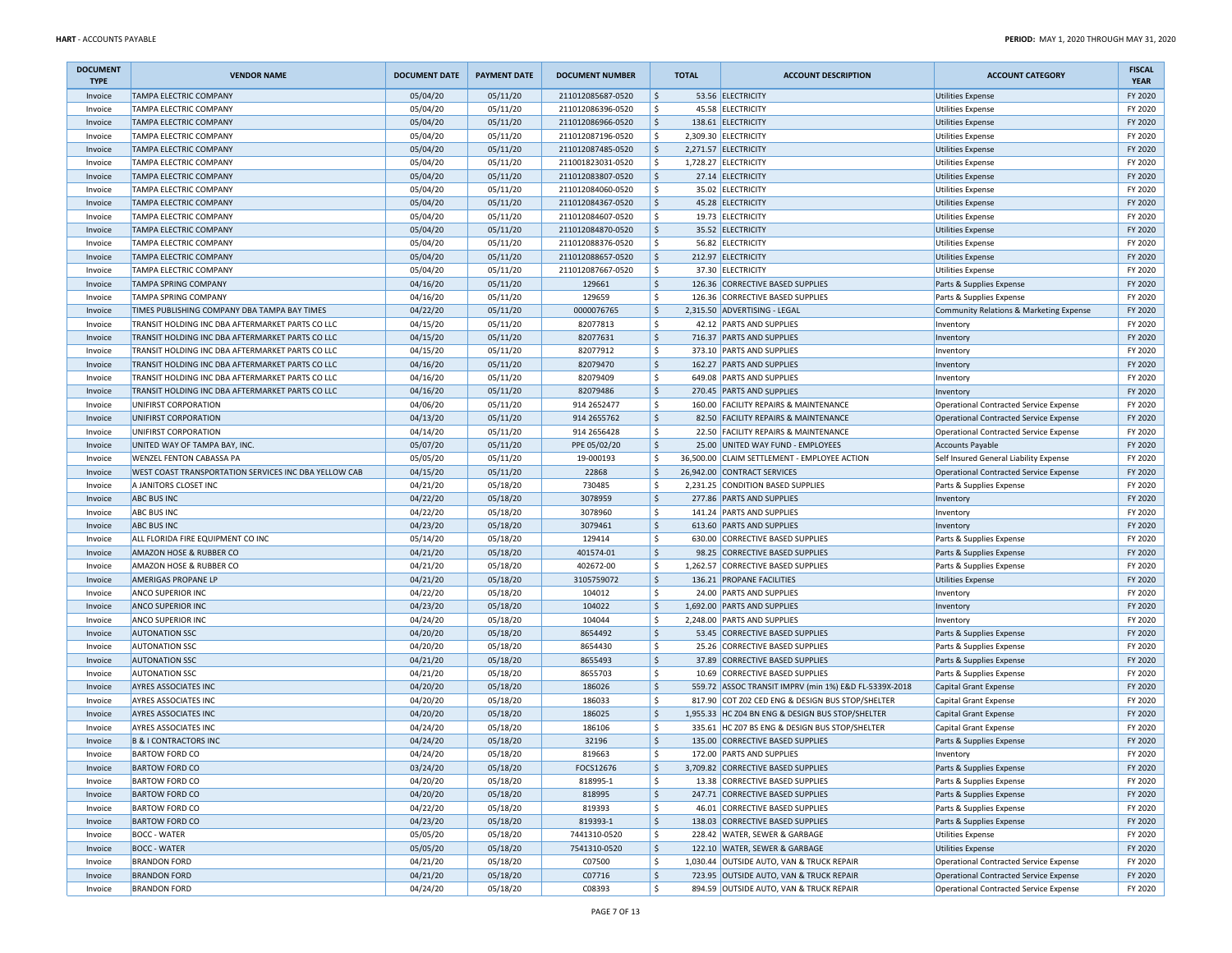| <b>DOCUMENT</b><br><b>TYPE</b> | <b>VENDOR NAME</b>                             | <b>DOCUMENT DATE</b> | <b>PAYMENT DATE</b> | <b>DOCUMENT NUMBER</b> |                    | <b>TOTAL</b> | <b>ACCOUNT DESCRIPTION</b>                    | <b>ACCOUNT CATEGORY</b>                    | <b>FISCAL</b><br><b>YEAR</b> |
|--------------------------------|------------------------------------------------|----------------------|---------------------|------------------------|--------------------|--------------|-----------------------------------------------|--------------------------------------------|------------------------------|
| Invoice                        | CIGNA HEALTH AND LIFE INS CO                   | 03/22/20             | 05/18/20            | 2626615                | $\zeta$            |              | 11,265.40 HEALTH INSURANCE EXCESS EXPENSE     | Salary & Fringe Expense                    | FY 2020                      |
| Invoice                        | CIGNA HEALTH AND LIFE INS CO                   | 03/22/20             | 05/18/20            | 2626615                | Ŝ.                 |              | 106,424.64 HEALTH INSURANCE THIRD PARTY COSTS | Salary & Fringe Expense                    | FY 2020                      |
| Invoice                        | <b>CINTAS CORPORATION</b>                      | 04/23/20             | 05/18/20            | 4048772137             | $\frac{1}{2}$      |              | 48.40 UNIFORMS                                | Salary & Fringe Expense                    | FY 2020                      |
| Invoice                        | <b>CINTAS CORPORATION</b>                      | 04/23/20             | 05/18/20            | 4048771951             | \$                 |              | 48.40 UNIFORMS                                | Salary & Fringe Expense                    | FY 2020                      |
| Invoice                        | <b>CINTAS CORPORATION</b>                      | 04/23/20             | 05/18/20            | 4048772090             | $\frac{1}{2}$      |              | 36.30 UNIFORMS                                | Salary & Fringe Expense                    | FY 2020                      |
| Invoice                        | <b>CINTAS CORPORATION</b>                      | 04/23/20             | 05/18/20            | 4048772364             | \$                 |              | 254.10 UNIFORMS                               | Salary & Fringe Expense                    | FY 2020                      |
| Invoice                        | <b>CINTAS CORPORATION</b>                      | 04/23/20             | 05/18/20            | 4048772287             | \$                 |              | 151.25 UNIFORMS                               | Salary & Fringe Expense                    | FY 2020                      |
| Invoice                        | <b>CINTAS CORPORATION</b>                      | 04/23/20             | 05/18/20            | 4048772060             | \$                 |              | 36.30 UNIFORMS                                | Salary & Fringe Expense                    | FY 2020                      |
| Invoice                        | <b>CINTAS CORPORATION</b>                      | 04/23/20             | 05/18/20            | 4048772296             | \$                 |              | 142.98 UNIFORMS                               | Salary & Fringe Expense                    | FY 2020                      |
| Invoice                        | <b>CINTAS CORPORATION</b>                      | 04/24/20             | 05/18/20            | 4048900903             | \$                 |              | 66.55 UNIFORMS                                | Salary & Fringe Expense                    | FY 2020                      |
| Invoice                        | <b>CITY OF TAMPA UTILITIES</b>                 | 05/05/20             | 05/18/20            | 2083569-0520           | \$                 |              | 117.90 WATER, SEWER & GARBAGE                 | Utilities Expense                          | FY 2020                      |
| Invoice                        | <b>CITY OF TAMPA UTILITIES</b>                 | 05/06/20             | 05/18/20            | 2182194-0520           | $\mathsf{S}$       |              | 1,446.50 WATER, SEWER & GARBAGE               | <b>Utilities Expense</b>                   | FY 2020                      |
| Invoice                        | COIN CURRENCY & DOCUMENT SYSTEMS OF FL INC     | 04/16/20             | 05/18/20            | 59729                  | $\frac{1}{2}$      |              | 2,971.07 MACHINE/EQUIP MAINTENANCE            | Operational Contracted Service Expense     | FY 2020                      |
| Invoice                        | COIN CURRENCY & DOCUMENT SYSTEMS OF FL INC     | 04/20/20             | 05/18/20            | 59735                  | \$                 |              | 783.42 MACHINE/EQUIP MAINTENANCE              | Operational Contracted Service Expense     | FY 2020                      |
| Invoice                        | COIN CURRENCY & DOCUMENT SYSTEMS OF FL INC     | 04/20/20             | 05/18/20            | 59736                  | \$                 |              | 4,556.42 MACHINE/EQUIP MAINTENANCE            | Operational Contracted Service Expense     | FY 2020                      |
| Invoice                        | COIN CURRENCY & DOCUMENT SYSTEMS OF FL INC     | 04/24/20             | 05/18/20            | 59753                  | \$                 |              | 146.44 MACHINE/EQUIP MAINTENANCE              | Operational Contracted Service Expense     | FY 2020                      |
| Invoice                        | COIN CURRENCY & DOCUMENT SYSTEMS OF FL INC     | 04/24/20             | 05/18/20            | 59753                  | $\mathsf{\$}$      |              | 542.29 SUPPLIES/OFFICE/ART/JANITORIAL         | Parts & Supplies Expense                   | FY 2020                      |
| Invoice                        | COMMERCIAL RISK MANAGEMENT INC                 | 04/24/20             | 05/18/20            | 04-101678              | \$                 |              | 4,566.00 CLAIM SERVICING FEES                 | Self Insured Workers' Compensation Expense | FY 2020                      |
| Invoice                        | <b>CREATIVE BUS SALES INC</b>                  | 04/22/20             | 05/18/20            | 6039208                | $\ddot{\phi}$      |              | 1,010.26 PARTS AND SUPPLIES                   | Inventory                                  | FY 2020                      |
| Invoice                        | <b>CREATIVE BUS SALES INC</b>                  | 04/22/20             | 05/18/20            | 6039146                | \$                 |              | 117.49 CORRECTIVE BASED SUPPLIES              | Parts & Supplies Expense                   | FY 2020                      |
| Invoice                        | <b>CUMMINS INC</b>                             | 04/24/20             | 05/18/20            | A7-29096               | $\ddot{\phi}$      |              | 9,476.95 CORRECTIVE BASED SUPPLIES            | Parts & Supplies Expense                   | FY 2020                      |
| Invoice                        | <b>DESIGNLAB INC</b>                           | 04/20/20             | 05/18/20            | 245514                 | \$                 |              | 9,420.20 UNIFORMS                             | Salary & Fringe Expense                    | FY 2020                      |
| Invoice                        | <b>DIRECTV LLC</b>                             | 05/04/20             | 05/18/20            | 37407258919            | $\ddot{\phi}$      |              | 35.00 CABLE TELEVISION SERVICES               | Utilities Expense                          | FY 2020                      |
| Invoice                        | DVM INSURANCE AGENCY DBA NATIONWIDE PET INS    | 04/28/20             | 05/18/20            | 3445-042020            | \$                 |              | 712.32 FLEX COMP - EMPLOYEES                  | Accounts Payable                           | FY 2020                      |
| Invoice                        | EARL W. COLVARD INC. DBA BOULEVARD TIRE CENTER | 04/20/20             | 05/18/20            | 37-19108               | \$                 |              | 28.50 TIRES PURCHASED                         | Parts & Supplies Expense                   | FY 2020                      |
| Invoice                        | EARL W. COLVARD INC. DBA BOULEVARD TIRE CENTER | 04/24/20             | 05/18/20            | 37-GS19187             | \$                 |              | 337.95 TIRES PURCHASED                        | Parts & Supplies Expense                   | FY 2020                      |
| Invoice                        | EARL W. COLVARD INC. DBA BOULEVARD TIRE CENTER | 04/24/20             | 05/18/20            | 37-GS19237             | $\ddot{\phi}$      |              | 230.00 TIRES PURCHASED                        | Parts & Supplies Expense                   | FY 2020                      |
| Invoice                        | EARL W. COLVARD INC. DBA BOULEVARD TIRE CENTER | 04/24/20             | 05/18/20            | 37-19235               | \$                 |              | 33.00 TIRES PURCHASED                         | Parts & Supplies Expense                   | FY 2020                      |
| Invoice                        | ELECTRIC SALES & SERVICE INC                   | 04/20/20             | 05/18/20            | 41518                  | $\ddot{\phi}$      |              | 654.75 CORRECTIVE BASED SUPPLIES              | Parts & Supplies Expense                   | FY 2020                      |
| Invoice                        | ELECTRONIC DATA MAGNETICS INC                  | 04/22/20             | 05/18/20            | 51381                  | Ŝ.                 |              | 15,470.00 MARKETING FARE MEDIA                | Community Relations & Marketing Expense    | FY 2020                      |
| Invoice                        | ELECTRONIC DATA MAGNETICS INC                  | 04/22/20             | 05/18/20            | 51382                  | \$                 |              | 8,190.00 MARKETING FARE MEDIA                 | Community Relations & Marketing Expense    | FY 2020                      |
| Invoice                        | ELECTRONIC DATA MAGNETICS INC                  | 04/22/20             | 05/18/20            | 51383                  | \$                 |              | 910.00 MARKETING FARE MEDIA                   | Community Relations & Marketing Expense    | FY 2020                      |
| Invoice                        | ELECTRONIC DATA MAGNETICS INC                  | 04/22/20             | 05/18/20            | 51384                  | \$                 |              | 910.00 MARKETING FARE MEDIA                   | Community Relations & Marketing Expense    | FY 2020                      |
| Invoice                        | <b>EPIC DBA FRANCIS HOUSE</b>                  | 05/12/20             | 05/18/20            | REFUND INV27345        | \$                 |              | 6,597.50 ACCOUNTS PAYABLE - MANUAL ACCRUALS   | Accounts Payable                           | FY 2020                      |
| Invoice                        | <b>FEDERAL EXPRESS CORP</b>                    | 04/21/20             | 05/18/20            | 6-990-89465            | $\ddot{\phi}$      |              | 11.45 POSTAGE                                 | Other Administrative Expenses              | FY 2020                      |
| Invoice                        | <b>FINISHMASTER INC</b>                        | 04/20/20             | 05/18/20            | 85790598               | \$                 |              | 254.88 PARTS AND SUPPLIES                     | Inventory                                  | FY 2020                      |
| Invoice                        | FLEET ACQUISTIONS LLC DBA FLEET PRODUCTS       | 04/24/20             | 05/18/20            | 1709460                | $\mathsf{\$}$      |              | 1,364.19 CORRECTIVE BASED SUPPLIES            | Parts & Supplies Expense                   | FY 2020                      |
| Invoice                        | <b>FLEETPRIDE INC</b>                          | 04/22/20             | 05/18/20            | 50225848               | \$                 |              | 29.88 PARTS AND SUPPLIES                      | Inventory                                  | FY 2020                      |
| Invoice                        | <b>FLEETPRIDE INC</b>                          | 04/24/20             | 05/18/20            | 50380771               | \$                 |              | 1,413.42 PARTS AND SUPPLIES                   | Inventory                                  | FY 2020                      |
| Invoice                        | GENUINE PARTS CO DBA NAPA AUTO                 | 04/23/20             | 05/18/20            | 0619-985621            | \$                 |              | 84.24 PARTS AND SUPPLIES                      | Inventory                                  | FY 2020                      |
| Invoice                        | GENUINE PARTS CO DBA NAPA AUTO                 | 04/23/20             | 05/18/20            | 0619-985604            | \$                 |              | 1,302.00 PARTS AND SUPPLIES                   | Inventory                                  | FY 2020                      |
| Invoice                        | GENUINE PARTS CO DBA NAPA AUTO                 | 04/17/20             | 05/18/20            | 0619-984924            | \$                 |              | 36.70 CORRECTIVE BASED SUPPLIES               | Parts & Supplies Expense                   | FY 2020                      |
| Invoice                        | GENUINE PARTS CO DBA NAPA AUTO                 | 05/08/20             | 05/18/20            | 0619-987741            | $\ddot{\phi}$      |              | 23.95 CORRECTIVE BASED SUPPLIES               | Parts & Supplies Expense                   | FY 2020                      |
| Invoice                        | GENUINE PARTS CO DBA NAPA AUTO                 | 05/08/20             | 05/18/20            | 0619-987708            | \$                 |              | 313.28 CORRECTIVE BASED SUPPLIES              | Parts & Supplies Expense                   | FY 2020                      |
| Invoice                        | GENUINE PARTS CO DBA NAPA AUTO                 | 05/12/20             | 05/18/20            | 2504-911234            | $\ddot{\phi}$      |              | 297.92 CORRECTIVE BASED SUPPLIES              | Parts & Supplies Expense                   | FY 2020                      |
| Invoice                        | GENUINE PARTS CO DBA NAPA AUTO                 | 05/12/20             | 05/18/20            | 2504-911233            | \$                 |              | 144.42 CORRECTIVE BASED SUPPLIES              | Parts & Supplies Expense                   | FY 2020                      |
| Invoice                        | <b>GILLIG LLC</b>                              | 04/20/20             | 05/18/20            | 40691272               | $\ddot{\phi}$      |              | 38.26 PARTS AND SUPPLIES                      | Inventory                                  | FY 2020                      |
| Invoice                        | <b>GILLIG LLC</b>                              | 04/21/20             | 05/18/20            | 40691629               | \$                 |              | 12,141.04 PARTS AND SUPPLIES                  | Inventory                                  | FY 2020                      |
| Invoice                        | <b>GILLIG LLC</b>                              | 04/22/20             | 05/18/20            | 40692007               | \$                 |              | 3,065.34 PARTS AND SUPPLIES                   | Inventory                                  | FY 2020                      |
| Invoice                        | <b>GILLIG LLC</b>                              | 04/22/20             | 05/18/20            | 40692006               | $\mathsf{\hat{S}}$ |              | 4,577.16 PARTS AND SUPPLIES                   | Inventory                                  | FY 2020                      |
| Invoice                        | <b>GILLIG LLC</b>                              | 04/22/20             | 05/18/20            | 40692005               | $\ddot{\varsigma}$ |              | 12,118.98 PARTS AND SUPPLIES                  | Inventory                                  | FY 2020                      |
| Invoice                        | <b>GILLIG LLC</b>                              | 04/23/20             | 05/18/20            | 40692429               | \$                 |              | 996.68 PARTS AND SUPPLIES                     | Inventory                                  | FY 2020                      |
| Invoice                        | <b>GILLIG LLC</b>                              | 04/23/20             | 05/18/20            | 40692430               | $\ddot{\phi}$      |              | 39.06 PARTS AND SUPPLIES                      | Inventory                                  | FY 2020                      |
| Invoice                        | <b>GILLIG LLC</b>                              | 04/24/20             | 05/18/20            | 40692833               | \$                 |              | 34.92 PARTS AND SUPPLIES                      | Inventory                                  | FY 2020                      |
| Invoice                        | <b>GILLIG LLC</b>                              | 04/24/20             | 05/18/20            | 40692834               | \$                 |              | 2,007.96 PARTS AND SUPPLIES                   | Inventory                                  | FY 2020                      |
| Invoice                        | <b>GRAINGER</b>                                | 04/21/20             | 05/18/20            | 9510734743             | \$                 |              | 261.51 CONDITION BASED SUPPLIES               | Parts & Supplies Expense                   | FY 2020                      |
| Invoice                        | <b>GRAINGER</b>                                | 04/24/20             | 05/18/20            | 9514003236             | \$                 |              | 357.33 CONDITION BASED SUPPLIES               | Parts & Supplies Expense                   | FY 2020                      |
| Invoice                        | <b>GRAINGER</b>                                | 11/11/19             | 05/18/20            | 9351673653             | \$                 |              | 83.30 CORRECTIVE BASED SUPPLIES               | Parts & Supplies Expense                   | FY 2020                      |
| Invoice                        | <b>GRAINGER</b>                                | 11/14/19             | 05/18/20            | 9355730152             | \$                 |              | 269.10 CORRECTIVE BASED SUPPLIES              | Parts & Supplies Expense                   | FY 2020                      |
| Invoice                        | GRAINGER                                       | 11/14/19             | 05/18/20            | 9355730145             | \$                 |              | 117.00 CORRECTIVE BASED SUPPLIES              | Parts & Supplies Expense                   | FY 2020                      |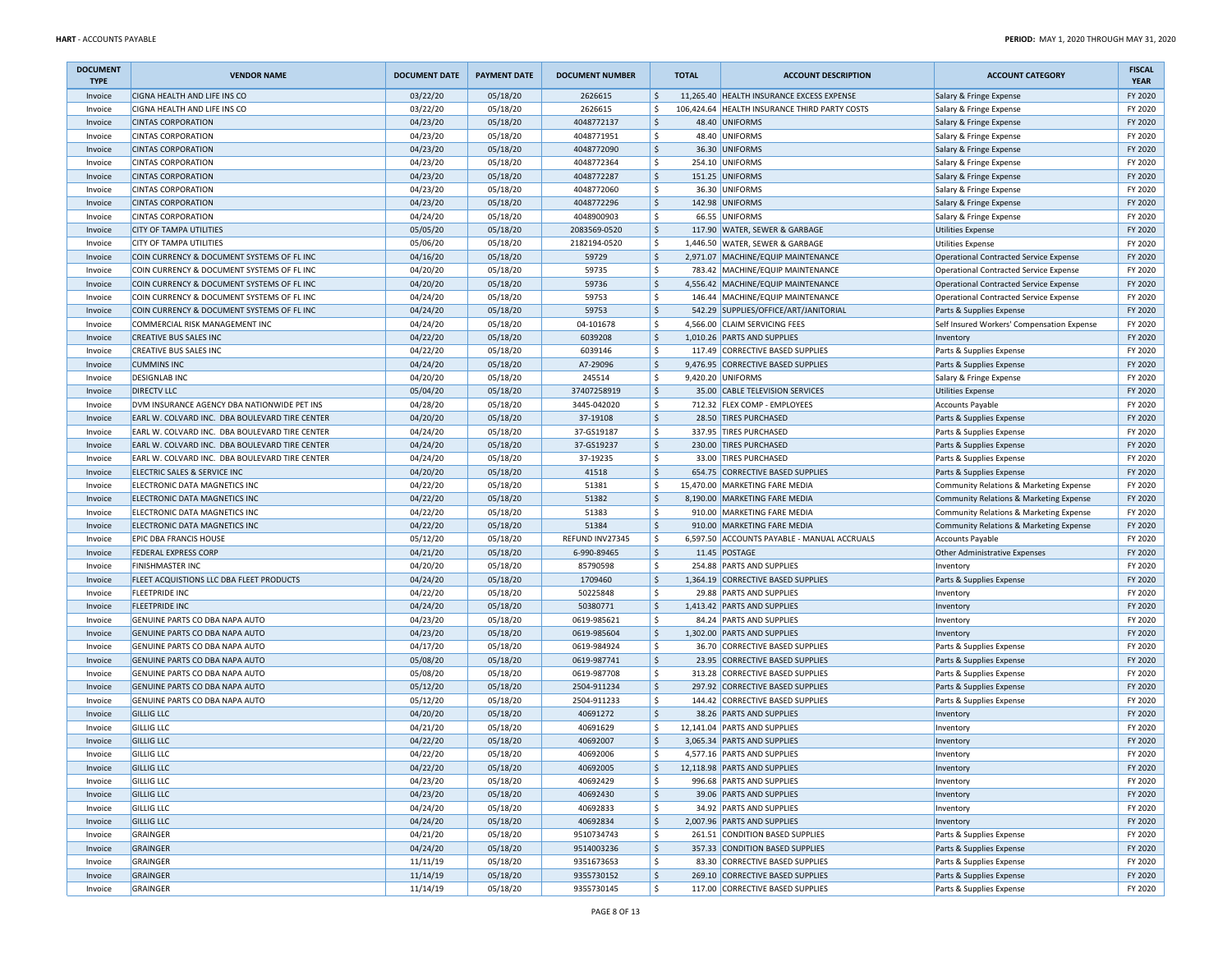| <b>DOCUMENT</b><br><b>TYPE</b> | <b>VENDOR NAME</b>                                   | <b>DOCUMENT DATE</b> | <b>PAYMENT DATE</b> | <b>DOCUMENT NUMBER</b> |                    | <b>TOTAL</b>    | <b>ACCOUNT DESCRIPTION</b>            | <b>ACCOUNT CATEGORY</b>                       | <b>FISCAL</b><br><b>YEAR</b> |
|--------------------------------|------------------------------------------------------|----------------------|---------------------|------------------------|--------------------|-----------------|---------------------------------------|-----------------------------------------------|------------------------------|
| Invoice                        | <b>GRAINGER</b>                                      | 11/14/19             | 05/18/20            | 9355923336             | \$                 |                 | 503.88 FACILITY REPAIRS & MAINTENANCE | <b>Operational Contracted Service Expense</b> | FY 2020                      |
| Invoice                        | <b>GRAINGER</b>                                      | 11/15/19             | 05/18/20            | 9357883116             | \$                 |                 | 229.80 FACILITY REPAIRS & MAINTENANCE | <b>Operational Contracted Service Expense</b> | FY 2020                      |
| Invoice                        | GRAINGER                                             | 04/21/20             | 05/18/20            | 9510165310             | l\$                |                 | 86.76 FACILITY REPAIRS & MAINTENANCE  | <b>Operational Contracted Service Expense</b> | FY 2020                      |
| Invoice                        | <b>GRAINGER</b>                                      | 04/22/20             | 05/18/20            | 9511310980             | l\$                |                 | 128.88 FACILITY REPAIRS & MAINTENANCE | <b>Operational Contracted Service Expense</b> | FY 2020                      |
| Invoice                        | GUARANTEED RADIATORS OF TAMPA INC                    | 04/20/20             | 05/18/20            | 085974                 | l\$                |                 | 1,190.00 PARTS AND SUPPLIES           | Inventory                                     | FY 2020                      |
| Invoice                        | GUIDESOFT INC DBA KNOWLEDGE SERVICES                 | 04/21/20             | 05/18/20            | 1307544                | l\$                |                 | 657.60 SALARIES                       | Salary & Fringe Expense                       | FY 2020                      |
| Invoice                        | <b>GULF COAST THERMO KING</b>                        | 04/21/20             | 05/18/20            | <b>IV84540</b>         | l\$                |                 | 4,515.96 PARTS AND SUPPLIES           | Inventory                                     | FY 2020                      |
| Invoice                        | <b>GULF COAST THERMO KING</b>                        | 04/21/20             | 05/18/20            | IV84635                | l\$                |                 | 5,801.12 PARTS AND SUPPLIES           | Inventory                                     | FY 2020                      |
| Invoice                        | HNTB CORPORATION                                     | 04/24/20             | 05/18/20            | 01-74763-DS-001        | \$                 |                 | 4,289.90 CONSULTANT FEES              | <b>Administrative Contract Services</b>       | FY 2020                      |
| Invoice                        | HOLLAND AND KNIGHT LLP                               | 04/24/20             | 05/18/20            | 6006585                | $\zeta$            |                 | 4,000.00 PROFESSIONAL SERVICE FEES    | <b>Administrative Contract Services</b>       | FY 2020                      |
| Invoice                        | HOME DEPOT                                           | 04/27/20             | 05/18/20            | 905791                 | S,                 |                 | 1,152.87 CORRECTIVE BASED SUPPLIES    | Parts & Supplies Expense                      | FY 2020                      |
| Invoice                        | HOME DEPOT                                           | 05/05/20             | 05/18/20            | 2973103                | l\$                |                 | 13.92 CORRECTIVE BASED SUPPLIES       | Parts & Supplies Expense                      | FY 2020                      |
| Invoice                        | HOME DEPOT                                           | 05/07/20             | 05/18/20            | 0973310                | S,                 |                 | 18.00 CORRECTIVE BASED SUPPLIES       | Parts & Supplies Expense                      | FY 2020                      |
| Invoice                        | HOME DEPOT                                           | 05/09/20             | 05/18/20            | 8152947                | l \$               |                 | 100.71 CORRECTIVE BASED SUPPLIES      | Parts & Supplies Expense                      | FY 2020                      |
| Invoice                        | HOME DEPOT                                           | 05/11/20             | 05/18/20            | 6973611                | l\$                |                 | 49.35 CORRECTIVE BASED SUPPLIES       | Parts & Supplies Expense                      | FY 2020                      |
| Invoice                        | HOME DEPOT                                           | 05/12/20             | 05/18/20            | 5973744                | l\$                |                 | 72.29 CORRECTIVE BASED SUPPLIES       | Parts & Supplies Expense                      | FY 2020                      |
| Invoice                        | HOME DEPOT                                           | 05/13/20             | 05/18/20            | 4973860                | l\$                |                 | 47.74 CORRECTIVE BASED SUPPLIES       | Parts & Supplies Expense                      | FY 2020                      |
| Invoice                        | HOME DEPOT                                           | 05/01/20             | 05/18/20            | 6972910                | \$                 |                 | 295.44 FACILITY REPAIRS & MAINTENANCE | <b>Operational Contracted Service Expense</b> | FY 2020                      |
| Invoice                        | HOWCO ENVIRONMENTAL SERVICES                         | 04/20/20             | 05/18/20            | 0322387                | S,                 |                 | 140.00 CONTRACT SERVICES              | <b>Operational Contracted Service Expense</b> | FY 2020                      |
| Invoice                        | HOWCO ENVIRONMENTAL SERVICES                         | 04/20/20             | 05/18/20            | 0322389                | l\$                |                 | 47.00 CONTRACT SERVICES               | <b>Operational Contracted Service Expense</b> | FY 2020                      |
| Invoice                        | INNOVATIVE CLOUD SOLUTIONS LLC                       | 04/02/20             | 05/18/20            | 000268                 | l\$                |                 | 1,595.00 PROFESSIONAL SERVICE FEES    | Administrative Contract Services              | FY 2020                      |
| Invoice                        | KENWORTH OF CENTRAL FLORIDA INC                      | 04/21/20             | 05/18/20            | 03P84692               | l\$                |                 | 1,100.63 CORRECTIVE BASED SUPPLIES    | Parts & Supplies Expense                      | FY 2020                      |
| Invoice                        | KENWORTH OF CENTRAL FLORIDA INC                      | 04/21/20             | 05/18/20            | 03P85215               | l\$                |                 | 2,247.57 PARTS AND SUPPLIES           | Inventory                                     | FY 2020                      |
| Invoice                        | KENWORTH OF CENTRAL FLORIDA INC                      | 04/24/20             | 05/18/20            | 03P85662               | l\$                |                 | 130.50 PARTS AND SUPPLIES             | Inventory                                     | FY 2020                      |
| Invoice                        | KIRKS AUTOMOTIVE INC                                 | 04/24/20             | 05/18/20            | 1038430                | l\$                |                 | 126.00 PARTS AND SUPPLIES             | Inventory                                     | FY 2020                      |
| Invoice                        | LEGAL CLUB OF AMERICA CORPORATION                    | 03/27/20             | 05/18/20            | 298309                 | \$                 |                 | 854.00 PRE-PAID LEGAL - EMPLOYEES     | <b>Accounts Payable</b>                       | FY 2020                      |
| Invoice                        | LEVEL 3 FINANCING INC DBA LEVEL 3 COMMUNICATIONS LLC | 04/24/20             | 05/18/20            | 91655539               | $\ddot{\phi}$      |                 | 16,632.88 WEB HOSTING SERVICES        | <b>Operational Contracted Service Expense</b> | FY 2020                      |
| Invoice                        | MIDWEST BUS CORPORATION                              | 04/22/20             | 05/18/20            | 48954                  | l\$                |                 | 7,560.00 PARTS AND SUPPLIES           | Inventory                                     | FY 2020                      |
| Invoice                        | MIDWEST BUS CORPORATION                              | 04/22/20             | 05/18/20            | 48933                  | l\$                |                 | 1,188.00 PARTS AND SUPPLIES           | Inventory                                     | FY 2020                      |
| Invoice                        | MIDWEST BUS CORPORATION                              | 04/22/20             | 05/18/20            | 48927                  | l\$                |                 | 190.32 PARTS AND SUPPLIES             | Inventory                                     | FY 2020                      |
| Invoice                        | MILLENNIUM VENDING CORP                              | 04/20/20             | 05/18/20            | <b>WC920</b>           | l\$                |                 | 122.47 CONTRACT SERVICES              | <b>Operational Contracted Service Expense</b> | FY 2020                      |
| Invoice                        | MILLENNIUM VENDING CORP                              | 04/20/20             | 05/18/20            | 2021                   | l\$                |                 | 577.95 SUPPLIES/OFFICE/ART/JANITORIAL | Parts & Supplies Expense                      | FY 2020                      |
| Invoice                        | MOHAWK MANUFACTURING & SUPPLY CO                     | 04/21/20             | 05/18/20            | U056303                | S,                 |                 | 1,350.60 PARTS AND SUPPLIES           | Inventory                                     | FY 2020                      |
| Invoice                        | MOHAWK MANUFACTURING & SUPPLY CO                     | 04/23/20             | 05/18/20            | U056434                | $\ddot{\varsigma}$ |                 | 1,486.57 PARTS AND SUPPLIES           | Inventory                                     | FY 2020                      |
| Invoice                        | MSC INDUSTRIAL SUPPLY CO                             | 04/20/20             | 05/18/20            | 3787419001             | S,                 |                 | 125.95 CORRECTIVE BASED SUPPLIES      | Parts & Supplies Expense                      | FY 2020                      |
| Invoice                        | MSC INDUSTRIAL SUPPLY CO                             | 04/21/20             | 05/18/20            | 3787419002             | l\$                | 125.95          | CORRECTIVE BASED SUPPLIES             | Parts & Supplies Expense                      | FY 2020                      |
| Invoice                        | MSC INDUSTRIAL SUPPLY CO                             | 04/22/20             | 05/18/20            | 3797504001             | S,                 |                 | 336.75 CORRECTIVE BASED SUPPLIES      | Parts & Supplies Expense                      | FY 2020                      |
| Invoice                        | MSC INDUSTRIAL SUPPLY CO                             | 04/22/20             | 05/18/20            | 3786434002             | S,                 |                 | 142.81 CORRECTIVE BASED SUPPLIES      | Parts & Supplies Expense                      | FY 2020                      |
| Invoice                        | MSC INDUSTRIAL SUPPLY CO                             | 04/22/20             | 05/18/20            | 3797643001             | l\$                |                 | 79.10 CORRECTIVE BASED SUPPLIES       | Parts & Supplies Expense                      | FY 2020                      |
| Invoice                        | MSC INDUSTRIAL SUPPLY CO                             | 04/22/20             | 05/18/20            | 3797438001             | l\$                |                 | 442.87 CORRECTIVE BASED SUPPLIES      | Parts & Supplies Expense                      | FY 2020                      |
| Invoice                        | MSC INDUSTRIAL SUPPLY CO                             | 04/23/20             | 05/18/20            | 3792942001             | l\$                |                 | 251.90 CORRECTIVE BASED SUPPLIES      | Parts & Supplies Expense                      | FY 2020                      |
| Invoice                        | MSC INDUSTRIAL SUPPLY CO                             | 04/23/20             | 05/18/20            | 3797723001             | l\$                |                 | 599.14 CORRECTIVE BASED SUPPLIES      | Parts & Supplies Expense                      | FY 2020                      |
| Invoice                        | MSC INDUSTRIAL SUPPLY CO                             | 04/23/20             | 05/18/20            | 3795696001             | S,                 |                 | 34.95 TOOLS, EQUIP & SHOP SUPPLIES    | Parts & Supplies Expense                      | FY 2020                      |
| Invoice                        | MSC INDUSTRIAL SUPPLY CO                             | 04/24/20             | 05/18/20            | 3795696002             | \$                 |                 | 13.32 TOOLS, EQUIP & SHOP SUPPLIES    | Parts & Supplies Expense                      | FY 2020                      |
| Invoice                        | NATIONAL SAFETY COUNCIL                              | 05/04/20             | 05/18/20            | INV-1696302            | l\$                |                 | 1,609.72 SAFETY SUPPLIES & EQUIPMENT  | Parts & Supplies Expense                      | FY 2020                      |
| Invoice                        | NATIONAL SAFETY COUNCIL                              | 05/04/20             | 05/18/20            | INV-1696299            | l\$                |                 | 465.30 SAFETY SUPPLIES & EQUIPMENT    | Parts & Supplies Expense                      | FY 2020                      |
| Invoice                        | P&A ADMINISTRATIVE SERVICES INC                      | 03/21/20             | 05/18/20            | F81520411648           | l\$                |                 | 1,145.70 PROFESSIONAL SERVICE FEES    | Administrative Contract Services              | FY 2020                      |
| Invoice                        | PALMDALE OIL COMPANY                                 | 04/10/20             | 05/18/20            | 1331223                | \$                 |                 | 375.84 DIESEL & GAS EXCISE TAX        | <b>Tax Expense</b>                            | FY 2020                      |
| Invoice                        | PALMDALE OIL COMPANY                                 | 04/21/20             | 05/18/20            | 1336098                | l\$                |                 | 535.35 DIESEL & GAS EXCISE TAX        | <b>Tax Expense</b>                            | FY 2020                      |
| Invoice                        | PALMDALE OIL COMPANY                                 | 04/24/20             | 05/18/20            | 1337755                | ١\$                |                 | 431.84 DIESEL & GAS EXCISE TAX        | <b>Tax Expense</b>                            | FY 2020                      |
| Invoice                        | PALMDALE OIL COMPANY                                 | 04/22/20             | 05/18/20            | 1335612                | S,                 |                 | 297.00 DIESEL EXHAUST FLUID           | Fuel and Oil Expense                          | FY 2020                      |
| Invoice                        | PALMDALE OIL COMPANY                                 | 04/22/20             | 05/18/20            | 1336315                | \$                 |                 | 2,162.00 ENGINE OIL (OIL & LUBE)      | Fuel and Oil Expense                          | FY 2020                      |
| Invoice                        | PALMDALE OIL COMPANY                                 | 04/22/20             | 05/18/20            | 1336311                | l\$                |                 | 859.95 ENGINE OIL (OIL & LUBE)        | Fuel and Oil Expense                          | FY 2020                      |
| Invoice                        | PALMDALE OIL COMPANY                                 | 04/22/20             | 05/18/20            | 1335610                | l\$                |                 | 1,582.75 ENGINE OIL (OIL & LUBE)      | Fuel and Oil Expense                          | FY 2020                      |
| Invoice                        | PALMDALE OIL COMPANY                                 | 04/10/20             | 05/18/20            | 1331223                | l\$                |                 | 890.29 GASOLINE                       | Fuel and Oil Expense                          | FY 2020                      |
| Invoice                        | PALMDALE OIL COMPANY                                 | 04/21/20             | 05/18/20            | 1336098                | l\$                |                 | 1,217.10 GASOLINE                     | Fuel and Oil Expense                          | FY 2020                      |
| Invoice                        | PALMDALE OIL COMPANY                                 | 04/24/20             | 05/18/20            | 1337755                | S,                 |                 | 968.00 GASOLINE                       | Fuel and Oil Expense                          | FY 2020                      |
| Invoice                        | PETROLEUM TRADERS CORPORATION                        | 04/21/20             | 05/18/20            | 1527599                | S,                 | 9,592.23 DIESEL |                                       | Fuel and Oil Expense                          | FY 2020                      |
| Invoice                        | PETROLEUM TRADERS CORPORATION                        | 04/23/20             | 05/18/20            | 1527467                | S,                 | 9,687.09 DIESEL |                                       | Fuel and Oil Expense                          | FY 2020                      |
| Invoice                        | PETROLEUM TRADERS CORPORATION                        | 04/21/20             | 05/18/20            | 1527599                | l \$               |                 | 963.48 DIESEL & GAS EXCISE TAX        | <b>Tax Expense</b>                            | FY 2020                      |
|                                |                                                      |                      |                     |                        |                    |                 |                                       |                                               |                              |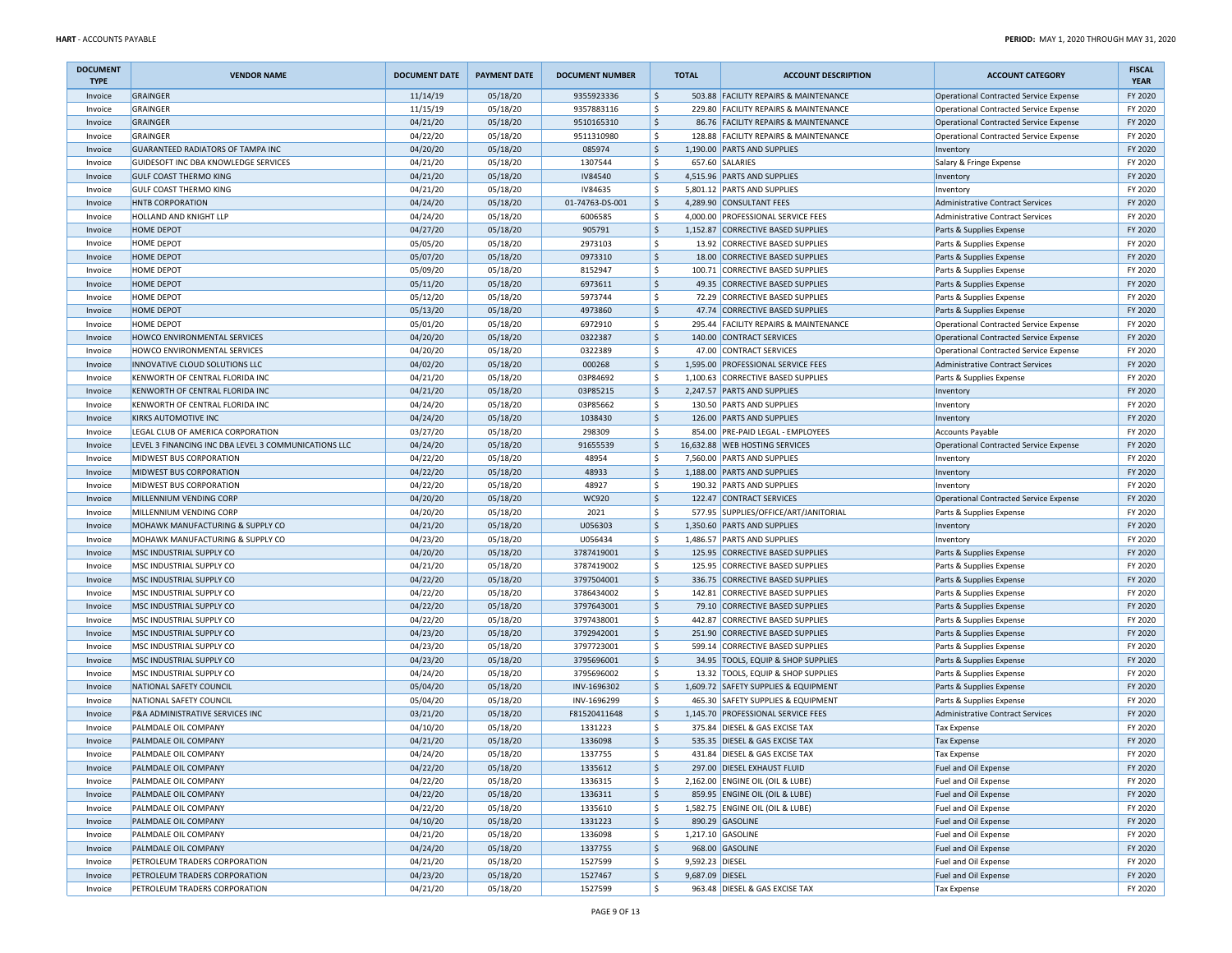| <b>DOCUMENT</b><br><b>TYPE</b> | <b>VENDOR NAME</b>                                 | <b>DOCUMENT DATE</b> | <b>PAYMENT DATE</b> | <b>DOCUMENT NUMBER</b> |                     | <b>TOTAL</b> | <b>ACCOUNT DESCRIPTION</b>                   | <b>ACCOUNT CATEGORY</b>                            | <b>FISCAL</b><br><b>YEAR</b> |
|--------------------------------|----------------------------------------------------|----------------------|---------------------|------------------------|---------------------|--------------|----------------------------------------------|----------------------------------------------------|------------------------------|
| Invoice                        | PETROLEUM TRADERS CORPORATION                      | 04/21/20             | 05/18/20            | 1527599                | \$                  |              | 1,712.15 DIESEL & GAS EXCISE TAX             | <b>Tax Expense</b>                                 | FY 2020                      |
| Invoice                        | PETROLEUM TRADERS CORPORATION                      | 04/23/20             | 05/18/20            | 1527467                | \$                  |              | 2,694.14 DIESEL & GAS EXCISE TAX             | <b>Tax Expense</b>                                 | FY 2020                      |
| Invoice                        | QUINCY COMPRESSOR LLC                              | 04/24/20             | 05/18/20            | 351933                 | $\sf S$             |              | 1,094.02 FACILITY REPAIRS & MAINTENANCE      | Operational Contracted Service Expense             | FY 2020                      |
| Invoice                        | READYREFRESH                                       | 04/24/20             | 05/18/20            | 10D0008438467          | \$                  |              | 1,103.32 CONTRACT SERVICES                   | Operational Contracted Service Expense             | FY 2020                      |
| Invoice                        | <b>SAMS CLUB DIRECT</b>                            | 05/09/20             | 05/18/20            | 3185                   | $\ddot{\mathsf{S}}$ |              | 11.96 BUSINESS MEETING COST                  | Administrative Expense                             | FY 2020                      |
| Invoice                        | SECURE ON-SITE SHREDDING                           | 04/23/20             | 05/18/20            | 2545042320             | \$                  |              | 32.00 FACILITY REPAIRS & MAINTENANCE         | Operational Contracted Service Expense             | FY 2020                      |
| Invoice                        | <b>SECURE ON-SITE SHREDDING</b>                    | 04/23/20             | 05/18/20            | 2543042320             | $\frac{1}{2}$       |              | 40.00 FACILITY REPAIRS & MAINTENANCE         | Operational Contracted Service Expense             | FY 2020                      |
| Invoice                        | <b>SECURE ON-SITE SHREDDING</b>                    | 04/23/20             | 05/18/20            | 2541042320             | \$                  |              | 20.00 FACILITY REPAIRS & MAINTENANCE         | Operational Contracted Service Expense             | FY 2020                      |
| Invoice                        | SECURE ON-SITE SHREDDING                           | 04/23/20             | 05/18/20            | 2539042320             | \$                  |              | 20.00 FACILITY REPAIRS & MAINTENANCE         | Operational Contracted Service Expense             | FY 2020                      |
| Invoice                        | <b>SECURE ON-SITE SHREDDING</b>                    | 04/23/20             | 05/18/20            | 2537042320             | \$                  |              | 20.00 FACILITY REPAIRS & MAINTENANCE         | Operational Contracted Service Expense             | FY 2020                      |
| Invoice                        | <b>SMITH FENCE COMPANY</b>                         | 04/22/20             | 05/18/20            | 28058                  | \$                  |              | 3,132.00 FACILITY REPAIRS & MAINTENANCE      | Operational Contracted Service Expense             | FY 2020                      |
| Invoice                        | STEPPS TOWING SERVICE INC                          | 04/20/20             | 05/18/20            | TW307790               | \$                  |              | 312.50 TOWING CHARGES                        | Operational Contracted Service Expense             | FY 2020                      |
| Invoice                        | <b>STEPPS TOWING SERVICE INC</b>                   | 04/20/20             | 05/18/20            | HH309148               | $\ddot{\mathsf{S}}$ |              | 312.50 TOWING CHARGES                        | Operational Contracted Service Expense             | FY 2020                      |
| Invoice                        | <b>STEPPS TOWING SERVICE INC</b>                   | 04/24/20             | 05/18/20            | HH310316               | \$                  |              | 250.00 TOWING CHARGES                        | Operational Contracted Service Expense             | FY 2020                      |
| Invoice                        | <b>STEPPS TOWING SERVICE INC</b>                   | 04/24/20             | 05/18/20            | HH310209               | $\ddot{\mathsf{S}}$ |              | 250.00 TOWING CHARGES                        | Operational Contracted Service Expense             | FY 2020                      |
| Invoice                        | <b>STEPPS TOWING SERVICE INC</b>                   | 04/24/20             | 05/18/20            | TW310233               | \$                  |              | 250.00 TOWING CHARGES                        | Operational Contracted Service Expense             | FY 2020                      |
| Invoice                        | <b>SUN STATE INTERNATIONAL TRUCKS LLC</b>          | 04/24/20             | 05/18/20            | X10042402001           | $\frac{1}{2}$       |              | 29.00 FREIGHT CHARGES                        | Parts & Supplies Expense                           | FY 2020                      |
| Invoice                        | TAMPA ELECTRIC COMPANY                             | 05/05/20             | 05/18/20            | 211012088913-0520      | \$                  |              | 4,965.18 ELECTRICITY                         | <b>Utilities Expense</b>                           | FY 2020                      |
| Invoice                        | <b>TAMPA ELECTRIC COMPANY</b>                      | 05/05/20             | 05/18/20            | 211012089184-0520      | \$                  |              | 47.76 ELECTRICITY                            | Utilities Expense                                  | FY 2020                      |
| Invoice                        | TAMPA ELECTRIC COMPANY                             | 05/05/20             | 05/18/20            | 211012089465-0520      | \$                  |              | 49.13 ELECTRICITY                            | <b>Utilities Expense</b>                           | FY 2020                      |
| Invoice                        | <b>TAMPA ELECTRIC COMPANY</b>                      | 05/05/20             | 05/18/20            | 211012089754-0520      | $\mathsf{\hat{S}}$  |              | 51.01 ELECTRICITY                            | <b>Utilities Expense</b>                           | FY 2020                      |
| Invoice                        | <b>TAMPA ELECTRIC COMPANY</b>                      | 05/05/20             | 05/18/20            | 211012150069-0520      | \$                  |              | 49.43 ELECTRICITY                            | <b>Utilities Expense</b>                           | FY 2020                      |
| Invoice                        | <b>TAMPA ELECTRIC COMPANY</b>                      | 05/05/20             | 05/18/20            | 211012150341-0520      | \$                  |              | 29.01 ELECTRICITY                            | <b>Utilities Expense</b>                           | FY 2020                      |
| Invoice                        | <b>TAMPA ELECTRIC COMPANY</b>                      | 05/05/20             | 05/18/20            | 211012150622-0520      | \$                  |              | 35.73 ELECTRICITY                            | <b>Utilities Expense</b>                           | FY 2020                      |
| Invoice                        | <b>TAMPA ELECTRIC COMPANY</b>                      | 05/07/20             | 05/18/20            | 211012150812-0520      | $\ddot{\phi}$       |              | 6.805.17 ELECTRICITY                         | Utilities Expense                                  | FY 2020                      |
| Invoice                        | TRILLIUM TRANSPORTATION FUELS LLC                  | 04/19/20             | 05/18/20            | 20443523               | \$                  |              | 13,690.89 FACILITY REPAIRS & MAINTENANCE     | Operational Contracted Service Expense             | FY 2020                      |
| Invoice                        | UNIFIRST CORPORATION                               | 04/20/20             | 05/18/20            | 914 2659048            | \$                  |              | 164.50 FACILITY REPAIRS & MAINTENANCE        | Operational Contracted Service Expense             | FY 2020                      |
| Invoice                        | UNITED REFRIGERATION INC                           | 05/11/20             | 05/18/20            | 73330580-00            | \$                  |              | 522.32 CORRECTIVE BASED SUPPLIES             | Parts & Supplies Expense                           | FY 2020                      |
| Invoice                        | UNITED REFRIGERATION INC                           | 05/11/20             | 05/18/20            | 73323323-00            | $\ddot{\mathsf{S}}$ |              | 31.68 CORRECTIVE BASED SUPPLIES              | Parts & Supplies Expense                           | FY 2020                      |
| Invoice                        | UNUM LIFE INS CO OF AMERICA                        | 03/20/20             | 05/18/20            | 0397613-851-0420       | \$                  |              | 2,949.37 PROFESSIONAL SERVICE FEES           | Administrative Contract Services                   | FY 2020                      |
| Invoice                        | <b>WTS NATIONAL</b>                                | 03/18/20             | 05/18/20            | 623100                 | $\ddot{\phi}$       |              | 105.00 DUES, SUBSCRIPTIONS & FEES            | <b>Administrative Expense</b>                      | FY 2020                      |
| Invoice                        | <b>YRC INC</b>                                     | 04/22/20             | 05/18/20            | 779-122064-3           | \$                  | 905.64       | <b>FREIGHT CHARGES</b>                       | Parts & Supplies Expense                           | FY 2020                      |
| Invoice                        | <b>ABC BUS INC</b>                                 | 04/30/20             | 05/22/20            | 3082193                | $\ddot{\phi}$       |              | 36.72 PARTS AND SUPPLIES                     | Inventory                                          | FY 2020                      |
| Invoice                        | <b>ABC BUS INC</b>                                 | 04/30/20             | 05/22/20            | 3082214                | \$                  |              | 1,338.65 PARTS AND SUPPLIES                  | Inventory                                          | FY 2020                      |
| Invoice                        | <b>ABC BUS INC</b>                                 | 04/28/20             | 05/22/20            | 3081074                | \$                  |              | 841.20 PARTS AND SUPPLIES                    | Inventory                                          | FY 2020                      |
| Invoice                        | <b>ACCURATE LAMINATING INC</b>                     | 04/29/20             | 05/22/20            | 84192                  | \$                  |              | 63.00 PRINTING - SYSTEM PROMOTION            | Community Relations & Marketing Expense            | FY 2020                      |
| Invoice                        | <b>ADVENTIST HEALTH SYSTEM-SUNBELT INC</b>         | 05/01/20             | 05/22/20            | 2448559801-20200501    | $\sf S$             |              | 2,086.00 DOT PHYSICAL                        | Administrative Contract Services                   | FY 2020                      |
| Invoice                        | ADVENTIST HEALTH SYSTEM-SUNBELT INC                | 05/01/20             | 05/22/20            | 2448559801-20200501    | \$                  |              | 3,571.25 DRUG & ALCOHOL SCREENING FEES       | Administrative Contract Services                   | FY 2020                      |
| Invoice                        | AERO HARDWARE & SUPPLY INC DBA HYDRAULIC SUPPLY CO | 04/28/20             | 05/22/20            | 1773872                | \$                  |              | 752.46 CONDITION BASED SUPPLIES              | Parts & Supplies Expense                           | FY 2020                      |
| Invoice                        | <b>AIRGAS INC</b>                                  | 04/30/20             | 05/22/20            | 9970385906             | \$                  |              | 227.89 TOOLS, EQUIP & SHOP SUPPLIES          | Parts & Supplies Expense                           | FY 2020                      |
| Invoice                        | <b>AIRGAS INC</b>                                  | 04/30/20             | 05/22/20            | 9970385905             | $\ddot{\phi}$       |              | 110.39 TOOLS, EQUIP & SHOP SUPPLIES          | Parts & Supplies Expense                           | FY 2020                      |
| Invoice                        | AMAZON HOSE & RUBBER CO                            | 04/29/20             | 05/22/20            | 403978-00              | \$                  |              | 35.52 CORRECTIVE BASED SUPPLIES              | Parts & Supplies Expense                           | FY 2020                      |
| Invoice                        | <b>ARCHIVE CORPORATION</b>                         | 05/01/20             | 05/22/20            | 0148820                | \$                  |              | 566.10 CONTRACT SERVICES                     | Operational Contracted Service Expense             | FY 2020                      |
| Invoice                        | <b>ARCHIVE CORPORATION</b>                         | 05/01/20             | 05/22/20            | 0148969                | \$                  |              | 873.39 PROFESSIONAL SERVICE FEES             | <b>Administrative Contract Services</b>            | FY 2020                      |
| Invoice                        | <b>AUTONATION SSC</b>                              | 04/28/20             | 05/22/20            | 8661102                | $\sf S$             |              | 54.63 CORRECTIVE BASED SUPPLIES              | Parts & Supplies Expense                           | FY 2020                      |
| Invoice                        | <b>BRIGHT HOUSE NETWORKS LLC</b>                   | 05/10/20             | 05/22/20            | 065857001051020        | \$                  |              | 1,390.00 WEB HOSTING SERVICES                | Operational Contracted Service Expense             | FY 2020                      |
| Invoice                        | <b>BUCKEYE CLEANING CENTER</b>                     | 04/28/20             | 05/22/20            | 90215265               | $\ddot{\phi}$       |              | 48.00 CORRECTIVE BASED SUPPLIES              | Parts & Supplies Expense                           | FY 2020                      |
| Invoice                        | <b>BUCKEYE CLEANING CENTER</b>                     | 04/28/20             | 05/22/20            | 90215266               | \$                  |              | 670.24 CORRECTIVE BASED SUPPLIES             | Parts & Supplies Expense                           | FY 2020                      |
| Invoice                        | <b>BUTLER TRUCK SERVICE INC</b>                    | 04/30/20             | 05/22/20            | 200428002              | $\ddot{\phi}$       |              | 220.25 CORRECTIVE REPAIR SERVICES            | Operational Contracted Service Expense             | FY 2020                      |
| Invoice                        | <b>BYTEMARK INC</b>                                | 05/01/20             | 05/22/20            | 2814                   | \$                  |              | 82.74 BANKING FEES REGIONAL FAREBOX          | Administrative Expense                             | FY 2020                      |
| Invoice                        | <b>CATAPULT SYSTEMS LLC</b>                        | 05/01/20             | 05/22/20            | C085756                | \$                  |              | 6,650.00 PROFESSIONAL SERVICE FEES           | Administrative Contract Services                   | FY 2020                      |
| Invoice                        | CELLCO PARTNERSHIP DBA VERIZON WIRELESS            | 05/10/20             | 05/22/20            | 9854428255             | \$                  |              | 2,308.56 CELL PHONES                         | <b>Utilities Expense</b>                           | FY 2020                      |
| Invoice                        | CIGNA HEALTH AND LIFE INS CO                       | 03/22/20             | 05/22/20            | 2626616                | $\sf S$             |              | 3,983.45 DENTAL INSURANCE - EMPLOYER PAYABLE | <b>Accounts Payable</b>                            | FY 2020                      |
| Invoice                        | CIGNA HEALTH AND LIFE INS CO                       | 03/22/20             | 05/22/20            | 2626616                | \$                  |              | 20,129.70 DENTAL PLAN LIABILITY-EMPLOYEE     | <b>Accounts Payable</b>                            | FY 2020                      |
| Invoice                        | <b>CINTAS CORPORATION</b>                          | 04/30/20             | 05/22/20            | 4049330972             | $\ddot{\phi}$       |              | 142.98 UNIFORMS                              | Salary & Fringe Expense                            | FY 2020                      |
|                                | <b>CINTAS CORPORATION</b>                          | 04/30/20             | 05/22/20            | 4049330874             | \$                  |              | 48.40 UNIFORMS                               |                                                    | FY 2020                      |
| Invoice<br>Invoice             | <b>CINTAS CORPORATION</b>                          | 04/30/20             | 05/22/20            | 4049330778             | $\ddot{\phi}$       |              | 36.30 UNIFORMS                               | Salary & Fringe Expense<br>Salary & Fringe Expense | FY 2020                      |
|                                | <b>CINTAS CORPORATION</b>                          | 04/30/20             | 05/22/20            | 4049330701             | \$                  |              | 48.40 UNIFORMS                               |                                                    | FY 2020                      |
| Invoice<br>Invoice             | <b>CINTAS CORPORATION</b>                          | 04/30/20             | 05/22/20            | 4049330998             | \$                  |              | 248.05 UNIFORMS                              | Salary & Fringe Expense<br>Salary & Fringe Expense | FY 2020                      |
| Invoice                        | <b>CINTAS CORPORATION</b>                          | 04/30/20             | 05/22/20            | 4049330960             | \$                  |              | 151.25 UNIFORMS                              | Salary & Fringe Expense                            | FY 2020                      |
|                                |                                                    |                      |                     |                        |                     |              |                                              |                                                    |                              |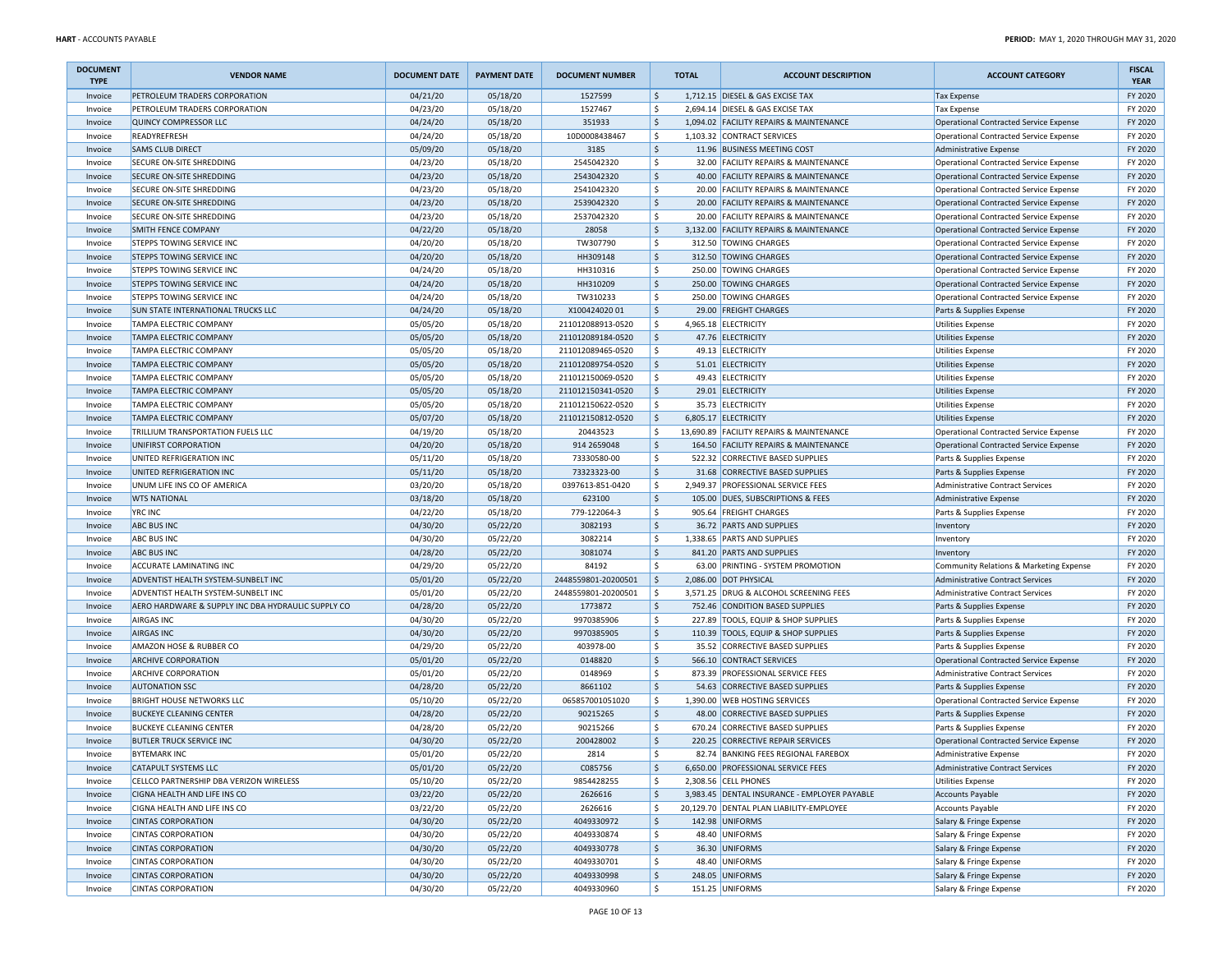| <b>DOCUMENT</b><br><b>TYPE</b> | <b>VENDOR NAME</b>                             | <b>DOCUMENT DATE</b> | <b>PAYMENT DATE</b> | <b>DOCUMENT NUMBER</b> |                           | <b>TOTAL</b> | <b>ACCOUNT DESCRIPTION</b>                                          | <b>ACCOUNT CATEGORY</b>                       | <b>FISCAL</b><br><b>YEAR</b> |
|--------------------------------|------------------------------------------------|----------------------|---------------------|------------------------|---------------------------|--------------|---------------------------------------------------------------------|-----------------------------------------------|------------------------------|
| Invoice                        | <b>CINTAS CORPORATION</b>                      | 04/30/20             | 05/22/20            | 4049330836             | $\frac{1}{2}$             |              | 36.30 UNIFORMS                                                      | Salary & Fringe Expense                       | FY 2020                      |
| Invoice                        | <b>CINTAS CORPORATION</b>                      | 05/01/20             | 05/22/20            | 4049445109             | \$                        |              | 66.55 UNIFORMS                                                      | Salary & Fringe Expense                       | FY 2020                      |
| Invoice                        | <b>CISCO SYSTEMS INC</b>                       | 04/27/20             | 05/22/20            | 5100246288             | $\ddot{\mathsf{S}}$       |              | 345.00 WEB HOSTING SERVICES                                         | Operational Contracted Service Expense        | FY 2020                      |
| Invoice                        | CITY OF TAMPA PARKING DIVISION                 | 05/16/20             | 05/22/20            | 26329                  | \$                        |              | 3,680.29 PARKING FEES                                               | Administrative Expense                        | FY 2020                      |
| Invoice                        | CITY OF TAMPA POLICE DEPT YEARLY SERVICES      | 03/06/20             | 05/22/20            | 70065055               | $\frac{1}{2}$             |              | 66,102.40 SECURITY SERVICES                                         | Operational Contracted Service Expense        | FY 2020                      |
| Invoice                        | <b>CITY OF TAMPA UTILITIES</b>                 | 05/12/20             | 05/22/20            | 2052945-0520           | \$                        |              | 552.68 WATER, SEWER & GARBAGE                                       | <b>Utilities Expense</b>                      | FY 2020                      |
| Invoice                        | <b>CITY OF TAMPA UTILITIES</b>                 | 05/13/20             | 05/22/20            | 2181129-0520           | \$                        |              | 5.50 WATER, SEWER & GARBAGE                                         | <b>Utilities Expense</b>                      | FY 2020                      |
| Invoice                        | <b>CITY OF TAMPA UTILITIES</b>                 | 05/13/20             | 05/22/20            | 2182193-0520           | \$                        |              | 53.33 WATER, SEWER & GARBAGE                                        | <b>Utilities Expense</b>                      | FY 2020                      |
| Invoice                        | <b>CITY OF TAMPA UTILITIES</b>                 | 05/13/20             | 05/22/20            | 2183252-0520           | $\frac{1}{2}$             |              | 11.00 WATER, SEWER & GARBAGE                                        | <b>Utilities Expense</b>                      | FY 2020                      |
| Invoice                        | <b>CITY OF TAMPA UTILITIES</b>                 | 05/13/20             | 05/22/20            | 2050002-0520           | \$                        |              | 952.58 WATER, SEWER & GARBAGE                                       | <b>Utilities Expense</b>                      | FY 2020                      |
| Invoice                        | <b>CITY OF TAMPA UTILITIES</b>                 | 05/13/20             | 05/22/20            | 2050003-0520           | $\vert$ \$                |              | 5.50 WATER, SEWER & GARBAGE                                         | <b>Utilities Expense</b>                      | FY 2020                      |
| Invoice                        | <b>CITY OF TAMPA UTILITIES</b>                 | 05/13/20             | 05/22/20            | 2057604-0520           | \$                        |              | 10.00 WATER, SEWER & GARBAGE                                        | <b>Utilities Expense</b>                      | FY 2020                      |
| Invoice                        | <b>COACHCRAFTERS INC</b>                       | 04/30/20             | 05/22/20            | FL22348                | $\frac{1}{2}$             |              | 18,641.11 PHYSICAL DAMAGE - BILLABLE                                | Self Insured General Liability Expense        | FY 2020                      |
| Invoice                        | CONNETICS TRANSPORTATION GROUP INC             | 05/01/20             | 05/22/20            | 3 HART COA             | \$                        |              | 23,504.00 SHRT RNG TDP/COA (COMP OP ANLYS) FL-5307P-2020            | Capital Grant Expense                         | FY 2020                      |
| Invoice                        | <b>CREATIVE BUS SALES INC</b>                  | 04/27/20             | 05/22/20            | 13040874               | \$                        |              | 273.96 PARTS AND SUPPLIES                                           | Inventory                                     | FY 2020                      |
| Invoice                        | <b>CREATIVE BUS SALES INC</b>                  | 04/29/20             | 05/22/20            | 13040950               | \$                        |              | 1,622.44 PARTS AND SUPPLIES                                         | Inventory                                     | FY 2020                      |
| Invoice                        | <b>CREATIVE BUS SALES INC</b>                  | 04/30/20             | 05/22/20            | 5199130                | $\frac{1}{2}$             |              | 1,219.78 PARTS AND SUPPLIES                                         | Inventory                                     | FY 2020                      |
| Invoice                        | <b>CREATIVE BUS SALES INC</b>                  | 05/01/20             | 05/22/20            | 6039059                | \$                        |              | 3,457.12 PARTS AND SUPPLIES                                         | Inventory                                     | FY 2020                      |
| Invoice                        | <b>CREATIVE BUS SALES INC</b>                  | 04/30/20             | 05/22/20            | 5199015                | $\vert$ \$                |              | 345.94 CORRECTIVE BASED SUPPLIES                                    | Parts & Supplies Expense                      | FY 2020                      |
| Invoice                        | CRUMPTON WELDING SUPPLY INC                    | 04/30/20             | 05/22/20            | 06051644               | \$                        |              | 35.19 CORRECTIVE BASED SUPPLIES                                     | Parts & Supplies Expense                      | FY 2020                      |
| Invoice                        | CRUMPTON WELDING SUPPLY INC                    | 04/30/20             | 05/22/20            | 06052339               | $\frac{1}{2}$             |              | 33.30 TOOLS, EQUIP & SHOP SUPPLIES                                  | Parts & Supplies Expense                      | FY 2020                      |
| Invoice                        | CRUMPTON WELDING SUPPLY INC                    | 04/30/20             | 05/22/20            | 06051644               | \$                        |              | 326.11 TOOLS, EQUIP & SHOP SUPPLIES                                 | Parts & Supplies Expense                      | FY 2020                      |
| Invoice                        | <b>CYBERSOURCE CORPORATION</b>                 | 04/30/20             | 05/22/20            | 042340474136           | \$                        |              | 794.00 BANKING FEES REGIONAL FAREBOX                                | Administrative Expense                        | FY 2020                      |
| Invoice                        | DURASERV CORP DBA AMERICAN ROLL-UP DOOR        | 05/01/20             | 05/22/20            | 37106968               | \$                        |              | 458.00 CORRECTIVE BASED SUPPLIES                                    | Parts & Supplies Expense                      | FY 2020                      |
| Invoice                        | DYNAMIC SECURITY INC                           | 05/01/20             | 05/22/20            | 2000004435             | $\frac{1}{2}$             |              | 92,193.26 SECURITY SERVICES                                         | Operational Contracted Service Expense        | FY 2020                      |
| Invoice                        | EARL W. COLVARD INC. DBA BOULEVARD TIRE CENTER | 04/27/20             | 05/22/20            | 37-19281               | \$                        |              | 28.50 TIRES PURCHASED                                               | Parts & Supplies Expense                      | FY 2020                      |
| Invoice                        | EARL W. COLVARD INC. DBA BOULEVARD TIRE CENTER | 04/27/20             | 05/22/20            | 37-19289               | $\vert$ \$                |              | 24.00 TIRES PURCHASED                                               | Parts & Supplies Expense                      | FY 2020                      |
| Invoice                        | ELECTRIC SALES & SERVICE INC                   | 04/29/20             | 05/22/20            | 41545                  | \$                        |              | 1,850.00 PARTS AND SUPPLIES                                         |                                               | FY 2020                      |
| Invoice                        | ELECTRIC SALES & SERVICE INC                   | 04/30/20             | 05/22/20            | 41548                  | $\frac{1}{2}$             |              | 436.50 CORRECTIVE BASED SUPPLIES                                    | Inventory<br>Parts & Supplies Expense         | FY 2020                      |
| Invoice                        | <b>FEDERAL EXPRESS CORP</b>                    | 04/28/20             | 05/22/20            | 6-996-72147            | \$                        |              | 282.70 POSTAGE                                                      | Other Administrative Expenses                 | FY 2020                      |
|                                | <b>FINISHMASTER INC</b>                        |                      | 05/22/20            | 85834617               | \$                        |              | 475.20 CORRECTIVE BASED SUPPLIES                                    |                                               | FY 2020                      |
| Invoice<br>Invoice             | <b>FINISHMASTER INC</b>                        | 04/29/20             | 05/22/20            | 85834624               | \$                        |              | 428.96 CORRECTIVE BASED SUPPLIES                                    | Parts & Supplies Expense                      | FY 2020                      |
|                                |                                                | 04/29/20             |                     |                        | \$                        |              | 1,377.13 FACILITY REPAIRS & MAINTENANCE                             | Parts & Supplies Expense                      | FY 2020                      |
| Invoice                        | FIRE & LIFE SAFETY AMERICA INC                 | 05/01/20             | 05/22/20            | $I-110201$<br>1710726  | \$                        |              |                                                                     | <b>Operational Contracted Service Expense</b> | FY 2020                      |
| Invoice                        | FLEET ACQUISTIONS LLC DBA FLEET PRODUCTS       | 05/01/20<br>05/01/20 | 05/22/20            | 1710721                | $\frac{1}{2}$             |              | 31.72 CORRECTIVE BASED SUPPLIES<br>239.44 CORRECTIVE BASED SUPPLIES | Parts & Supplies Expense                      | FY 2020                      |
| Invoice                        | FLEET ACQUISTIONS LLC DBA FLEET PRODUCTS       |                      | 05/22/20            |                        | \$                        |              |                                                                     | Parts & Supplies Expense                      | FY 2020                      |
| Invoice                        | <b>FLEETPRIDE INC</b>                          | 04/30/20             | 05/22/20            | 50706367               |                           |              | 485.64 PARTS AND SUPPLIES                                           | Inventory                                     |                              |
| Invoice                        | <b>FLEETPRIDE INC</b>                          | 05/01/20             | 05/22/20            | 50790178               | $\frac{1}{2}$             |              | 79.60 PARTS AND SUPPLIES                                            | Inventory                                     | FY 2020                      |
| Invoice                        | FLORIDA DETROIT DIESEL-ALLISON                 | 04/28/20             | 05/22/20            | 7112016 RI             | \$                        |              | 345.99 CORRECTIVE BASED SUPPLIES                                    | Parts & Supplies Expense                      | FY 2020                      |
| Invoice                        | <b>FRONTIER FLORIDA LLC</b>                    | 05/07/20             | 05/22/20            | 0520-2391000012        | \$                        |              | 638.29 TELEPHONE                                                    | <b>Utilities Expense</b>                      | FY 2020                      |
| Invoice                        | GENUINE PARTS CO DBA NAPA AUTO                 | 05/14/20             | 05/22/20            | 0619-988423            | \$                        |              | 239.28 PARTS AND SUPPLIES                                           | Inventory                                     | FY 2020                      |
| Invoice                        | GENUINE PARTS CO DBA NAPA AUTO                 | 05/19/20             | 05/22/20            | 0619-988939            | $\boldsymbol{\mathsf{S}}$ |              | 451.78 PARTS AND SUPPLIES                                           | Inventory                                     | FY 2020                      |
| Invoice                        | GENUINE PARTS CO DBA NAPA AUTO                 | 04/29/20             | 05/22/20            | 2504-910369            | l \$                      |              | 6.21 CORRECTIVE BASED SUPPLIES                                      | Parts & Supplies Expense                      | FY 2020                      |
| Invoice                        | GENUINE PARTS CO DBA NAPA AUTO                 | 05/12/20             | 05/22/20            | 2192-289053            | $\frac{1}{2}$             |              | 143.45 CORRECTIVE BASED SUPPLIES                                    | Parts & Supplies Expense                      | FY 2020                      |
| Invoice                        | GENUINE PARTS CO DBA NAPA AUTO                 | 05/17/20             | 05/22/20            | 2504-911605            | \$                        |              | 13.26 CORRECTIVE BASED SUPPLIES                                     | Parts & Supplies Expense                      | FY 2020                      |
| Invoice                        | GENUINE PARTS CO DBA NAPA AUTO                 | 05/18/20             | 05/22/20            | 0619-988873            | $\frac{1}{2}$             |              | 30.53 CORRECTIVE BASED SUPPLIES                                     | Parts & Supplies Expense                      | FY 2020                      |
| Invoice                        | GENUINE PARTS CO DBA NAPA AUTO                 | 04/29/20             | 05/22/20            | 0619-986475            | \$                        |              | 179.64 PARTS AND SUPPLIES                                           | Inventory                                     | FY 2020                      |
| Invoice                        | <b>GILLIG LLC</b>                              | 04/28/20             | 05/22/20            | 40693578               | $\frac{1}{2}$             |              | 3,486.00 PARTS AND SUPPLIES                                         | Inventory                                     | FY 2020                      |
| Invoice                        | <b>GILLIG LLC</b>                              | 04/29/20             | 05/22/20            | 40694076               | $\mathsf{\$}$             |              | 172.98 PARTS AND SUPPLIES                                           | Inventory                                     | FY 2020                      |
| Invoice                        | <b>GILLIG LLC</b>                              | 04/30/20             | 05/22/20            | 40694433               | $\zeta$                   |              | 1,195.89 PARTS AND SUPPLIES                                         | Inventory                                     | FY 2020                      |
| Invoice                        | <b>GILLIG LLC</b>                              | 05/01/20             | 05/22/20            | 40694788               | \$                        |              | 2,816.62 PARTS AND SUPPLIES                                         | Inventory                                     | FY 2020                      |
| Invoice                        | <b>GILLIG LLC</b>                              | 05/01/20             | 05/22/20            | 40694789               | $\frac{1}{2}$             |              | 290.88 PARTS AND SUPPLIES                                           | Inventory                                     | FY 2020                      |
| Invoice                        | <b>GILLIG LLC</b>                              | 05/01/20             | 05/22/20            | 40694790               | \$                        |              | 8,153.20 PARTS AND SUPPLIES                                         | Inventory                                     | FY 2020                      |
| Invoice                        | <b>GILLIG LLC</b>                              | 04/28/20             | 05/22/20            | 40693580               | \$                        |              | 187.58 CORRECTIVE BASED SUPPLIES                                    | Parts & Supplies Expense                      | FY 2020                      |
| Invoice                        | <b>GILLIG LLC</b>                              | 04/28/20             | 05/22/20            | 40693579               | \$                        |              | 343.32 CORRECTIVE BASED SUPPLIES                                    | Parts & Supplies Expense                      | FY 2020                      |
| Invoice                        | <b>GILLIG LLC</b>                              | 04/29/20             | 05/22/20            | 40694077               | $\frac{1}{2}$             |              | 75.60 CORRECTIVE BASED SUPPLIES                                     | Parts & Supplies Expense                      | FY 2020                      |
| Invoice                        | <b>GILLIG LLC</b>                              | 04/30/20             | 05/22/20            | 40694434               | \$                        |              | 127.28 CORRECTIVE BASED SUPPLIES                                    | Parts & Supplies Expense                      | FY 2020                      |
| Invoice                        | GODBERSEN SMITH CONST CO D/B/A GOMACO CORP     | 04/29/20             | 05/22/20            | 721499                 | \$                        |              | 18,000.00 STCAR VEH OVERHAUL FL-2016-062                            | Capital Grant Expense                         | FY 2020                      |
| Invoice                        | GODBERSEN SMITH CONST CO D/B/A GOMACO CORP     | 04/29/20             | 05/22/20            | 721498                 | \$                        |              | 65,007.90 STCAR VEH OVERHAUL FL-2016-062                            | Capital Grant Expense                         | FY 2020                      |
| Invoice                        | GOODYEAR TIRE & RUBBER CO                      | 04/28/20             | 05/22/20            | 9785409548             | $\frac{1}{2}$             |              | 52.92 TIRES LEASED - ADA/PARA FL-5307P-2020 POP                     | Capital Grant Expense                         | FY 2020                      |
| Invoice                        | GOODYEAR TIRE & RUBBER CO                      | 04/28/20             | 05/22/20            | 9785409548             | S.                        |              | 194.93 TIRES LEASED - BUS FL-5307P-2020 POP                         | Capital Grant Expense                         | FY 2020                      |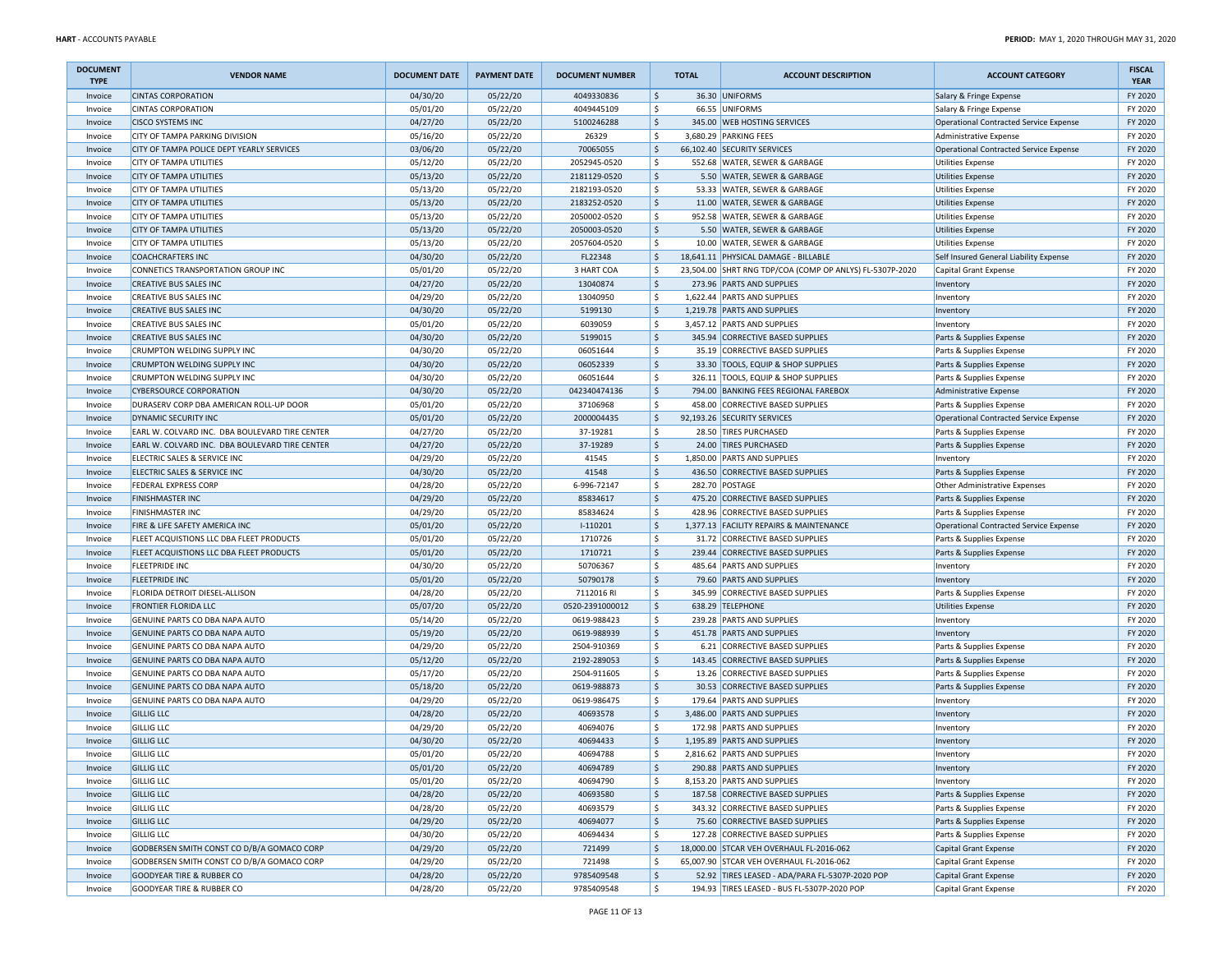| <b>DOCUMENT</b><br><b>TYPE</b> | <b>VENDOR NAME</b>                                       | <b>DOCUMENT DATE</b> | <b>PAYMENT DATE</b> | <b>DOCUMENT NUMBER</b> |                     | <b>TOTAL</b>    | <b>ACCOUNT DESCRIPTION</b>                           | <b>ACCOUNT CATEGORY</b>                | <b>FISCAL</b><br><b>YEAR</b> |
|--------------------------------|----------------------------------------------------------|----------------------|---------------------|------------------------|---------------------|-----------------|------------------------------------------------------|----------------------------------------|------------------------------|
| Invoice                        | GRAINGER                                                 | 04/28/20             | 05/22/20            | 9516258432             | \$                  |                 | 111.60 CONDITION BASED SUPPLIES                      | Parts & Supplies Expense               | FY 2020                      |
| Invoice                        | GRAINGER                                                 | 04/28/20             | 05/22/20            | 9516440907             | \$                  |                 | 188.68 CORRECTIVE BASED SUPPLIES                     | Parts & Supplies Expense               | FY 2020                      |
| Invoice                        | GRAINGER                                                 | 04/30/20             | 05/22/20            | 9519531736             | $\frac{1}{2}$       |                 | 549.12 CORRECTIVE BASED SUPPLIES                     | Parts & Supplies Expense               | FY 2020                      |
| Invoice                        | <b>GRAINGER</b>                                          | 04/30/20             | 05/22/20            | 9519531728             | \$                  |                 | 1,306.42 CORRECTIVE BASED SUPPLIES                   | Parts & Supplies Expense               | FY 2020                      |
| Invoice                        | GRAINGER                                                 | 04/28/20             | 05/22/20            | 9516258432             | $\frac{1}{2}$       |                 | 3,978.90 FACILITY REPAIRS & MAINTENANCE              | Operational Contracted Service Expense | FY 2020                      |
| Invoice                        | <b>GRAINGER</b>                                          | 04/27/20             | 05/22/20            | 9515406859             | \$                  |                 | 446.00 TOOLS, EQUIP & SHOP SUPPLIES                  | Parts & Supplies Expense               | FY 2020                      |
| Invoice                        | <b>GREATER TEMPLE TERRACE CHAMBER AKA UPTOWN CHAMBER</b> | 05/18/20             | 05/22/20            | 15884                  | $\frac{1}{2}$       |                 | 175.00 DUES, SUBSCRIPTIONS & FEES                    | Administrative Expense                 | FY 2020                      |
| Invoice                        | GUIDESOFT INC DBA KNOWLEDGE SERVICES                     | 04/28/20             | 05/22/20            | 1308866                | \$                  |                 | 657.60 SALARIES                                      | Salary & Fringe Expense                | FY 2020                      |
| Invoice                        | <b>GULF COAST THERMO KING</b>                            | 04/29/20             | 05/22/20            | <b>IV84729</b>         | \$                  |                 | 5,801.12 PARTS AND SUPPLIES                          | Inventory                              | FY 2020                      |
| Invoice                        | <b>GULF COAST THERMO KING</b>                            | 05/01/20             | 05/22/20            | IV84729A               | \$                  |                 | 2,900.56 PARTS AND SUPPLIES                          | Inventory                              | FY 2020                      |
| Invoice                        | <b>GULF COAST THERMO KING</b>                            | 05/01/20             | 05/22/20            | IV84771                | $\frac{1}{2}$       |                 | 1,317.87 CORRECTIVE BASED SUPPLIES                   | Parts & Supplies Expense               | FY 2020                      |
| Invoice                        | HILLSBOROUGH TRANSIT AUTHORITY ERF                       | 05/21/20             | 05/22/20            | PPE 05/16/20           | \$                  |                 | 570.00 EMPLOYEE RECREATION FUND                      | <b>Accounts Payable</b>                | FY 2020                      |
| Invoice                        | <b>HOME DEPOT</b>                                        | 05/16/20             | 05/22/20            | 1974125                | S.                  |                 | 10.62 CORRECTIVE BASED SUPPLIES                      | Parts & Supplies Expense               | FY 2020                      |
| Invoice                        | <b>HOME DEPOT</b>                                        | 05/19/20             | 05/22/20            | 8974313                | \$                  |                 | 30.73 CORRECTIVE BASED SUPPLIES                      | Parts & Supplies Expense               | FY 2020                      |
| Invoice                        | <b>HOME DEPOT</b>                                        | 05/12/20             | 05/22/20            | 5973783                | $\frac{1}{2}$       |                 | 333.66 FACILITY REPAIRS & MAINTENANCE                | Operational Contracted Service Expense | FY 2020                      |
| Invoice                        | <b>HOME DEPOT</b>                                        | 05/14/20             | 05/22/20            | 3973981                | \$                  |                 | 516.91 FACILITY REPAIRS & MAINTENANCE                | Operational Contracted Service Expense | FY 2020                      |
| Invoice                        | <b>HOME DEPOT</b>                                        | 05/21/20             | 05/22/20            | 6974508                | \$                  |                 | 413.77 FACILITY REPAIRS & MAINTENANCE                | Operational Contracted Service Expense | FY 2020                      |
| Invoice                        | IEH AUTO PARTS LLC DBA AUTO PLUS                         | 04/30/20             | 05/22/20            | 066903007              | \$                  |                 | 106.80 PARTS AND SUPPLIES                            | Inventory                              | FY 2020                      |
| Invoice                        | IEH AUTO PARTS LLC DBA AUTO PLUS                         | 04/30/20             | 05/22/20            | 066903000              | $\frac{1}{2}$       |                 | 156.90 PARTS AND SUPPLIES                            | Inventory                              | FY 2020                      |
| Invoice                        | INDUSTRYSAFE LLC                                         | 04/30/20             | 05/22/20            | <b>INV4141</b>         | \$                  |                 | 1,118.00 COMPUTER SOFTWARE SVC. FEES                 | Operational Contracted Service Expense | FY 2020                      |
| Invoice                        | INIT INNOVATIONS IN TRANSPORTATION INC                   | 04/30/20             | 05/22/20            | PM-IVA-000443          | $\frac{1}{2}$       |                 | 55,265.72 CONTRACT SERVICES                          | Operational Contracted Service Expense | FY 2020                      |
| Invoice                        | J2 CLOUD SERVICES LLC                                    | 04/30/20             | 05/22/20            | 1422805                | \$                  |                 | 472.62 COMPUTER SOFTWARE SVC. FEES                   | Operational Contracted Service Expense | FY 2020                      |
| Invoice                        | JOHNS EASTERN COMPANY INC                                | 05/01/20             | 05/22/20            | 05012020               | $\frac{1}{2}$       |                 | 15,400.00 CLAIM SERVICING FEES                       | Self Insured General Liability Expense | FY 2020                      |
| Invoice                        | KENWORTH OF CENTRAL FLORIDA INC                          | 05/01/20             | 05/22/20            | 03P86866               | \$                  |                 | 769.51 PARTS AND SUPPLIES                            | Inventory                              | FY 2020                      |
| Invoice                        | KENWORTH OF CENTRAL FLORIDA INC                          | 05/01/20             | 05/22/20            | 03P86306               | \$                  |                 | 43.50 PARTS AND SUPPLIES                             | Inventory                              | FY 2020                      |
| Invoice                        | KENWORTH OF CENTRAL FLORIDA INC                          | 11/15/19             | 05/22/20            | 03P65371 CORES         | \$                  |                 | 3,159.00 CORRECTIVE BASED SUPPLIES                   | Parts & Supplies Expense               | FY 2020                      |
| Invoice                        | KENWORTH OF CENTRAL FLORIDA INC                          | 11/19/19             | 05/22/20            | 03P65816 CORES         | $\frac{1}{2}$       |                 | 188.38 CORRECTIVE BASED SUPPLIES                     | Parts & Supplies Expense               | FY 2020                      |
| Invoice                        | KENWORTH OF CENTRAL FLORIDA INC                          | 11/19/19             | 05/22/20            | 03P65379 CORE          | \$                  |                 | 234.00 CORRECTIVE BASED SUPPLIES                     | Parts & Supplies Expense               | FY 2020                      |
| Invoice                        | KENWORTH OF CENTRAL FLORIDA INC                          | 11/19/19             | 05/22/20            | 03P65775 CORES         | $\frac{1}{2}$       |                 | 2,013.58 CORRECTIVE BASED SUPPLIES                   | Parts & Supplies Expense               | FY 2020                      |
| Invoice                        | KENWORTH OF CENTRAL FLORIDA INC                          | 11/21/19             | 05/22/20            | 03P65859 CORES         | \$                  |                 | 6,318.00 CORRECTIVE BASED SUPPLIES                   | Parts & Supplies Expense               | FY 2020                      |
| Invoice                        | KENWORTH OF CENTRAL FLORIDA INC                          | 04/27/20             | 05/22/20            | 03P86092               | $\frac{1}{2}$       |                 | 182.96 PARTS AND SUPPLIES                            | Inventory                              | FY 2020                      |
| Invoice                        | KENWORTH OF CENTRAL FLORIDA INC                          | 04/30/20             | 05/22/20            | 03P86813               | \$                  |                 | 2,057.29 PARTS AND SUPPLIES                          | Inventory                              | FY 2020                      |
| Invoice                        | KIMLEY-HORN AND ASSOCIATES INC                           | 04/30/20             | 05/22/20            | 16654904               | \$                  |                 | 8,670.50 REHAB MTC DRAINAGE & CONCRETE FL-5307P-2019 | Capital Grant Expense                  | FY 2020                      |
| Invoice                        | KIRKS AUTOMOTIVE INC                                     | 05/01/20             | 05/22/20            | 1038597                | \$                  |                 | 268.00 PARTS AND SUPPLIES                            | Inventory                              | FY 2020                      |
| Invoice                        | KONICA MINOLTA BUSINESS SOLUTIONS USA INC                | 04/30/20             | 05/22/20            | 9006735831             | \$                  |                 | 3,399.03 LEASES & RENTALS                            | <b>Other Administrative Expenses</b>   | FY 2020                      |
| Invoice                        | <b>LAKE DOCTORS INC</b>                                  | 05/01/20             | 05/22/20            | 504052                 | \$                  |                 | 160.00 CONTRACT SERVICES                             | Operational Contracted Service Expense | FY 2020                      |
| Invoice                        | LAKE DOCTORS INC                                         | 05/01/20             | 05/22/20            | 499952                 | $\frac{1}{2}$       |                 | 125.00 CONTRACT SERVICES                             | Operational Contracted Service Expense | FY 2020                      |
| Invoice                        | MGT OF AMERICA LLC                                       | 04/27/20             | 05/22/20            | 37626                  | \$                  |                 | 3,820.00 CONSULTANT FEES                             | Administrative Contract Services       | FY 2020                      |
| Invoice                        | MID FLORIDA ARMORED & ATM SERVICES INC                   | 04/30/20             | 05/22/20            | 30958                  | \$                  |                 | 12,255.00 ARMORED CAR SERVICES                       | Operational Contracted Service Expense | FY 2020                      |
| Invoice                        | MILLENNIUM AUTOMOTIVE EQUIPMENT INC                      | 04/27/20             | 05/22/20            | FL404864               | \$                  |                 | 964.00 CORRECTIVE BASED SUPPLIES                     | Parts & Supplies Expense               | FY 2020                      |
| Invoice                        | MILLENNIUM VENDING CORP                                  | 05/01/20             | 05/22/20            | WC921                  | \$                  |                 | 122.47 CONTRACT SERVICES                             | Operational Contracted Service Expense | FY 2020                      |
| Invoice                        | MILLENNIUM VENDING CORP                                  | 05/01/20             | 05/22/20            | 2022                   | \$                  |                 | 476.70 SUPPLIES/OFFICE/ART/JANITORIAL                | Parts & Supplies Expense               | FY 2020                      |
| Invoice                        | MOHAWK MANUFACTURING & SUPPLY CO                         | 04/28/20             | 05/22/20            | U056524                | \$                  |                 | 1,116.40 PARTS AND SUPPLIES                          | Inventory                              | FY 2020                      |
| Invoice                        | MOHAWK MANUFACTURING & SUPPLY CO                         | 04/30/20             | 05/22/20            | U056652                | \$                  |                 | 258.80 PARTS AND SUPPLIES                            | Inventory                              | FY 2020                      |
| Invoice                        | MOHAWK MANUFACTURING & SUPPLY CO                         | 04/30/20             | 05/22/20            | U056653                | $\frac{1}{2}$       |                 | 535.00 PARTS AND SUPPLIES                            | Inventory                              | FY 2020                      |
| Invoice                        | MSC INDUSTRIAL SUPPLY CO                                 | 04/28/20             | 05/22/20            | 3799519001             | \$                  |                 | 251.91 CORRECTIVE BASED SUPPLIES                     | Parts & Supplies Expense               | FY 2020                      |
| Invoice                        | MSC INDUSTRIAL SUPPLY CO                                 | 04/29/20             | 05/22/20            | 3812011001             | $\ddot{\mathsf{S}}$ |                 | 170.17 CORRECTIVE BASED SUPPLIES                     | Parts & Supplies Expense               | FY 2020                      |
| Invoice                        | MSC INDUSTRIAL SUPPLY CO                                 | 04/29/20             | 05/22/20            | 3812536002             | \$                  |                 | 615.22 CORRECTIVE BASED SUPPLIES                     | Parts & Supplies Expense               | FY 2020                      |
| Invoice                        | MSC INDUSTRIAL SUPPLY CO                                 | 04/29/20             | 05/22/20            | 3812437001             | \$                  |                 | 612.00 CORRECTIVE BASED SUPPLIES                     | Parts & Supplies Expense               | FY 2020                      |
| Invoice                        | MSC INDUSTRIAL SUPPLY CO                                 | 04/29/20             | 05/22/20            | 3807360001             | $\zeta$             |                 | 251.90 CORRECTIVE BASED SUPPLIES                     | Parts & Supplies Expense               | FY 2020                      |
| Invoice                        | MSC INDUSTRIAL SUPPLY CO                                 | 04/30/20             | 05/22/20            | 3812536001             | \$                  |                 | 79.67 CORRECTIVE BASED SUPPLIES                      | Parts & Supplies Expense               | FY 2020                      |
| Invoice                        | MSC INDUSTRIAL SUPPLY CO                                 | 05/01/20             | 05/22/20            | 3815653001             | \$                  |                 | 41.25 CORRECTIVE BASED SUPPLIES                      | Parts & Supplies Expense               | FY 2020                      |
| Invoice                        | NEOPART TRANSIT LLC                                      | 04/30/20             | 05/22/20            | 2443648-00             | $\frac{1}{2}$       |                 | 107.83 PARTS AND SUPPLIES                            | Inventory                              | FY 2020                      |
| Invoice                        | NOVA ENGINEERING & ENVIRONMENTAL LLC                     | 04/30/20             | 05/22/20            | 0221386                | \$                  |                 | 12,948.82 PROFESSIONAL SERVICE FEES                  | Administrative Contract Services       | FY 2020                      |
| Invoice                        | NOVA ENGINEERING & ENVIRONMENTAL LLC                     | 04/30/20             | 05/22/20            | 0221384                | $\frac{1}{2}$       |                 | 426.05 PROFESSIONAL SERVICE FEES                     | Administrative Contract Services       | FY 2020                      |
| Invoice                        | <b>OFFICE DEPOT INC</b>                                  | 04/30/20             | 05/22/20            | 14650128               | \$                  |                 | 4,033.52 CONTRACTED OFFICE SUPPLIES                  | Parts & Supplies Expense               | FY 2020                      |
| Invoice                        | PALMDALE OIL COMPANY                                     | 04/29/20             | 05/22/20            | 1339630                | $\frac{1}{2}$       |                 | 556.82 DIESEL & GAS EXCISE TAX                       | Tax Expense                            | FY 2020                      |
| Invoice                        | PALMDALE OIL COMPANY                                     | 04/28/20             | 05/22/20            | 1338786                | \$                  |                 | 1,323.00 ENGINE OIL (OIL & LUBE)                     | Fuel and Oil Expense                   | FY 2020                      |
| Invoice                        | PALMDALE OIL COMPANY                                     | 04/29/20             | 05/22/20            | 1339630                | \$                  |                 | 1,276.24 GASOLINE                                    | Fuel and Oil Expense                   | FY 2020                      |
| Invoice                        | PETROLEUM TRADERS CORPORATION                            | 04/27/20             | 05/22/20            | 1527469                | \$                  | 9,620.59 DIESEL |                                                      | Fuel and Oil Expense                   | FY 2020                      |